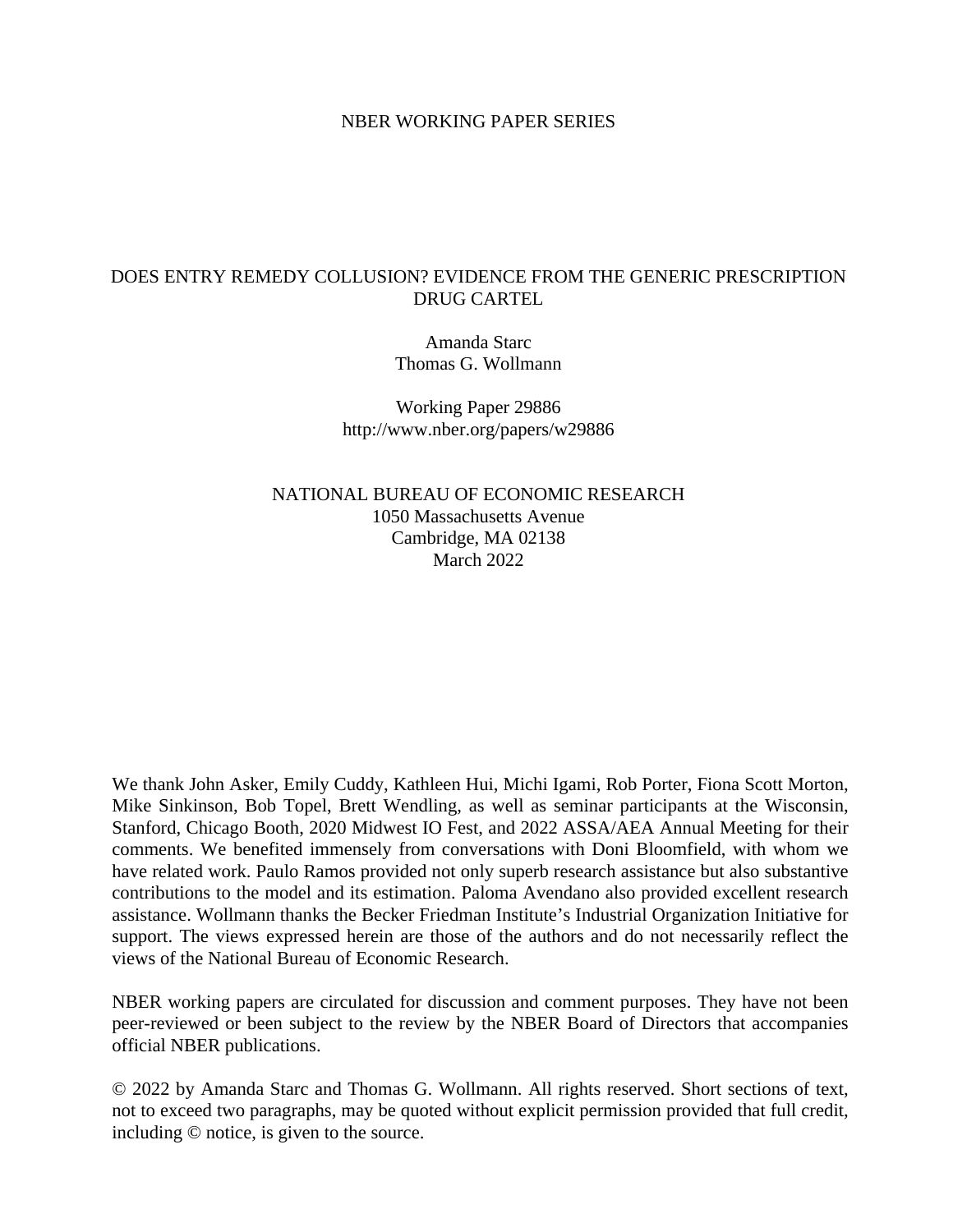Does Entry Remedy Collusion? Evidence from the Generic Prescription Drug Cartel Amanda Starc and Thomas G. Wollmann NBER Working Paper No. 29886 March 2022 JEL No. L11,L41,L65

### **ABSTRACT**

Entry represents a fundamental threat to cartels engaged in price fixing. We study the extent and effect of this behavior in the largest price fixing case in US history, which involves generic drugmakers. To do so, we link information on the cartel's internal operations to regulatory filings and market data. We find that collusion induces significant entry, which in turn reduces prices. However, regulatory approvals delay most entrants by 2-4 years. We then estimate a structural model to assess counterfactual policies. We find that reducing regulatory delays by just 1-2 years equates to consumer compensating variation of \$597 million-\$1.52 billion.

Amanda Starc Kellogg School of Management Northwestern University 2211 Campus Drive Evanston, IL 60208 and NBER amanda.starc@kellogg.northwestern.edu

Thomas G. Wollmann Booth School of Business University of Chicago 5807 South Woodlawn Avenue Chicago, IL 60637 and NBER Thomas.Wollmann@chicagobooth.edu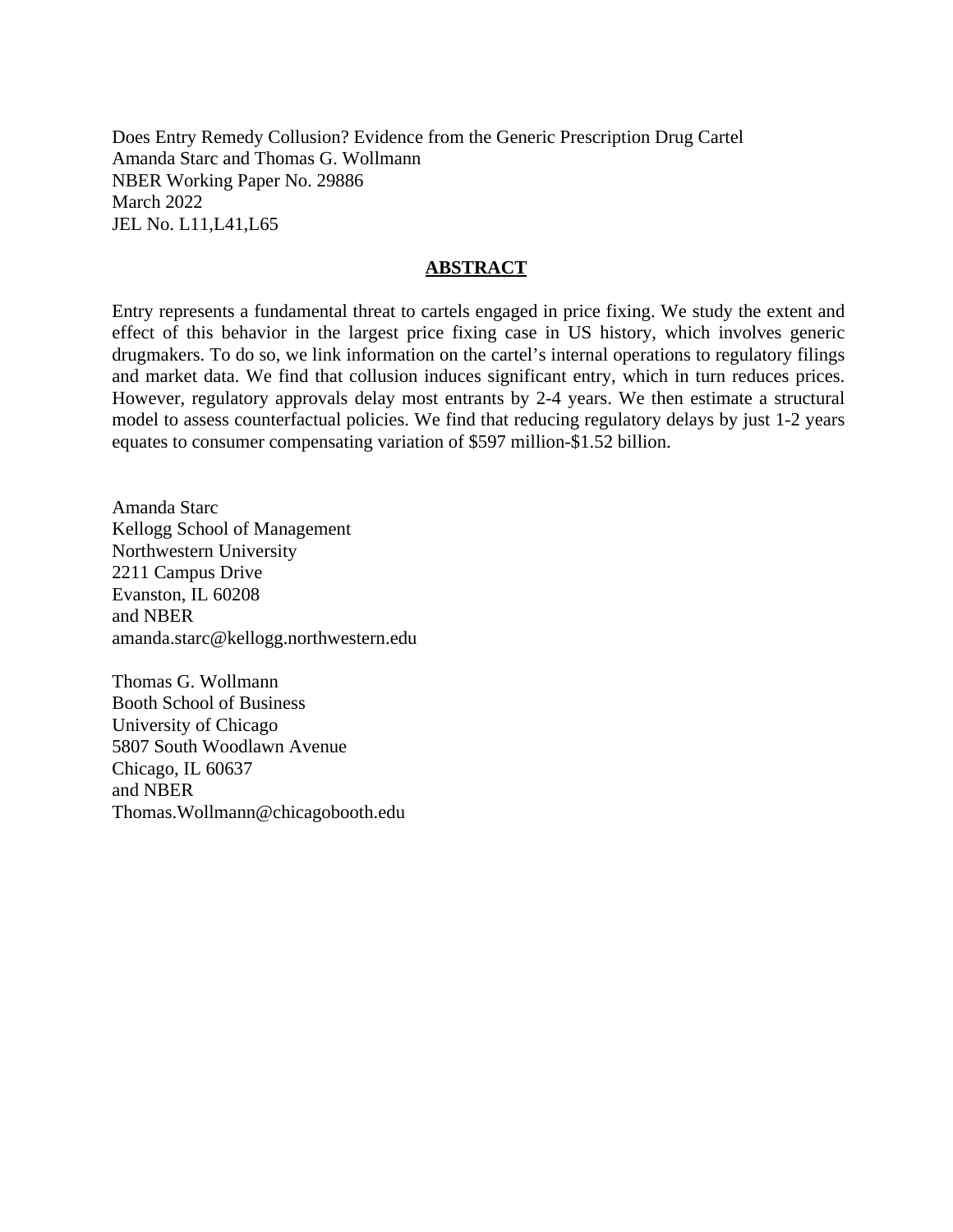### **1 Introduction**

Cartels thwart competition, even in modern economies. The US Department of Justice has prosecuted price fixing by all three major canned tuna brands, 70 auto parts suppliers, 15 global financial institutions trading foreign currency, over 100 real estate investors bidding in foreclosure auctions, and many others in the last few years alone. However, as cartels raise prices and profits, they may also attract uncooperative entrants, whose efforts to gain market share will undercut the incumbents' agreements. Hence, entry can serve as a fundamental safeguard against sustained collusion. In many markets, though, entry is a slow and expensive process, so the likelihood that entry restores competitive prices depends critically on the size of costs and the length of delays. Despite this, and despite the policy relevance, little to no work explores the extent and effect of entry in cartelized markets. We study it in the context of the largest price fixing case in US history, which involves generic prescription drugmakers.

Historically, most economists and policymakers thought of generic drugs as a competition success story. When branded drugs lose patent protection, an influx of generics typically follows, capturing more than half of the market at less than half the branded equivalent's price (Scott-Morton (1999); Wendling et al. (2011)). In recent years, however, prices of many generics rose substantially. According to court documents described below, many of these increases can be traced to a single precipitating event: in 2013, Teva Pharmaceuticals, the largest generic drugmaker, hired NP, a marketing executive with especially strong industry relationships, and tasked her with "price increase implementation."<sup>1</sup> Over an 18-month period, industry participants exchanged thousands of calls and texts—alongside countless LinkedIn, Facebook, WhatsApp, and faceto-face conversations—with contacts at rival firms to coordinate the increases (Complaint, page  $322$ ).<sup>2</sup> Following this period, prescription drug expenditures by governments, private insurers, and individuals rose sharply by billions of dollars.

In this paper, we measure the effect of price fixing on market entry, estimate a structural model of generic drug competition, and use our estimates to assess counterfactual policies that would reduce regulatory costs and delays. We exploit detailed information on the cartel's internal operations, which were revealed when a complaint against the drugmakers was filed in May 2019.<sup>3</sup> The complaint presents witness testimonies, private communications within and between rival firms, and internal documents collected in the course of an extensive government investigation. It includes a list of the drugs for which NP fixes prices, the dates on which those prices are fixed, and the criteria NP uses to select which prices to fix. Conveniently, it also reports NP's own numerical measure of the strength of executive relationships with competing drugmakers, which is critical for predicting collusion.

Information from the complaint is crucial to our research design, which compares cartelized and uncartelized drugs before and after collusion. Such comparisons typically raise concerns about unobservable differences across markets and time that relate to both the likelihood of collusion and outcomes of interest. However, due to the government's investigation, we know how NP selects markets and observe the variables on which the selection depends, which are both stable over time and independent of the relevant outcomes. Also, the vast majority of the price increases were implemented within about a year of NP's first anniversary

 $1$ We identify individuals using their initials. Their names are discoverable in court documents but irrelevant to our analysis.

 $2$ Throughout the paper, we use the word "cartel" or similar terms to characterize the behavior and economic arrangement, not reflect the findings of the court. The case against Teva, its former employees, and several co-conspirators is ongoing at the time of writing, so from a legal perspective, this is an "alleged cartel" with respect to their involvement. However, the facts presented in the complaint, which we take at face value, satisfy any substantive definition of collusion. See Section 2 for details.

<sup>3</sup>See https://portal.ct.gov/AG/Press-Releases/2019-Press-Releases/DRUG-PRICE-FIXING-COMPLAINT-UNSEALED.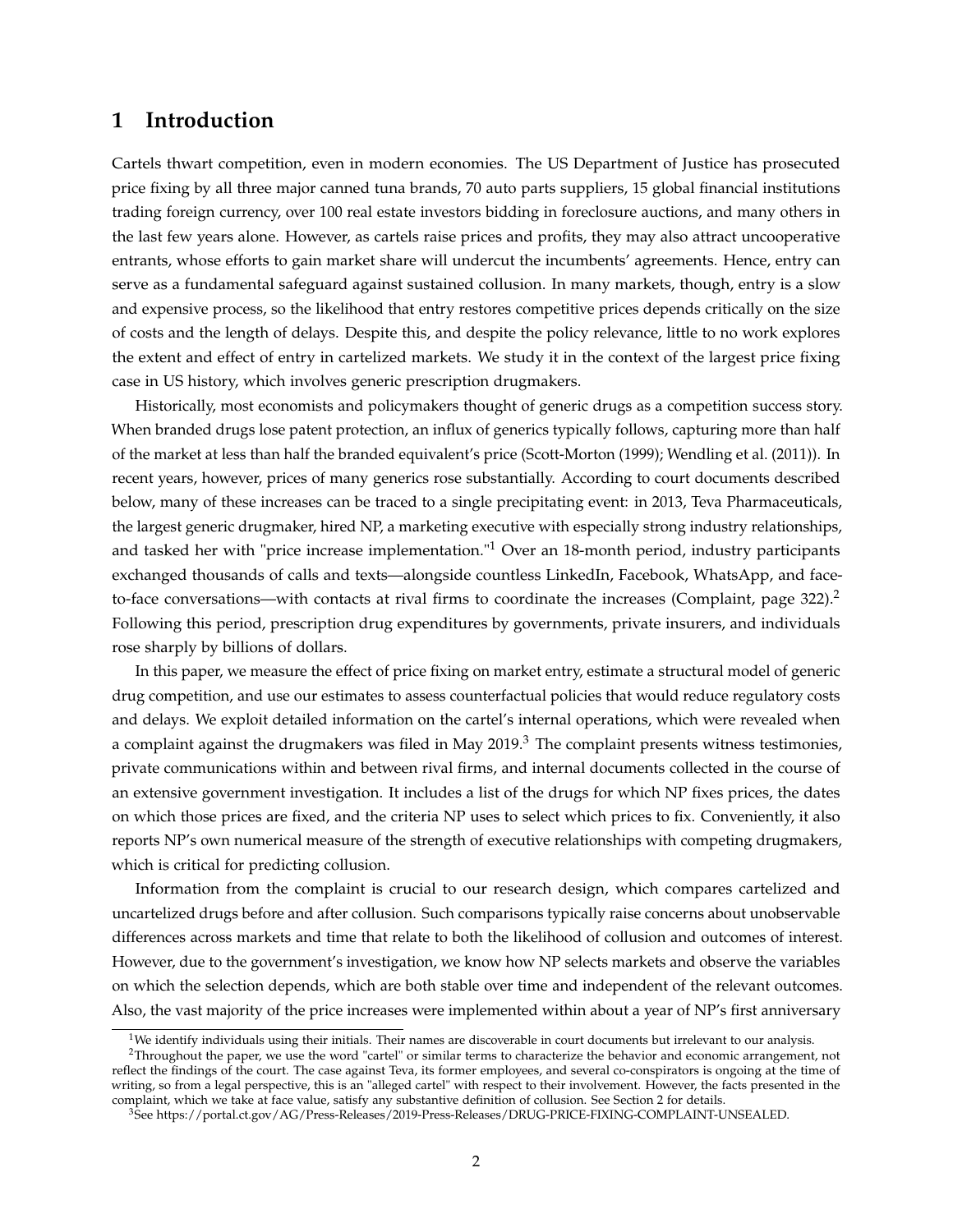of joining Teva, mitigating concerns that they were timed to coincide with unobservable environmental changes. Moreover, observable outcomes in cartelized and uncartelized markets track extremely closely with each other leading up to collusion (but clearly diverge sharply afterwards).

Our sample consists of drugs manufactured by Teva in the quarter just prior to NP joining the firm (where "drugs" refers to substance-delivery-release-strength combinations).<sup>4</sup> We measure quantity using prescriptions, which we obtain from IQVIA and Medicaid, and we measure point-of-sale price in dollars per prescription, which we obtain from Medicaid. Before manufacturing a drug, firms must file an Abbreviated New Drug Application (ANDA) and have it approved by the Food and Drug Administration (FDA). ANDA filings closely correspond to entry. We obtain the filings and their respective dates from the  $FDA$ <sup>5</sup>. The dataset we build covers 2008 to 2019.

We begin by documenting four key reduced form findings. To do so, we combine information from the complaint with regulatory filings and market outcomes. First, collusion leads to abrupt price increases, which average 40-50%. Second, the cartel induces significant entry. Following collusion, firms file 30-40% more ANDAs. Third, regulation delays competition from newly filed ANDAs for years. On average it takes several years to receive an approval so, for example, a firm filing an ANDA in 2013 might not enter before 2017. Fourth, entry precipitates price declines.

These facts inform our structural model, which emphasizes two main decisions that generic drugmakers face. In the first stage, firms *without* regulatory approval file ANDAs if the sum of expected discounted profits associated with entering exceeds the sunk costs.<sup>6</sup> Entry is not immediate, since ANDA approvals involve significant, stochastic delays. In the second stage, firms *with* regulatory approval set prices. Pricing decisions depend on the history of play as well as incentive compatibility constraints: cartel members choose prices that maximize joint profits so long as no member has deviated in the past and every member finds it more valuable to cooperate. The model highlights how cartel formation raises prices, which in turn increases incentives to enter. Moreover, it emphasizes that entry exerts downward pressure on price, given that not all entrants are cartel members. However, it also underscores the point that observed entry will not "unravel" the collusive agreement (if it did, prices would return to competitive levels, so any "market clearing" entry would have already occurred prior to cartel formation).

Next, we take the model to the data. We estimate demand, use these estimates to recover marginal costs, and combine these results to forecast the profits that firms would earn for any hypothetical market structure under either collusion or competition. We use these forecasts in conjunction with the empirical distribution of entry delays to compute the value of entry, which equals the sum of discounted expected future profits. Firms enter if and only if the value of entry exceeds the sunk cost of doing so, so observed entry decisions map to the parameters that determine those costs. Since two types of firms (i.e., cartel members and nonmembers) make entry decisions, multiplicity is the rule rather than exception. Thus, we rely only on the necessary conditions implied by Nash equilibrium, bounding the parameters of interest using moment *inequalities* (Tamer, 2003; Pakes et al., 2015).

<sup>4</sup>Since Teva is by far the largest generic drugmaker, more than one-third of all drugs remain in the sample after the second restriction. In any case, merely to preserve comparability across drugs, we make other minor restrictions. For example, we exclude drugs that go "off patent" in the middle of the panel, since their price paths reflect very different dynamics. See Section 3 for details.

<sup>5</sup>All approval dates are reported by the agency, but only a subset of filing dates are. However, ANDA numbers are issued approximately sequentially, so filing dates can be inferred without meaningful error. See the Online Appendix for a detailed description of the process.

<sup>6</sup>This condition implies that cartel members do not coordinate entry decisions, even though they may cooperatively set prices. In this sense, the cartel is *semicollusive* (Fershtman and Muller, 1986). See Section 2 for more detail.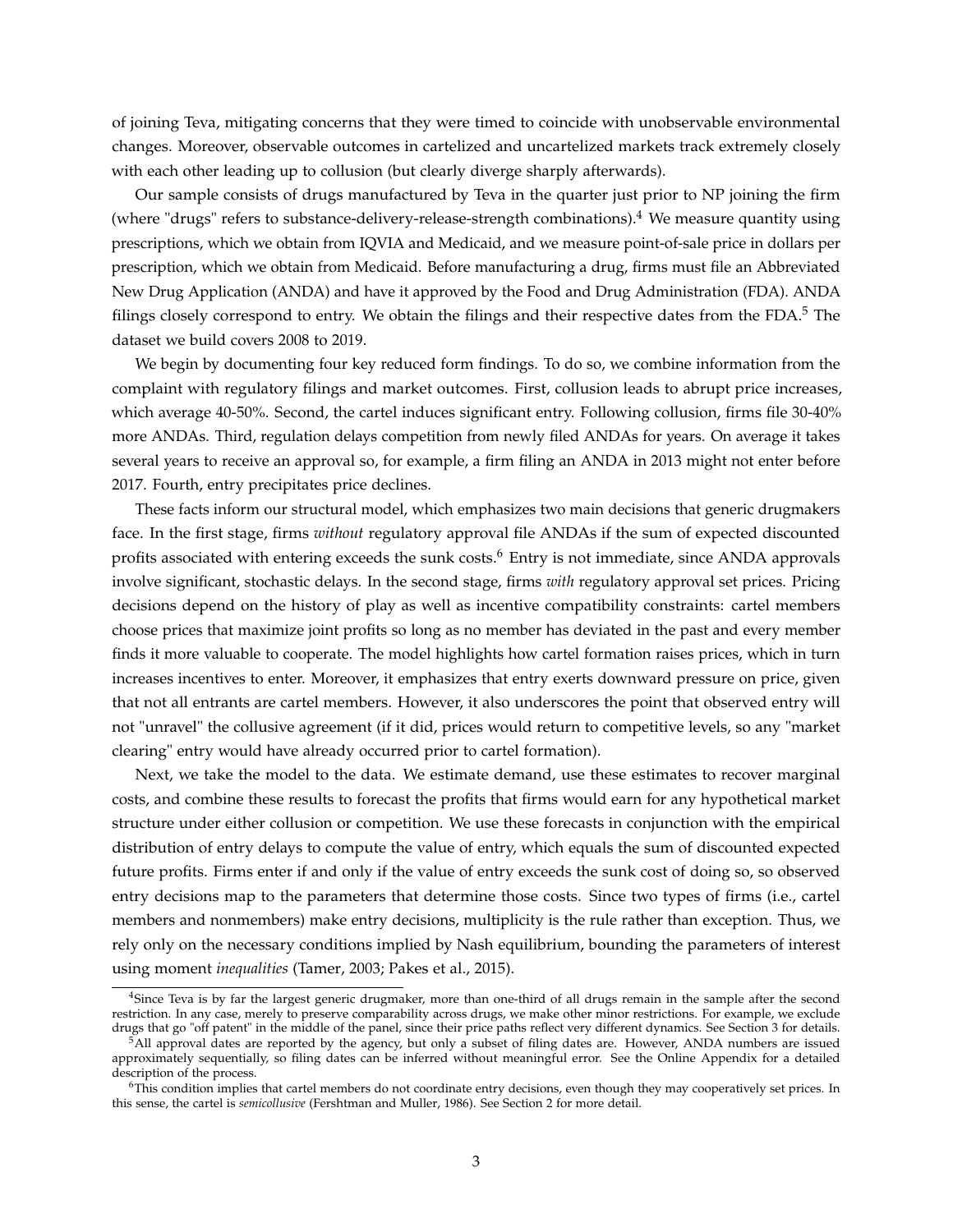Our estimates reflect an assumption that collusive prices persist despite the government's investigation (and ongoing prosecution). While this restriction partly reflects the stability of drug prices around the time the investigation is publicized, it is mainly due to the results of a formal conduct test. The test provides a pairwise comparison between collusive and competitive pricing, following a general methodology laid out by Backus, Conlon, and Sinkinson (2021), which we adapt to our setting. To summarize the result, we find that the data strongly rejects competitive pricing post-2015 in favor of continued collusion. In other words, enforcement did not undermine the existing cartel agreements. The finding is consistent with the idea that some price fixing agreements are hard to initiate but easy to perpetuate, which is consistent with with related statements made in the complaint, and further emphasizes the importance of entry.

With estimates of the parameters governing demand, prices, and entry in hand, we simulate counterfactual outcomes under alternative policies. In particular, we consider reducing the sunk cost of entry and reducing the delays associated with entry. The counterfactuals are logical and important alternatives to consider for several reasons. First, there are slow and expensive drug-specific government approvals required for generic production. Firms must prepare and file an ANDA with the FDA, and the approval process can take years and cost millions of dollars. Second, these factors lie within the government's control: the FDA has varied fees considerably over the past decade and experimented with various expedited approval programs. Former commissioner Scott Gottlieb has lamented both the cost and time associated with entry (Gottlieb (2016)). Third and perhaps most important, regulatory costs and delays are basic features of many large industries. Examples range from air travel and power generation to defense contracting and retail banking. Hence, our broad conclusions are likely to extend beyond prescription drugs.

We estimate that sunk entry costs average \$3.2 million per ANDA for the drugs in our sample. Reassuringly, the figure is consistent with with previous statements made by FDA officials. We also estimate that entry costs are significantly higher for ANDAs that cover multiple strengths and non-standard delivery methods (e.g., syrups and chewables rather than "pills"). Our first set of counterfactual experiments study the effect of reducing sunk costs by \$400,000-\$800,000 per ANDA—approximately one-eighth to one-quarter of the average expense required to enter a substance-delivery-release combination. We find that there is much more entry into cartelized markets witness much more entry and that consumer compensating variation equals \$142-374 million. Our second set of counterfactual experiments study the effect of reducing delays by 1-2 years. We find that this has a similar effect on entry but a much greater effect on consumer compensating variation, which equals \$596 million to \$1.5 billion.

Our findings show that entry can play a key role in disciplining cartels, with a first order impact on consumer welfare. Nonetheless, the discipline it exerts may be incomplete and slow, resulting from high costs and long delays, many of which can be attributed to regulation. To be clear, we do not in any way mean to imply that the time and expense associated with generic drug evaluations are wasteful, only that limiting fees and hastening approvals generates significant surplus for buyers when incumbent firms are playing cooperatively. Relatedly, our estimates alone cannot advocate for one policy over another. Lower fees may draw resources away from other oversight activities, while quicker approvals may require additional staff (or, again, result in lax enforcement). Forecasting the costs associated with these changes is far beyond the scope of the present paper, which focuses on the relationships between cartel formation, entry, pricing, and purchases in equilibrium.

We contribute to the growing body of empirical work on cartels by incorporating equilibrium entry. While foundational work by Stigler (1964) names both cheating and entry as threats to collusive agreements,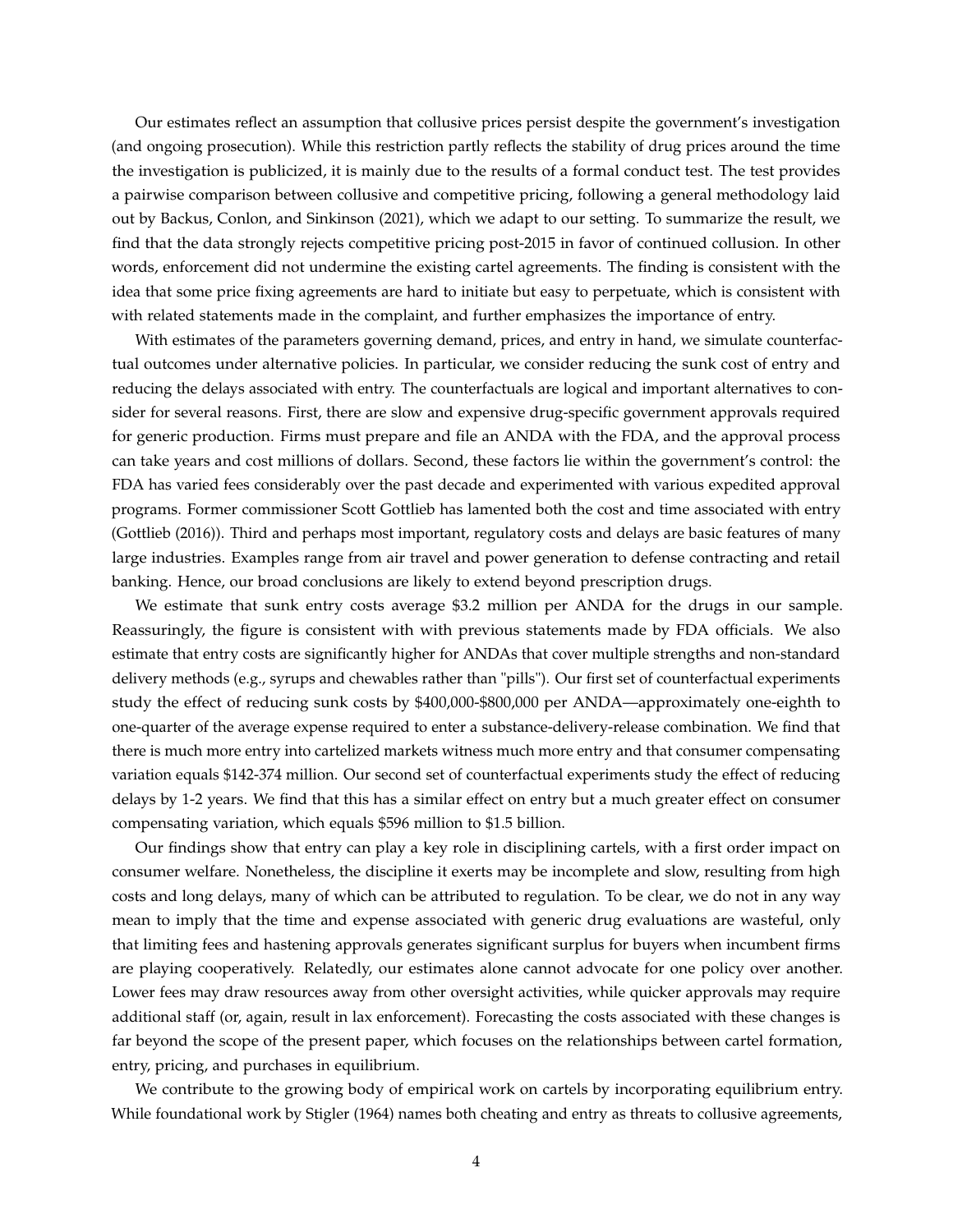most early and influential formalizations of the cartel problem (e.g., Green and Porter (1984)) study the former threat but rule the latter one out. Fershtman and Pakes (2000) relax this restriction by way of simulations, numerically solving Markov perfect equilibria that permit for entry, exit, and quality differences across firms. The authors report a strong industry relationship between collusion and subsequent entry—a relationship they state "has largely been ignored in the literature and has important implications for the welfare analysis of collusive behavior."<sup>7</sup> In empirical work, authors have carefully chosen markets where it is reasonable to assume that entry is either unlikely to occur in the near-term (Miller and Weinberg (2017)) or that entry is determined by factors that are "outside" the model (Porter (1983), Byrne and de Roos (2019), Igami and Sugaya (2020)).<sup>8</sup> By contrast, we not only allow for entry but endogenize the behavior, drawing on work by Borenstein (1989), Bresnahan and Reiss (1991), Mazzeo (2002), Seim (2006), and the large, growing literature that followed.

This paper also improves our understanding of prescription drug pricing (see, for example, Berndt et al., 2018). Sco (2000) shows that larger revenue markets, markets with more hospital sales, and products that treat chronic conditions attract more entry. At the same time, Ganapati and McKibbin (2021) show that the entry—the traditional mechanism of reducing market power—has been limited in the United States in recent years. We expand this literature by exploring the strategic incentives faced by generic manufacturers and their impact on consumers. Cuddy (2020) models this market as a series of simultaneous procurement auctions in order to study the equilibrium relationship between competition and prices. She estimates large damages from cartel behavior using a counterfactual auction model of competitive behavior. Similarly, Clark et al. (2021) estimate large damages using a reduced form approach. We focus on the market forces that may serve to alleviate these harms.

The paper is organized as follows. In the next section we describe the institutional setting and in section 3, the data. In section 4 we present our reduced form findings and in section 5 we outline the model. We report estimates of the structural parameters in section 6 and present our predictions under counterfactual policies in section 7. Section 8 is the conclusion.

## **2 Market setting and cartel operations**

### **2.1 The US generic prescription drug industry**

Generic drugs are a competition success story. When a branded drug loses exclusivity, generic entry drives prices down towards marginal cost. For this reason, the market is the "most dynamic and cost-effective in the world" (Scott-Morton and Boller (2017)). Historically, barriers to entry were relatively low. Under

 $^{7}$ In particular, Fershtman and Pakes (2000) report, "The contrast between the entry states in the model that allows for collusion and the entry states in the model that does not is quite striking. The [relationships between entry and the state variables] simply *disappear* when collusion is not allowed" (emphasis in original). The authors emphasize the universally positive effect collusion has on entry; however their statement contains a slight but especially interesting caveat due to work by by Asker (2010), who studies bidding rings among stamp deals and shows how their arrangement induces *overbidding*, which deters entry.

<sup>8</sup>For example, Igami and Sugaya (2020) study vitamin cartels in the 1990s. In their setting, exogenous entry is an especially natural approach, given that competition unexpectedly arose from technology change, which benefited fringe suppliers. Alternatively, Miller and Weinberg (2017) study the effect of the Miller-Coors joint venture on the US beer market. In their setting, the emergence of another major brewer is very unlikely, at least in the near future, given that the leading brands have accumulated brand equity over decades of advertising, which insulates them from startup competition. Moreover, while the "craft" segment has grown over the past three decades, their Table I shows the top two firms have nearly two-thirds of nationwide share. Entry barriers are not necessary, however, to restrict entry. For instance, Harrington (1989) shows that sufficiently patient incumbents can credibly threaten entrants, while Scott-Morton (1997) finds evidence of predation by turn-of-last-century British shipping cartels.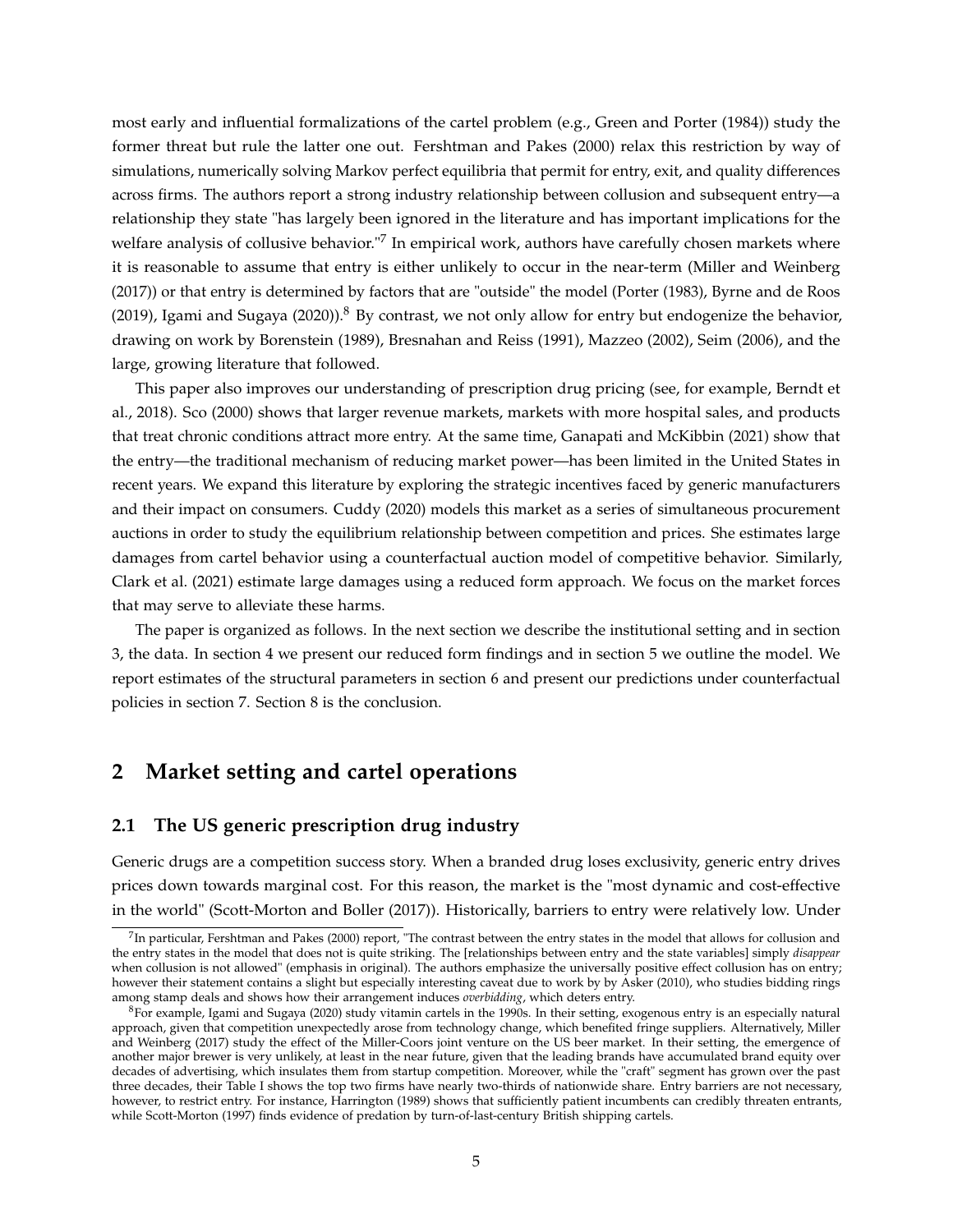the Hatch-Waxman Act, firms can enter by filing an ANDA that shows that the active ingredient, delivery mechanism, strength, and dose of the generic drug are the same as the branded drug. The generic drug must be "bioequivalent" to the branded drug. Generally, the first generic entrant will price its product slightly lower than the branded drug, and the second generic entrant will reduce the price to approximately 50% of the branded drug price. Conditional on having a large number of entrants, prices fall to around 20% of the price of the branded counterpart.

Generic drug manufacturers compete with each other to sell the generic drugs they produce to wholesalers, distributors, and in some cases, directly to retail pharmacy chains, mail-order and specialty pharmacies, hospital chains, and some health plans. Due to complex "cost-plus" reimbursement rules, higher wholesale prices may weakly benefit these market participants.<sup>9</sup> In recent years, wholesale prices for some generic molecules have increased substantially. The increases have been attributed to both supply shortages and anti-competitive behavior (Cuddy, 2020).

#### **2.2 The cartel**

The cartel we study traces back to a single change in industry leadership: on April 22, 2013, NP joined Teva Pharmaceuticals.<sup>10</sup> This event was special for several reasons. First, in the years leading up to the cartel's formation, NP forged uniquely strong relationships. She worked as the Director of Global Generic Sourcing for Amerisource Bergen (ABC), one of the three major US drug distributors. The role led to "routine interaction with representatives from every major generic drug manufacturer" (Complaint, page 158). Second, Teva was—and still is—the world's largest generic drugmaker. By early 2013, for example, it produced about one out of every three generic tablets and capsules.<sup>11</sup> Third, NP's role as Director of Strategic Customer Marketing involved, in her own words, "price increase implementation" (Complaint, page 158). The significance of this move was not lost on other industry leaders. At Taro Pharmaceuticals, another leading generic drugmaker, the Vice President of Sales and Marketing emailed the COO just days after NP left ABC to say, "[NP] Going to Teva—Hush Hush for now" (Complaint, page 159).

The complaint states that just 8 days after joining Teva, NP began identifying target markets. The process was highly structured. She started by assigning each generic drugmaker an individual "quality" rating, which ranged from -3 to 3 and reflected the strength of her relationships with their sales and marketing executives. Next, she combined these ratings into a drug-specific score, which was the most important element in the selection process. Finally, she factored in the number of firms in the market and other minor considerations. In an internally distributed 2014 document, she summarizes "Candidate Identification" as "Target 2-4 total players, where quality of competitor is high" and "[where] Teva has majority share and quality of competitors is high" (Complaint, page 217).<sup>12</sup>

<sup>9</sup>McKesson 2014 10-K, Cardinal 2014 10-K, ABC 2014 Annual Summary all explicitly state that their profits are positively affected by manufacturer price increases (due to cost- plus arrangements).

 $10$ Note that while the complaint focuses on drugs affected by NP, it alleges other segments of the industry were not entirely immune to coordinated behavior. These allegations do not affect our analysis. Our sample includes only drugs that Teva historically produced. As the complaint states, Teva was uncooperative before NP joined, so these markets are presumably competitive prior to her actions. Besides that, the complaint describes antitrust violations in the other segments that are qualitatively and comparatively unimportant.

 $11$ Most generic drugs are manufactured in a pill/capsule form, which is the delivery mechanism we study. Injectible drug markets differ in a host of ways—manufacturing processes are very different and customers are typically hospitals rather than retail pharmacies.

<sup>&</sup>lt;sup>12</sup>The complaint reports NP's quality ratings and we observe market structure, so we can confirm NP used precisely these criteria. She also mentions targeting "Exclusive items" (i.e., those where Teva is the only supplier). Our focus is collusion, so we exclude these cases from our sample. They are rare, so this restriction is without any meaningful loss of generality.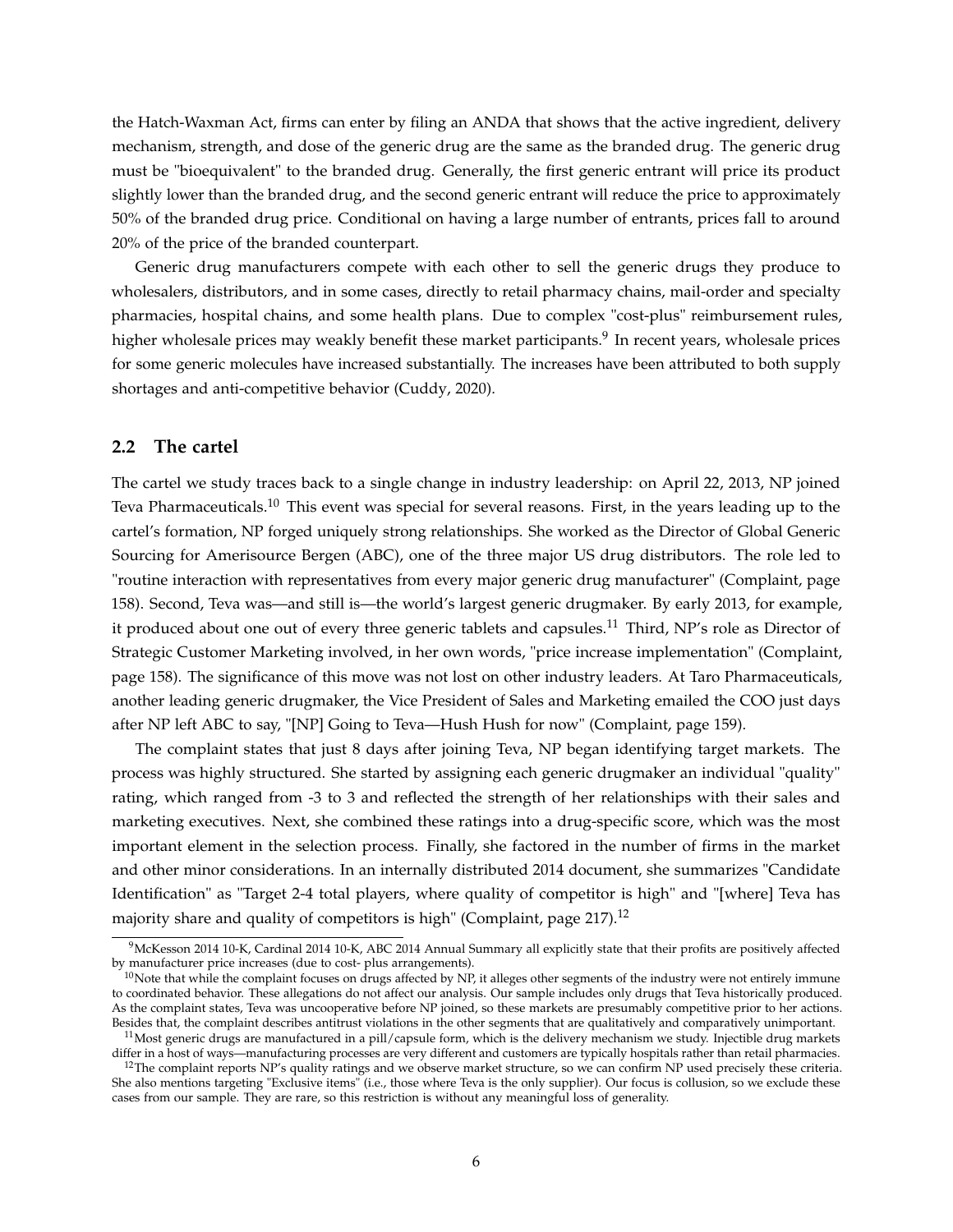The complaint states that the outcome of the process was a spreadsheet titled "Immediate PI File" (where "PI" stands for "Price Increase"). It contained a list of drugs for which NP expected to cooperatively raise prices. NP forwarded the list to supervisors on May 24, and Teva changed prices on July 3, preceded or followed closely by other drugmakers. The magnitudes of the increases are especially noteworthy. Many commonly prescribed medications—drugs treating cancer, bacterial infections, arthritis pain, and high blood pressure, to name a few—doubled or more in price. Figure I plots the increases in calendar time. Prices in cartelized and uncartelized drugs track closely until the date NP is hired, at which point they diverge sharply.<sup>13</sup> By 2016, the former rise 50% relative to the latter.



**Figure I:** *Prices in calendar time*

*This figure plots log prices on the y-axis against calendar time on the x-axis. The dashed and solid lines correspond to cartelized and uncartelized drug markets, respectively. The vertical red line corresponds to the first quarter of 2013—the period in which NP joined Teva. Prices are normalized to zero in that quarter.*

Implementing these increases required considerable coordination, which in turn required frequent communication. Leading up to the increases, phone records reveal thousands of calls and messages between NP and her counterparts at firms producing the drugs for which she sought to raise price. For instance, the day before an increase, NP exchanged 15 calls with 3 individuals.<sup>14</sup> Interestingly, since the firms could not

<sup>&</sup>lt;sup>13</sup>Notice that prices trend down throughout the panel. They fall 20 percentage points in the first year and then deflate at about 3 percentage points per year thereafter. The first pattern reflects two patterns in the data. The panel includes drugs that lose exclusivity as late as 2007, so a subset experiences declines that are typical around patent expiry (and "Paragraph IV" challenges). Also, data quality improves in the first year, and when quantities are undermeasured, prices are mechanically higher. Since our estimates rely on relative comparisons between cartelized and uncartelized drugs, which exhibit similar patterns, we opted to include the first year's data in our analyses, letting it further demonstrate the comparability between the treatment and control groups. Modest deflation thereafter may reflect many underlying factors (e.g., outsourcing production to low wage countries, which reduces marginal cost).

 $14$ Though it does not affect our analysis, it's nonetheless interesting to note that most conspirators knew their behavior was illegal. For instance, according to the complaint, when NP described communications with rival firms during a 2013 internal meeting, MP, another Teva executive, "smiled, put her hands over her ears, and pretended that she could not hear what was being said" (Complaint, page 337). In other instances, executives deliberately avoided written communications. When a senior executive at Taro asked about the arrangement, a fellow executive replied, "No emails please. Phone call. [Redacted] let's discuss" (Complaint, pages 49-50). In yet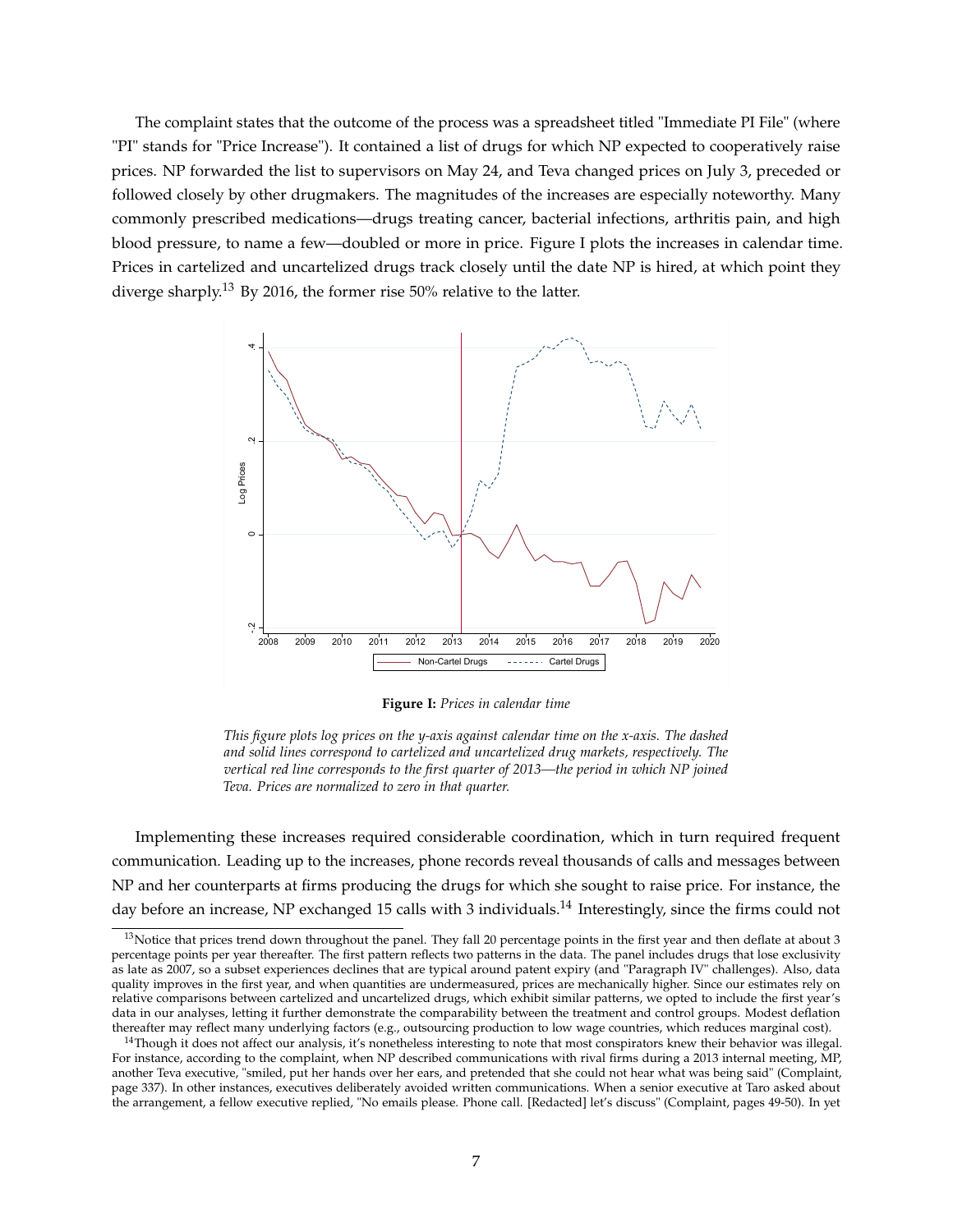perfectly synchronize the price changes, sharp increases by one drugmaker often prompted its customers to approach other producers, who were forced to decline the business. In some cases, drugmakers outright declined, citing fictitious supply problems (Complaint, pages 239 and 265), while in others they quoted inflated prices, frustrating customers. Teva's "fluff pricing" to Schnucks, a Midwest grocery chain, was so egregious that the customer stated they felt "so insulted" (Complaint, page 146-7).<sup>15</sup>

The complaint states that NP coordinated five main rounds of price increases between July 2013 and January 2015. After the first round, opportunities for subsequent increases emerged for a host of reasons. One source was leadership changes. If a sales and marketing executive with a close relationship to NP moved from Firm A to Firm B, then the likelihood of Firm B fixing their prices increased. Zydus provides one such example. NP originally assigned the firm a quality rating of -3, indicating she lacked relationships with Zydus personnel. However, NP's colleague at Teva, KG, moved to Zydus in 2014, prompting her to change the firm's rating to 2. Subsequent phone and text records indicate that the two communicated extensively (Complaint, page 272-273). A second source of opportunities was supply disruptions. If a firm whose sales and marketing executives lacked relationships with NP was forced out of a particular drug market due to, for instance, an interruption in access to the active pharmaceutical ingredient, then the likelihood of fixing the price of that drug increased. Notably, the price increases would have been even more compressed were it not for NP's maternity leave, which resulted in a "hiatus" of over six months (Complaint, page 212).

According to the Connecticut Attorney General (AG), "suspicious price increases of certain generic drugs" prompted the state in July 2014 to begin an investigation, which is still underway. <sup>16</sup> On May 10, 2019, 43 US states and territories filed a complaint, which was unsealed the following month. It alleges a "horizontal conspiracy" to fix prices for multiple generic drugs in violation of Section 1 of the Sherman Act. Alongside the states' civil suits, the US Department of Justice brought criminal charges against several firms and individuals.<sup>17</sup>

The complaint states that NP's supervisor was "aware of the government investigations that had been commenced" by early 2015. She "told [NP] that the government was showing up on people's doorsteps," and "warned [NP] to be careful about communicating with competitors" (Complaint, page 341). Further according to the complaint, news of the investigation ended the price increases (Complaint, page 338). However, the news does not appear to have undermined existing agreements, which the firms may have maintained tacitly. This is consistent with NP's assertions that generic drug price fixing is hard to initiate but easy to sustain (Complaint, page 160) as well as internal documents referencing cooperative arrangements years after the government launched its investigation (Complaint, page 50). We address this issue directly in Section 6.

It is important to note that when we reference "agreements," "coordination," and especially "collusion," we more precisely mean semicollusive behavior—competitive play with with respect to long-run choices but

other instances, executives used personal email accounts to transfer illegally obtained information and deleted illegal communications when they learned of the government investigation (Complaint, page 341).

<sup>&</sup>lt;sup>15</sup>"Fluff pricing" is NP's term for this practice. See Complaint page 146.

<sup>16</sup>To be precise, the investigation traces back to a *New York Times* article titled "Rapid Price Increases for Some Generic Drugs Catch Users by Surprise" (Rosenthal, 2014), which the supervisor of the Connecticut AG office's unit of antitrust and fraud read and forwarded to a staff attorney, who subsequently sought subpoenas (Pazniokas, 2019).

<sup>&</sup>lt;sup>17</sup>These are serious offenses. For example, two executives at Heritage Pharmaceuticals who plead guilty to their role in the conspiracy currently await sentencing and face up to 10 years in prison. At the time of writing, federal authorities have charged 7 firms and 5 individuals. Teva was charged in August 2020. Several parties have settled. For example, Taro admitted its role in the conspiracy and paid a \$205.7 million penalty in July 2020.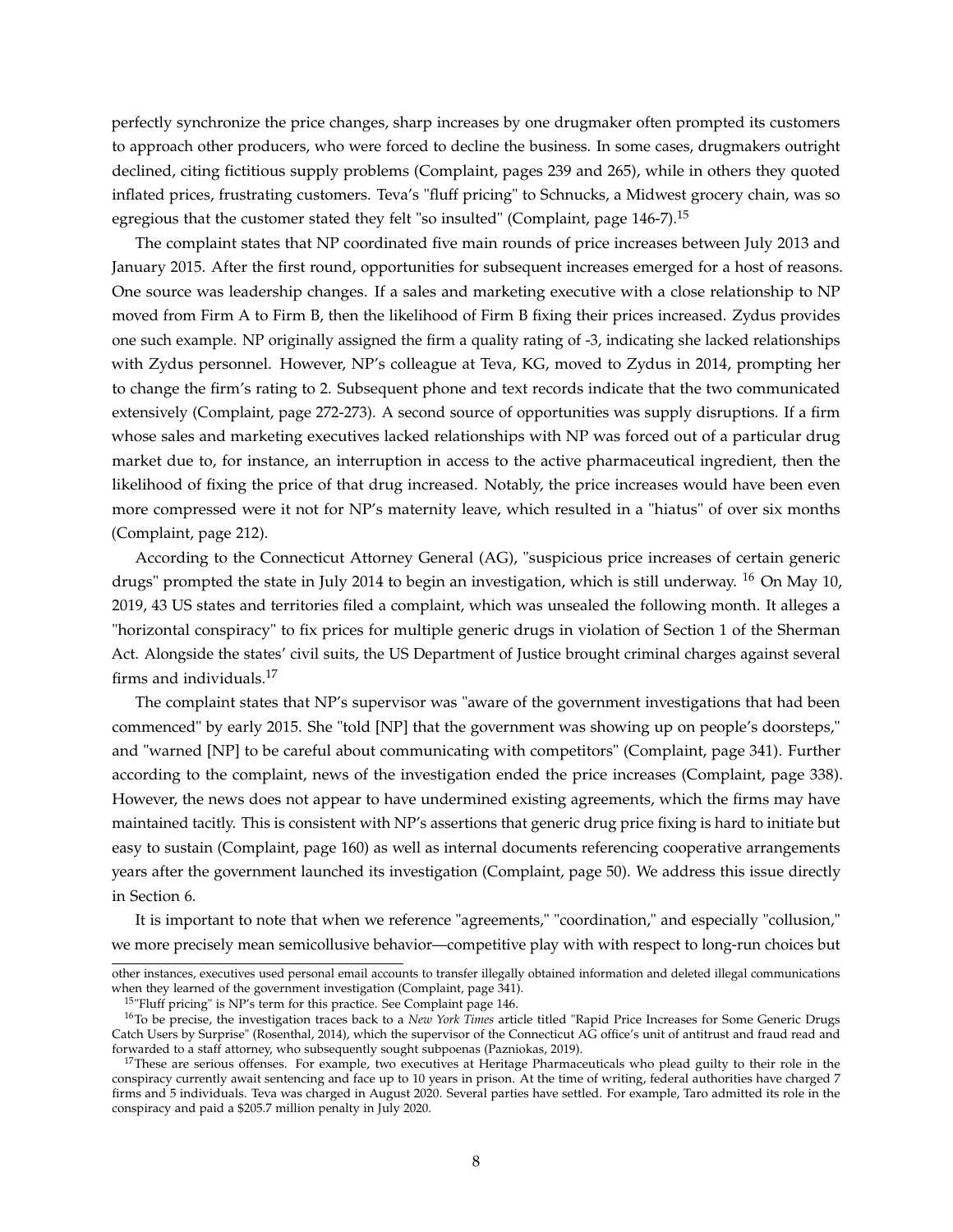cooperative play with respect to short-run ones (Fershtman and Muller, 1986). Specifically, we assume that colluding firms set prices to maximize joint profits. Supernormal profits are an outcome of this behavior and are necessary but not sufficient to induce entry.<sup>18</sup> The complaint suggests that members understood the value of sticking to the agreement. It also demonstrates that potential entrants were attracted to supernormal *equilibrium* profits, not simply high prices. Finally, it is worth noting what type of conduct is absent from the complaint and related filings. Despite thousands of pages of court documents recounting almost countless conversations about prices, no statements suggest that cartel members coordinated entry. In other words, it seems very unlikely that members reached agreements not to enter each others' markets. Consistent with that view, when entry by a cartel member into a cartelized market did occur, incumbent producers responded by accommodating rather than retaliating.<sup>19</sup>

### **3 Data**

#### **3.1 Sources**

The data come from several sources. The National Drug Code (NDC) Directory, which is published by the FDA, provides a current list of all prescription pharmaceutical products manufactured for sale in the US. Each product is identified by a unique NDC code, which identifies the substance-delivery-release-strength combination associated with the product as well as the firm that produces it and the ANDA that authorizes that production. The FDA updates the list daily. Using the Internet Archive, we take annual snapshots of the directory, which are the starting point for our panel dataset.

Medicaid State Drug Utilization Data, which is published by Centers for Medicare & Medicaid Services, is the primary source of price and quantity information. Each quarter, all states and the District of Columbia report the number of prescriptions filled by Medicaid enrollees and the amount of corresponding expenditure. We download national aggregate statistics, and we merge to the NDC Directory data, described above, at the NDC-quarter level. Since NDCs are specific to drug packaging (e.g., 1000-count bottles, 14-count blister packages, etc.), firms are associated with multiple NDCs per drug. Thus, we sum over NDCs to form drug-firm-quarter observations.

We also acquired data from from IQVIA, a private provider whose National Prescription Audit covers 92% of US pharamcies. We first use IQVIA data to scale up the quantities reported in State Drug Utilization Data, which covers only Medicaid, to US totals. To do so, we compute the ratio of total IQVIA prescriptions to total Medicaid prescriptions, and we scale up by that factor. Second, we use IQVIA to carefully check whether patterns in Medicaid are representative of industry-wide purchasing behavior. Total purchases track extremely closely with one another over time, and their responses to cartel-induced price changes are almost identical (see Section 10 of the Online Appendix).

The complaint, which is described in the previous section, provides information about cartel formation. As it directly relates to dataset construction, the complaint lists the drugs for which NP fixed prices, the

<sup>&</sup>lt;sup>18</sup>Further evidence comes from Civica Rx, a startup generic drugmaker owned by a consortium of hospitals. In a New York Times article titled "Fed Up With Drug Companies, Hospitals Decide to Start Their Own" (Abelson and Thomas, 2018), the firm stated that when it enters the market it expects incumbents to respond by "quickly dropping the price of the drugs in question." Further, the firm stated that were it to exit subsequently, it expects incumbents to respond by "raising them again later."

<sup>19</sup>ANDA launches by Aurobindo, Lupin, and Actavis provide particularly clear examples. See Complaint, pages 74, 81-82, and 103-104, respectively.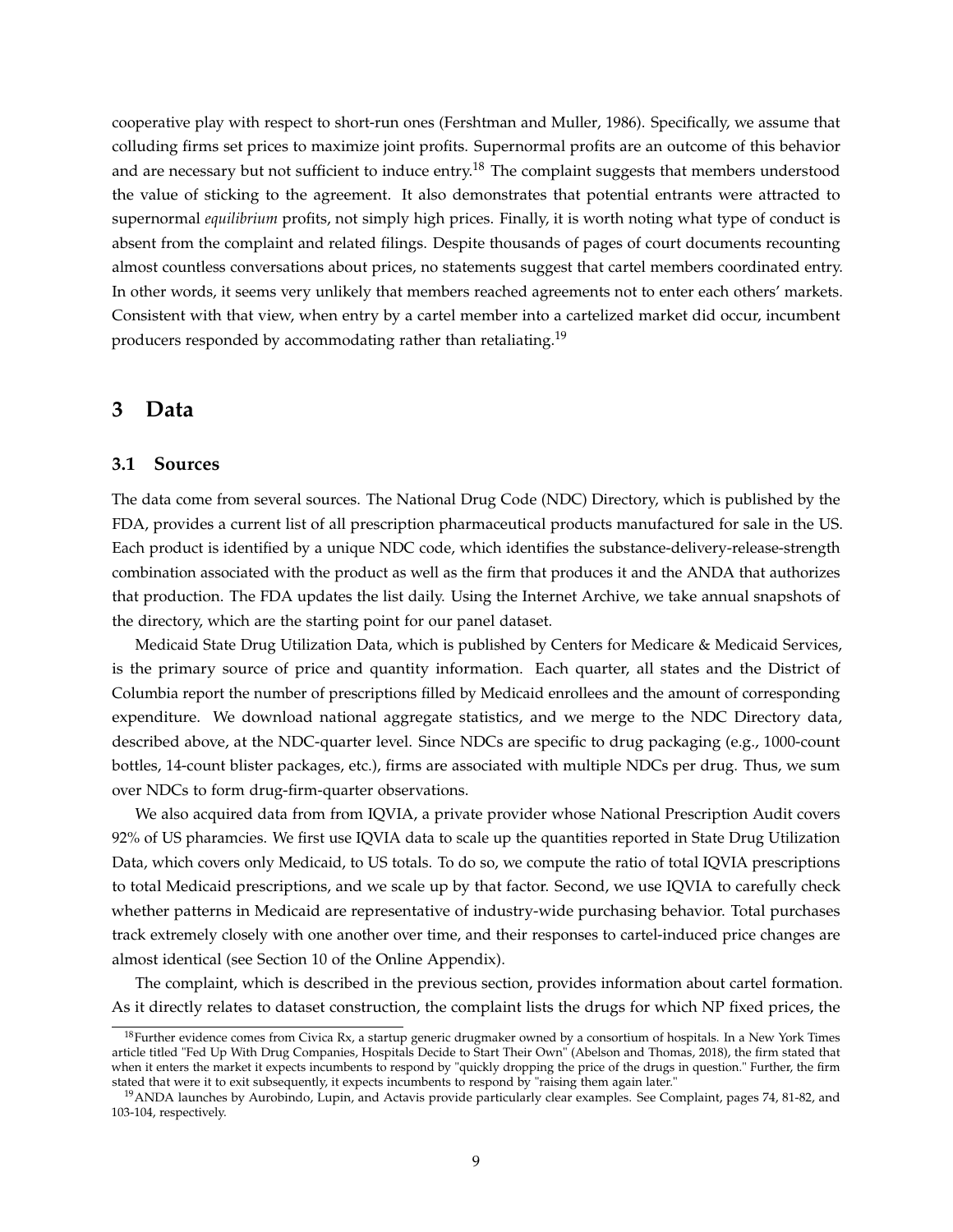dates on which those prices were fixed, and NP's relationships. From this information, we construct an indicator variable for whether a cartel was ever formed in a particular drug market. Within each drug market where a cartel is formed, we also construct an indicator for whether a particular period precedes or follows cartel formation. Finally, we construct an indicator variable for cartel membership.

We then merge in ANDA filing and approval dates. To obtain filing dates, we "scrape" the FDA website for all available ANDA approval letters, most of which state the date the application was filed. Although not all ANDA approvals are published, we can infer the missing filing dates, since ANDA numbers are issued sequentially, with a few exceptions (see Section 10 of the Online Appendix, which shows that we measure ANDA filing dates without meaningful error). We obtain approval dates from the Orange Book, which is published by the FDA.

Our sample covers 2008 to 2019 and consists of all drugs manufactured by Teva in the quarter prior to NP joining the firm, subject to some exceptions. We omit drugs that lose exclusivity during the sample period.<sup>20</sup> We also omit a small number of drugs for which NP raised prices twice. This decision drops only 11 substance-delivery-release combinations, and avoids issues stemming from ill-defined cartel formation dates. Last, we drop 38 injectable drugs; injectables occupy a very different segment of the industry, require radically different production methods, have short shelf lives, are mostly manufactured by different producers than the ones we study, and most importantly are never mentioned in the complaint.

#### **3.2 Summary Statistics**

Table I summarizes the data at the drug-year level. There are 4,992 observations spread over 416 drugs and 12 years. The average number of prescriptions filled is 1.9 million, and the average price is \$31.66. Average expenditures are \$31.1 million, or about \$255 billion over the full panel. The mean number of manufacturers in the market is 4.15, while the mean number of ANDA filings is 0.21, highlighting that entry into mature generic drug markets is typically rare, even though these markets support several competitors in equilibrium. Most ANDA filings can be attributed to cartel "nonmembers" (i.e., drugmakers that are not named in the Complaint). The group accounts for about 60% of entry over the full sample and closer to 69% in the periods following NP's joining Teva, regardless of whether we consider all drug markets or just those where cartels are eventually formed (not shown). Cartels are formed in the markets for 113 drugs, or 27.2% of the sample.

### **4 Reduced form analysis**

In this section, we describe the patterns in the data that motivate the structural analysis. The analysis reveals that collusion dramatically increases drug prices; that collusion induces entry, evidenced by a sharp increase in ANDA filings and eventual approvals; that regulatory approval involves significant delays, and that entry reduces price in the cartelized markets.

<sup>&</sup>lt;sup>20</sup>They exhibit drastic price declines that ruin comparability across units in our analysis and reflect idiosyncrasies of patent challenges and expiration, which are unrelated to cartel formation. Paragraph IV challenges are one of many idiosyncrasies. See also Footnote 13.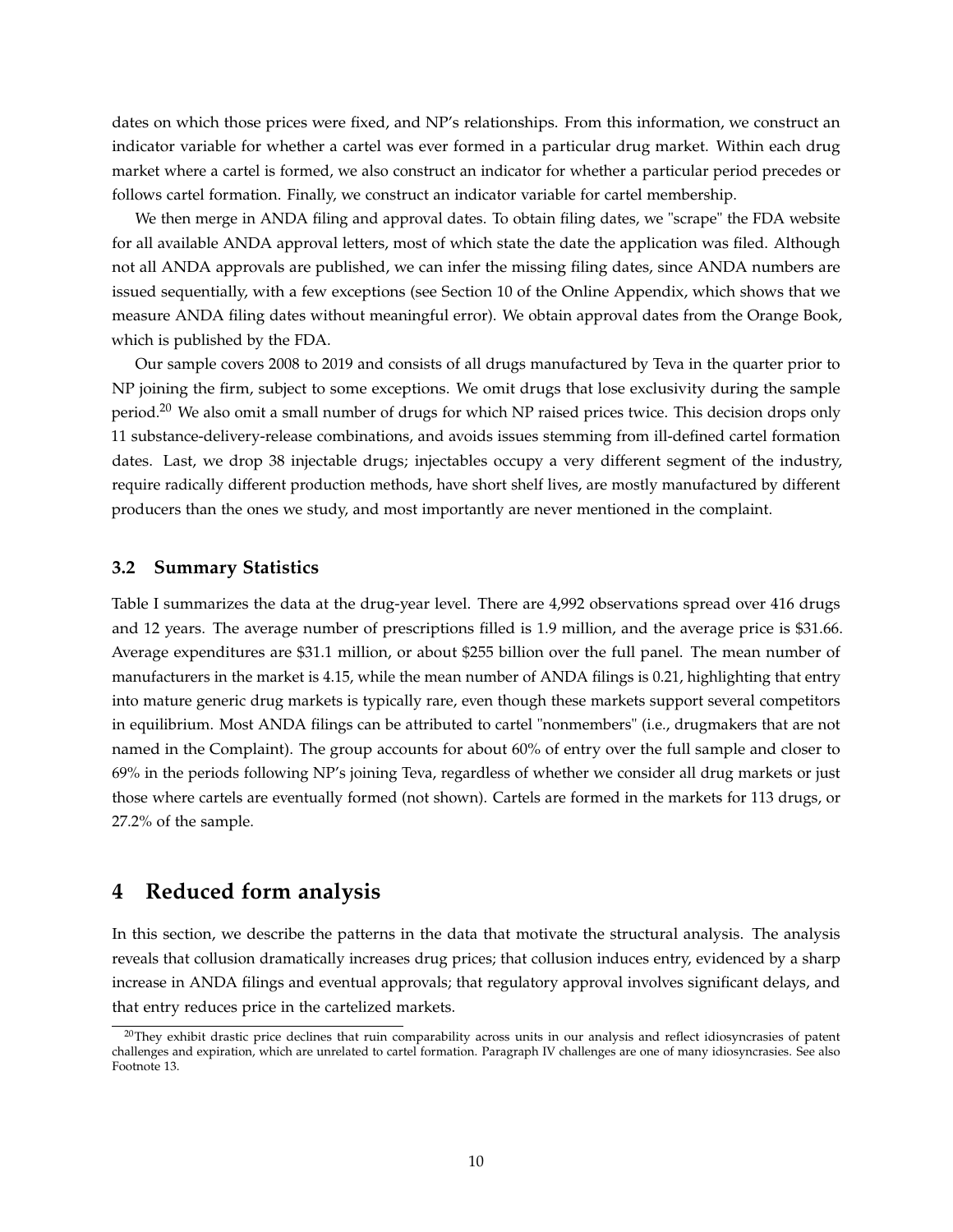**Table I:** *Summary statistics*

|                                                | Count | Mean     | Std. dev. | Minimum | Maximum   |
|------------------------------------------------|-------|----------|-----------|---------|-----------|
| Price                                          | 4.992 | 31.66    | 40.42     | 2.32    | 628.53    |
| Quantity (in thousands)                        | 4.992 | 1,904.66 | 3,618.83  | 0.15    | 29,571.61 |
| Expenditure (in millions)                      | 4.992 | 31.10    | 110.51    | 0.01    | 4,188.54  |
| Number of firms                                | 4.992 | 4.15     | 1.94      | 1.00    | 12.00     |
| Number of ANDA filings                         | 4.992 | 0.21     | 0.54      | 0.00    | 5.00      |
| Cartelized drug                                | 4.992 | 0.27     | 0.44      | 0.00    | 1.00      |
| Cartelized drug $\times$ Post cartel formation | 4,992 | 0.14     | 0.34      | 0.00    | 1.00      |

*The unit of observation is a drug-quarter. Price refers to dollars per prescription. Quantity is measured in thousands of prescriptions. Expenditure is measured in millions of dollars. "Cartelized drug" is an indicator for whether a cartel formed in the drug market at any point in the sample. "Cartel drug*×*Post cartel formation" is the interaction of "Cartelized drug" and an indicator for periods following cartel formation (i.e., the indicator is "on" if the cartel for a particular drug formed in April 2013 and the observation summarizes Q3 2013 or later).*

#### **4.1 Collusion raises price sharply**

In Section 2, above, Figure I provides initial evidence in calendar time that collusion affects drug prices. In this section, we begin by measuring the effect in event time. To do so, we split the sample into cartelized and uncartelized drugs, calculate weighted average prices at the drug-year level (weighting each firm's product by quantity sold), and plot how prices evolve around cartel formation. Formally, we estimate

$$
Y_{kt} = \sum_{\tau=-21}^{26} \beta^{\tau} x_{kt}^{\tau} + a_k + b_t + e_{kt}.
$$
 (1)

The outcome variable, *Y*, represents log point-of-sale price from the Medicaid data and *k* indexes products in quarter *t*.  $a_k$  and  $b_t$  represent product- and time-specific fixed effects.  $x_{kt}^{\tau}$  is an indicator variable that equals one if and only if *k* is a cartelized drug and *t* is *τ* periods from the start of collusion. *β τ* represents the difference in the prices of cartelized ("treated") and uncartelized ("control") drugs relative to NP being hired. Given the timing of the price increases and the time period covered by our data, *τ* can take values between -21 and 26. We normalize  $\beta^{-1}$  = 0, so levels of the coefficients represent price differences relative to the period immediately preceding NP's hire.

Figure II plots estimates of  $\beta^{\tau}$ . Two features of the graph stand out. First, prices in cartelized and uncartelized drug markets evolve similarly prior to collusion, evidenced by near-zero point estimates on the left-hand side of the graph. In other words, there are no pre-event trends. Second, prices of cartelized and noncartelized drugs diverge sharply when collusion begins. Two years after cartel formation, for example, prices are nearly 50 percent higher in the treated group relative to the control.

Cartel-induced price increases occurred within a narrow window. Most occurred within months of NP joining Teva, and all were completed within 18 months of that event. Moreover, as explained in Section 1, opportunities to form cartels arose for plausibly exogenous reasons—the movement of personnel or supply disruptions. Further, since our structural estimates rely on annual observations, one can conceptualize almost all the price increases as occurring in a single period. In other words, the changes were abrupt.

Nonetheless, it is important to show these results are not driven by variation across groups receiving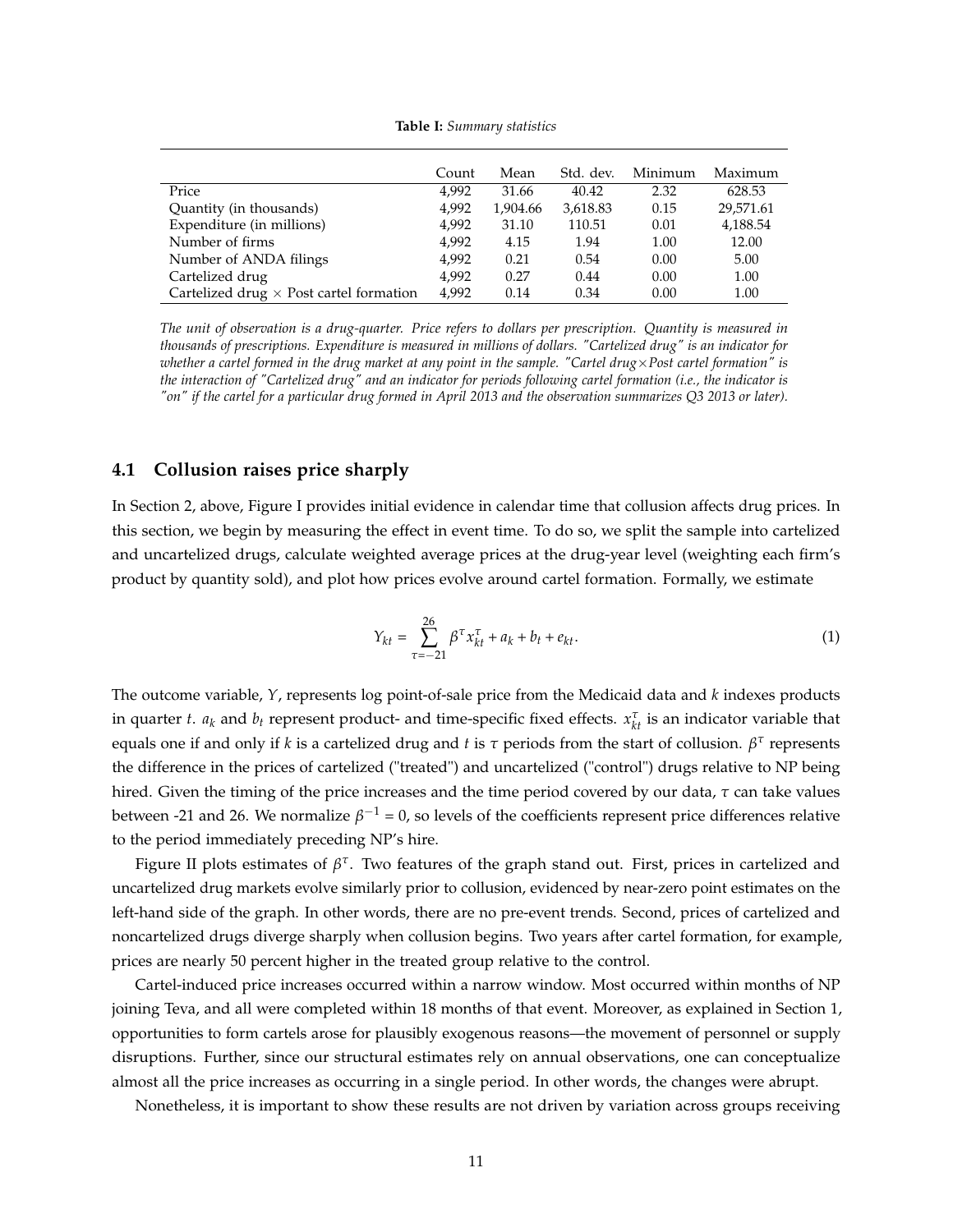

**Figure II:** *The cartel increases price sharply and abruptly.*

*This figure plots β τ , which is obtained by estimating equation 1, on the y-axis against event time on the x-axis. The unit of observation is a drug-year-firm. Log prices are the outcome of interest, and the unit of observation is a product (i.e., drug-year-firm). The vertical red line at event time -1 corresponds to the year immediately prior to cartel formation. Vertical bars around the point estimates show 95 percent confidence intervals for those coefficients, based upon standard errors that are clustered by drug.*

treatment at different times. To do so, we follow an approach recently proposed by Sun and Abraham (2020), which accounts for potential contamination of leading and lagging coefficients, and then we plot the resulting estimates. Figure XIV in the Online Appendix reports the result, which very closely resembles Figure II.

We also confirm these results are not sensitive to our definition of treatment. To do so, we define treated drugs not as those where cartels actually formed but as those where NP had especially strong industry relationships. We then replicate the steps used to generate Figure II. Figure XII in the Online Appendix reports the result, which, again, very closely matches the patterns described in the prior graphs.

#### **4.2 Collusion induces entry**

Next, we turn attention to entry. Each firm must prepare and file an ANDA and obtain FDA approval of its application before it launches a generic drug product. In this process, the first action we observe a firm take is filing. Thus, for an initial marker of how entry responds to collusion, we begin by plotting ANDA filings in calendar time. The filing dates for some ANDAs are not available on the FDA website, so we need to infer them (in the Online Appendix, we describe this procedure and show in Figure XI that the missing dates can be inferred from the available ones without any meaningful error). We then replicate Figure I, replacing average log price per drug with the average number of ANDA filings per drug and collapsing the data down to the year rather than quarter level, to improve legibility (since ANDA filings are relatively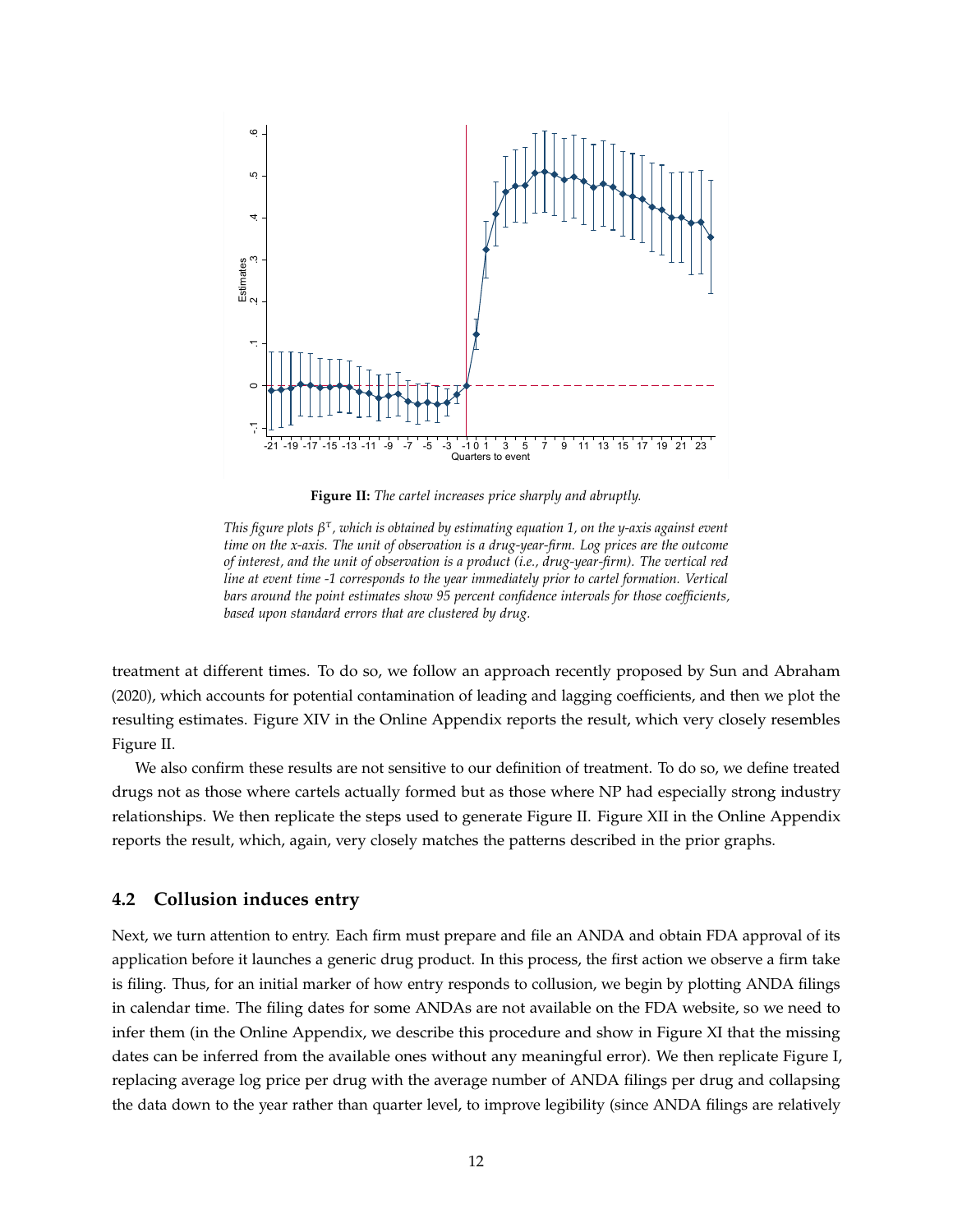infrequent, especially in the absence of cartels).

Figure III illustrates the result. Entry exhibits similar patterns to price. Prior to NP joining Teva, average ANDA filings for cartelized and uncartelized drugs evolved similarly, and uncartelized drugs trend smoothly through her hiring date, but the two groups diverge sharply in 2013. In other words, cartel formation induces substantial entry.



**Figure III:** *Entry in calendar time*

*This figure plots the number of ANDA filings per drug-year on the y-axis against calendar time on the x-axis. The solid and dashed lines correspond to uncartelized and cartelized drugs, respectively. The vertical line at 2013 corresponds to the year that NP joined Teva. ANDA filings are normalized to zero in that year.*

To quantify the divergence, we measure the effect of collusion on entry in an event study framework. We re-estimate equation 1 and plot the coefficients in event time, as in Figure II, but we replace the outcome variable, *Y*, with number of ANDA filings per drug-year (not log price at the product-quarter level). The result is shown in Panel A of Figure IV. The average number of ANDA filings per market evolves similarly over time for cartelized and uncartelized drugs leading up to collusion (i.e., no pre-event trends are apparent). Then the figures diverge sharply. One year after the start of collusion, the number of ANDAs filed in cartelized markets is already economically and statistically distinct from the number filed in uncartelized markets. The difference grows over time, presumably reflecting the lead times for the the application, which includes laboratory tests to demonstrate bioequivalence. Within two years of a drug being cartelized, there in an average of 0.4 additional ANDA filings for that drug.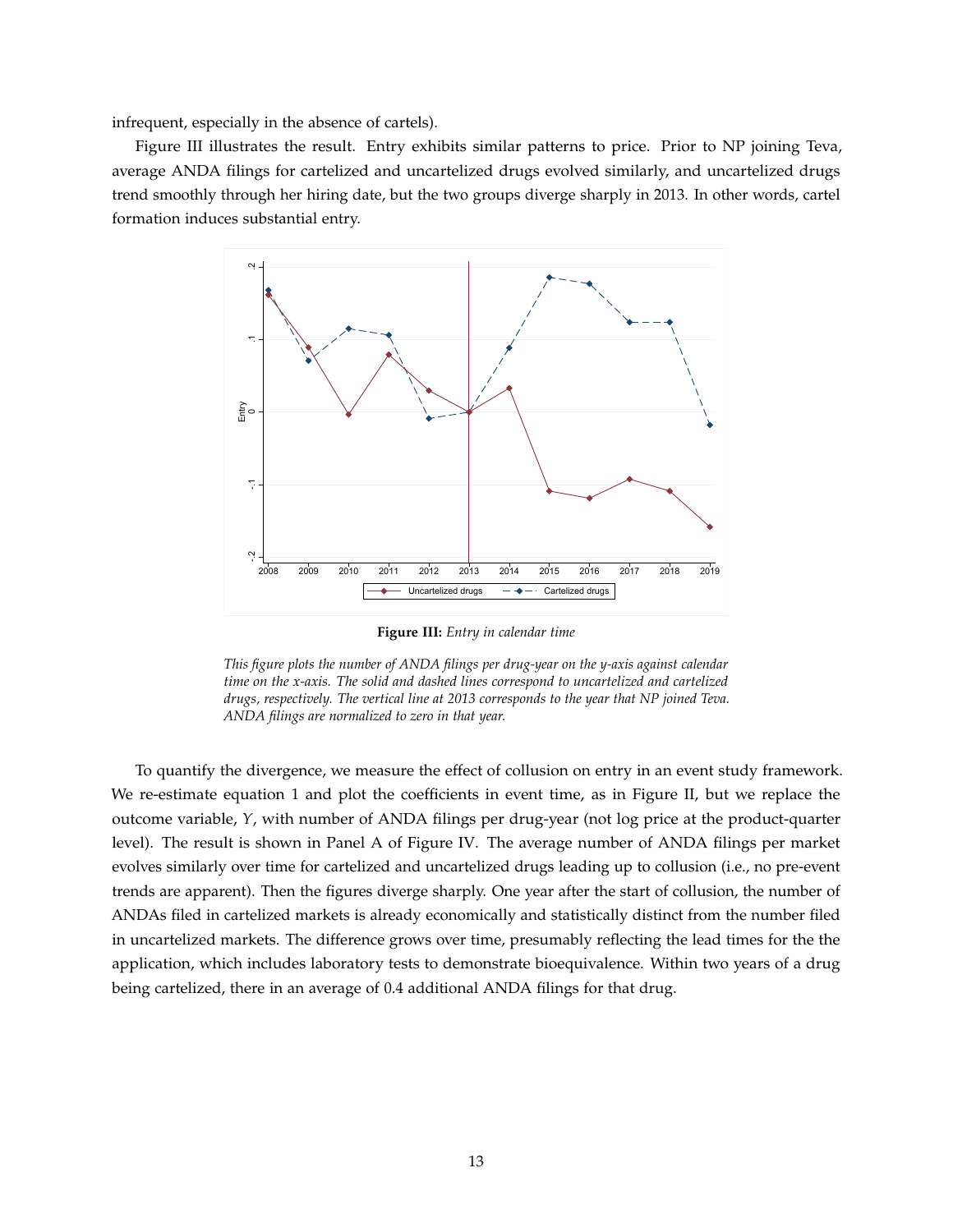

**Figure IV:** *The cartel induces significant entry.*

*This figure plots coefficients obtained by estimating equation 1 on the y-axis against event time on the x-axis. The unit of observation is a drug-year. In Panel A, ANDA filings are the outcome of interest. In Panel B, ANDA filings are replaced with ANDA launches. The vertical red line at event time zero corresponds to the year in which Teva hired NP. Vertical bars around the point estimates show 95 percent confidence intervals for those coefficients, based upon standard errors that are clustered by drug.*

The filing of an ANDA does not permit immediate entry. The FDA must review and approve the ANDA, which involves delays. For example, a generic drugmaker who files an ANDA in 2014 may only receive approval to produce the drug in 2017. As a result, we additionally consider ANDA launches, where a "launch" is defined as the first year in which a firm sells the drug authorized by the ANDA.<sup>21</sup> That is, we re-estimate equation 1, replacing *Y* with the number of ANDA launches per drug-year. Panel B of Figure IV reports the result. Once again, the graph does not exhibit pre-trends. Consistent with regulatory delays, the graph also does not exhibit differences between cartelized and uncartelized markets in the years

 $21$ ANDA launches are a subset of ANDA filings because applications filed towards the very end of our sample may not receive approvals by the time the sample ends.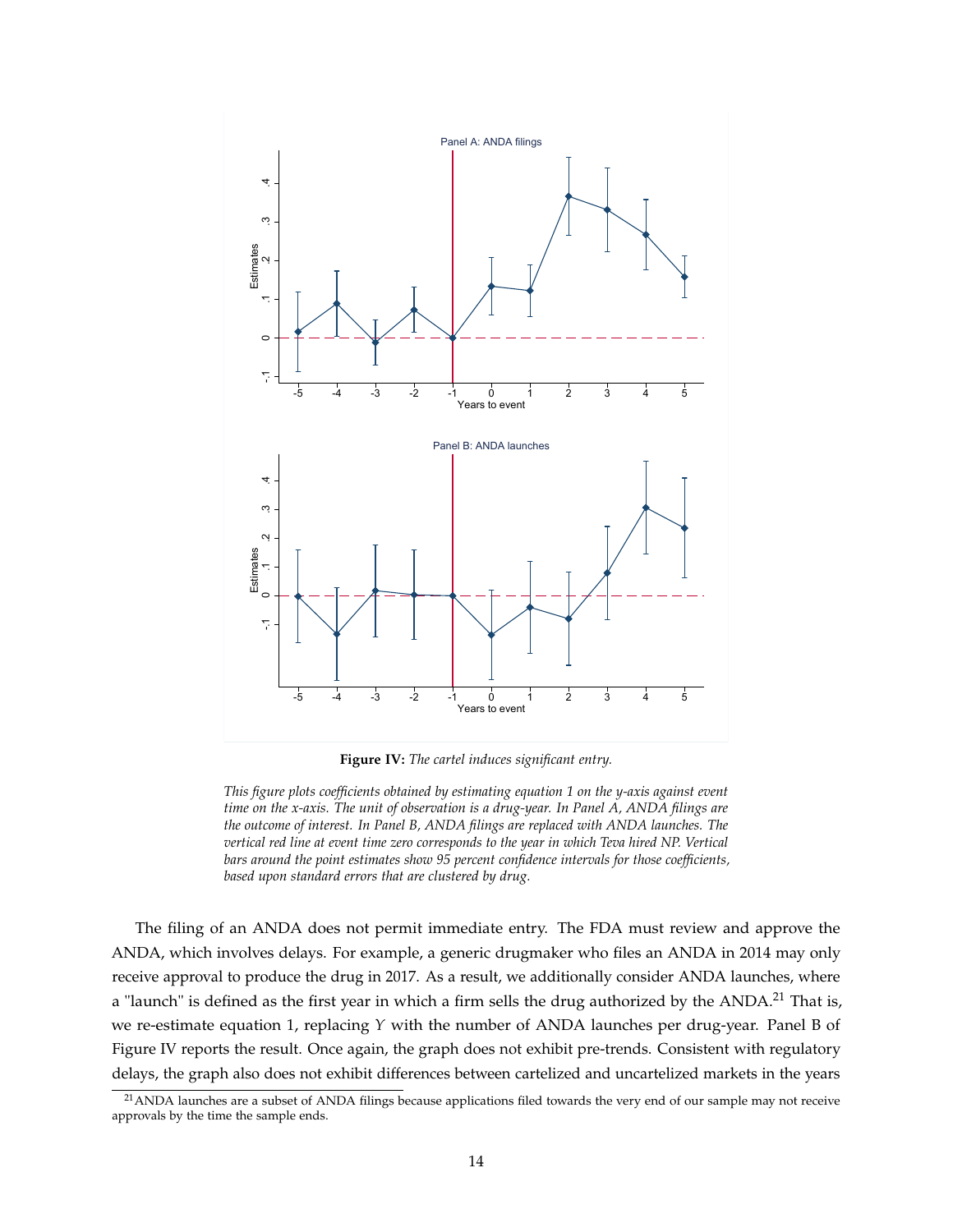immediately following collusion. However, ANDA launches rise sharply four years after collusion begins.

Infrequently, producers re-enter markets using dormant ANDAs (i.e., approved filings that are no longer associated with production but once were). This might be especially common in markets where cartels have recently formed, since they drive price rises that could encourage not only *de novo* entry in the form of ANDA filings but also induce inactive firms to become active once again. To evaluate this possibility we re-estimate equation 1, replacing *Y* with the number of "re-entries" per drug-year. Due to the relatively small number of these occurrences, the result is in the Online Appendix. As with the previous findings, there are no pre-trends. Re-entry spikes in the year immediately following collusion. This pattern is consistent with the cartel turning some unprofitable markets profitable once again, and it squares with the fact that already-approved applications can enter without delay.

### **4.3 Regulatory approvals involve delays**

Figure IV illustrates lags between ANDA filings and launches. These lags have important consequences if entrants exert downward pressure on prices, driving the cartelized markets closer to pre-cartel equilibrium conditions. To examine the delays more carefully, we plot the density of the time between ANDA filing and regulatory approval. Figure V reports the result. Mean and median delays are about 2.5 and 2 years, respectively.



**Figure V:** *Distribution of time between ANDA filing and approval.*

*This figure plots the density of delays, defined as the number of years between filing and approval. The unit of observation is an ANDA.*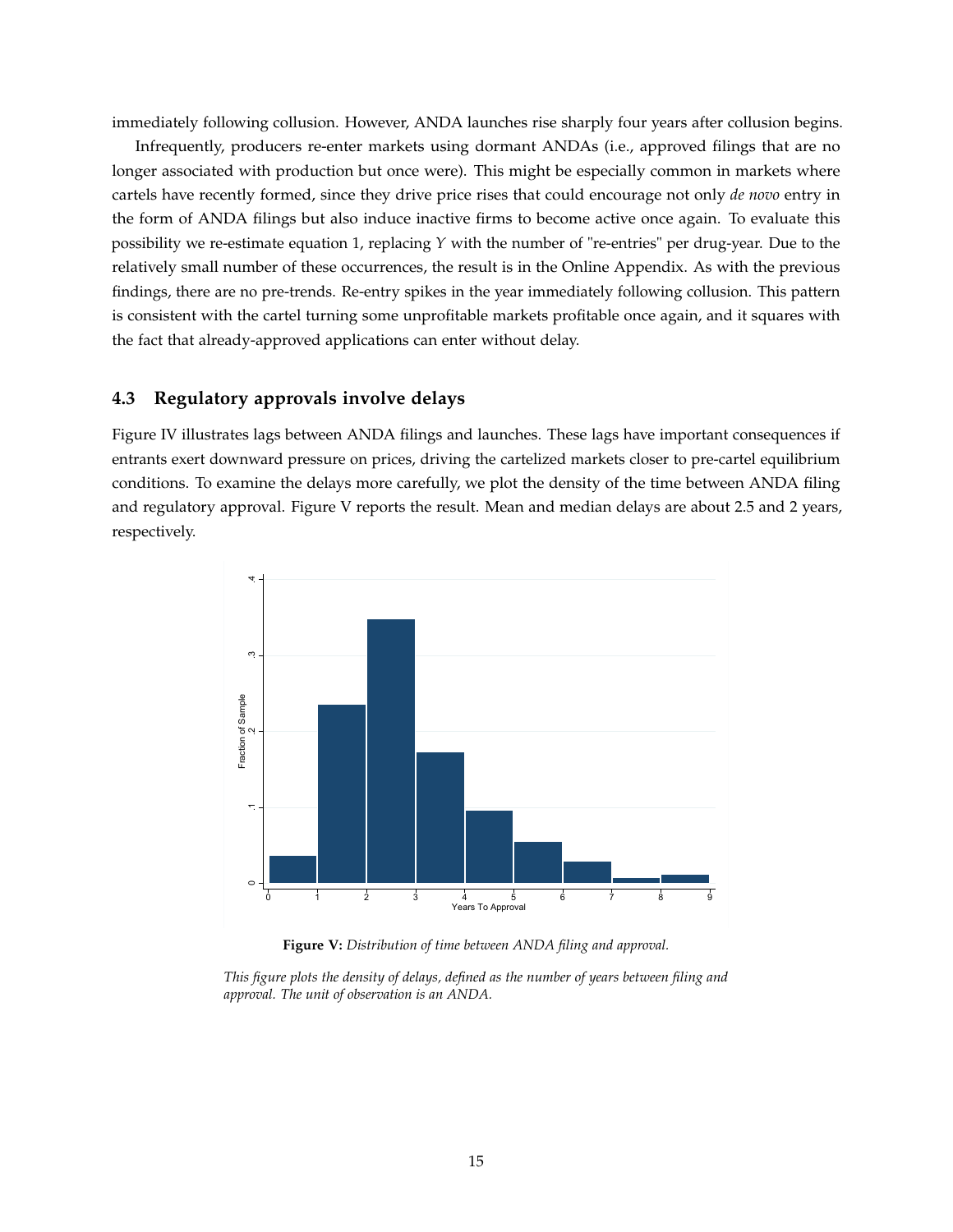### **4.4 Entry disciplines cartel prices**

So long as entrants are not brought into the collusive agreement, they have incentives to undercut cartel members on price and steal market share. To evaluate their impact and avoid obvious endogeneity that arises from comparing markets that do and do not experience post-collusion entry, we exploit variation in a measure of market size. In particular, we use each drug's total revenue in 2012—the year just prior to Teva hiring NP. Intuitively, collusion in large markets should attract more entrants than in small ones, so the likelihood of post-collusion entry is a function of pre-collusion market size.<sup>22</sup>

To validate our approach, we examine the relationship between market size and entry at the drug level. That is, we narrow the sample to cartelized drugs and plot post-collusion ANDA filings (on the y-axis) against the log of total 2012 revenue in millions of dollars (on the x-axis). Figure VI plots the result. The top panel measures entry using the probability that a market experiences an ANDA filing, while the bottom one measures it using the number of ANDA filings per market. Regardless of the measure, market size and entry are closely related. Only about 8% of drugs with around \$1 million in revenue attract any entry at all. However, drugs with over \$1 billion in revenue almost always attract entry, with an average of three firms filing ANDAs following cartel formation.

<sup>&</sup>lt;sup>22</sup>If collusion in small generic drug markets is easier to sustain than in large ones, then market size could directly affect post-collusion price paths. However, the collusive agreements are not in jeopardy. See Section 6, which shows, e.g., that incentive compatibility constraints are easily met and that observed prices strongly suggest cartel members cooperate through the end of our sample. We thank Kathleen Hui for pointing this out.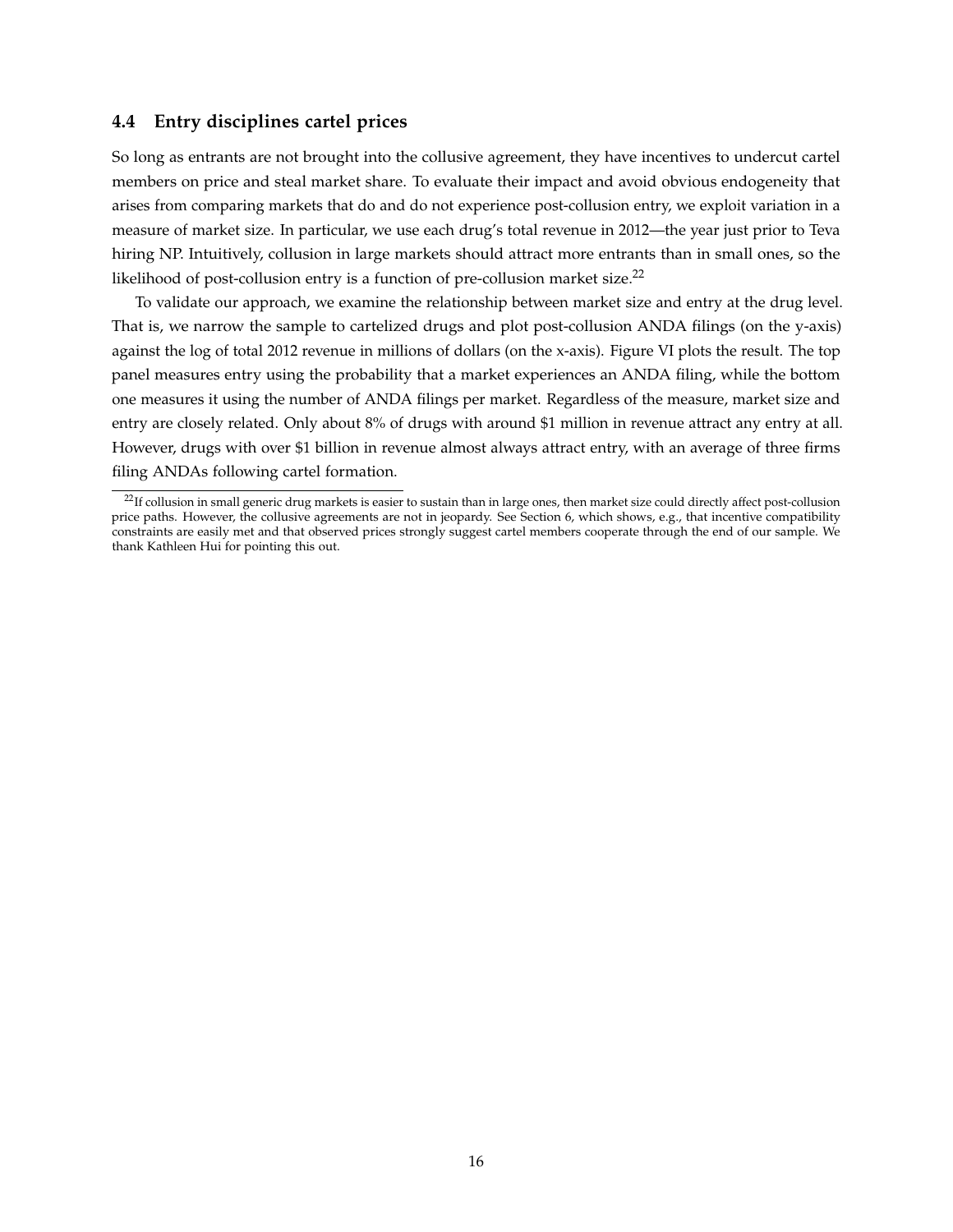

**Figure VI:** *Larger markets attract more entry.*

*This figure plots log market size on the x-axis against the number of entrants in the post-collusion period. The unit of observation is a drug. Market size is measured in total revenue in 2012, the year immediately prior to NP joining Teva. Data are binned according to x-axis values, so averages within the bin are plotted (i.e., the graph represents a "binscatter").*

We then use the same approach to compare the path of log prices for drugs with above- and belowmedian pre-collusion market size. The motivation for this comparison is straightforward. Assuming entry costs do not scale exactly with market size, cartelization of large markets will be more likely to induce entry than the cartelization of small markets. If entry reduces price, then prices will fall in large markets but remain relatively stable in small markets.

Specifically, we separate cartelized drugs into two groups based upon whether their 2012 revenue was above or below the median drug's 2012 revenue, and we plot average log prices in calendar time separately for the two groups. For the sake of comparison, we also plot average log prices of uncartelized drugs. Figure VII reports the result. Several features of the graph are noteworthy. First, prices of "small market"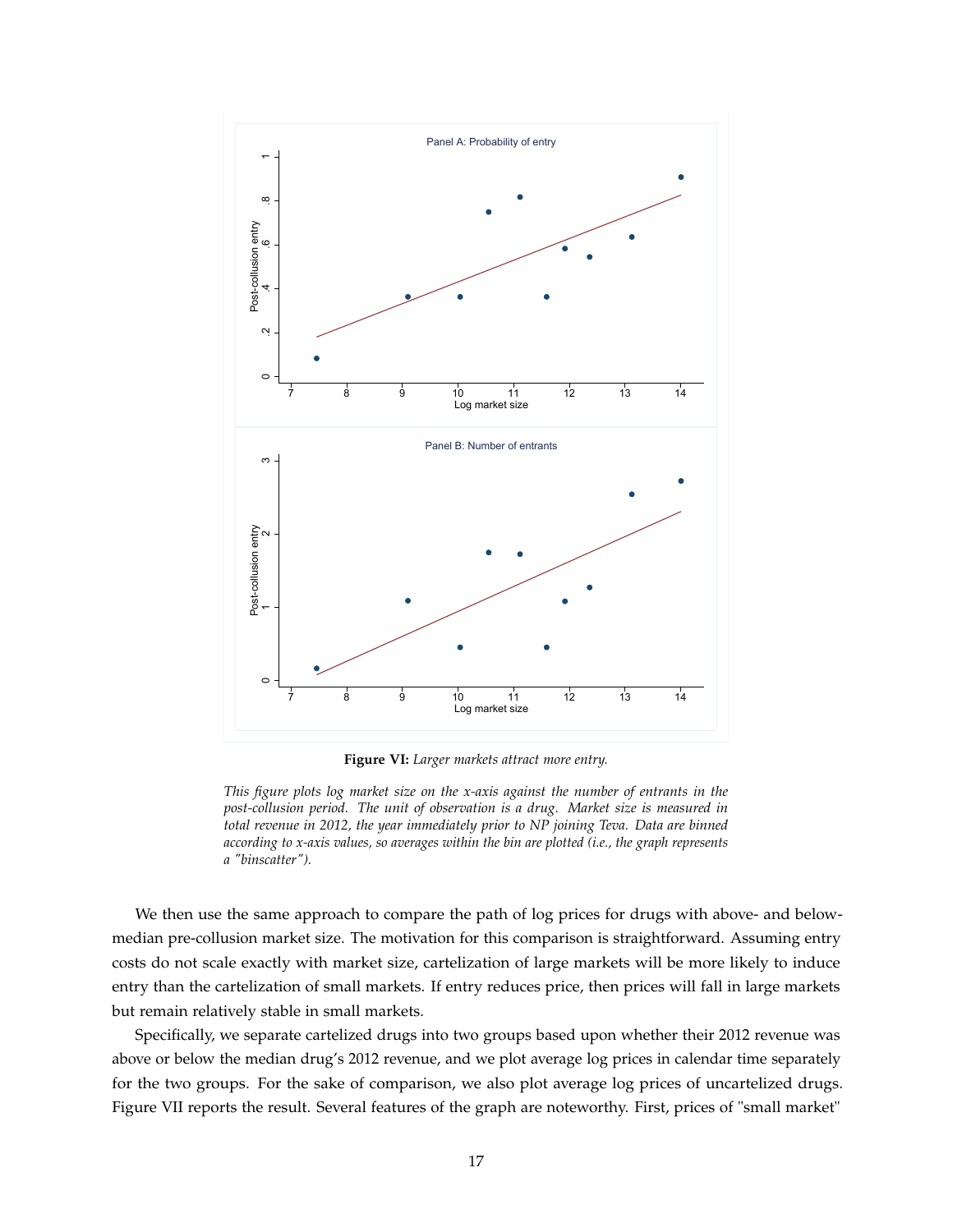and "large market" drugs trend similarly into 2013, when Teva hires NP. Second, prices of drugs in both groups rise sharply upon hiring, especially relative to uncartelized drugs. In fact, by mid-2014, the log changes are nearly identical. However, after that point, high prices of "small market" drugs persist, whereas the prices of "large market" drugs fall consistently. By the end of the panel, below-median cartelized drug prices are 50% higher than those in the uncartelized group, while above-median cartelized drug prices have converged to within 10% of it. These findings strongly support the idea that entrants drive down prices.



**Figure VII:** *Entry disciplines cartel-induced price increases*

This result does not offer any guidance as to how low entry costs would need to be to, for example, induce similar price changes among "small market" drugs or induce even greater price declines among "large market" drugs. Accurately predicting how welfare-relevant outcomes would evolve under reduced fees or shorter delays requires forecasting the equilibrium response of drugmakers and buyers. We turn to a structural model of entry, pricing, and demand to provide those forecasts below.

## **5 Model**

In this section, we model the market's response to cartel formation in mature segments of the US generic prescription drug industry. Collusion has two key effects. First, firms ordinarily choose prices competitively, maximizing current period profits, but under collusion, cartel members might choose prices cooperatively. Second, while entry into mature drug markets is typically very rare, cartel-induced price increases may raise profits so much that firms that are not currently active in the market enter, even though doing so involves potentially large costs and long delays. Entry may mitigate the harms associated with collusion.

*This figure plots log prices on the y-axis against calendar time on the x-axis. The longdashed and short-dashed line correspond to cartelized drugs whose revenues in 2012 were above and below the median drug in the sample. The solid line corresponds to uncartelized drugs. The vertical red line corresponds to the first quarter of 2013—the period in which NP joined Teva. Prices are normalized to zero in that quarter.*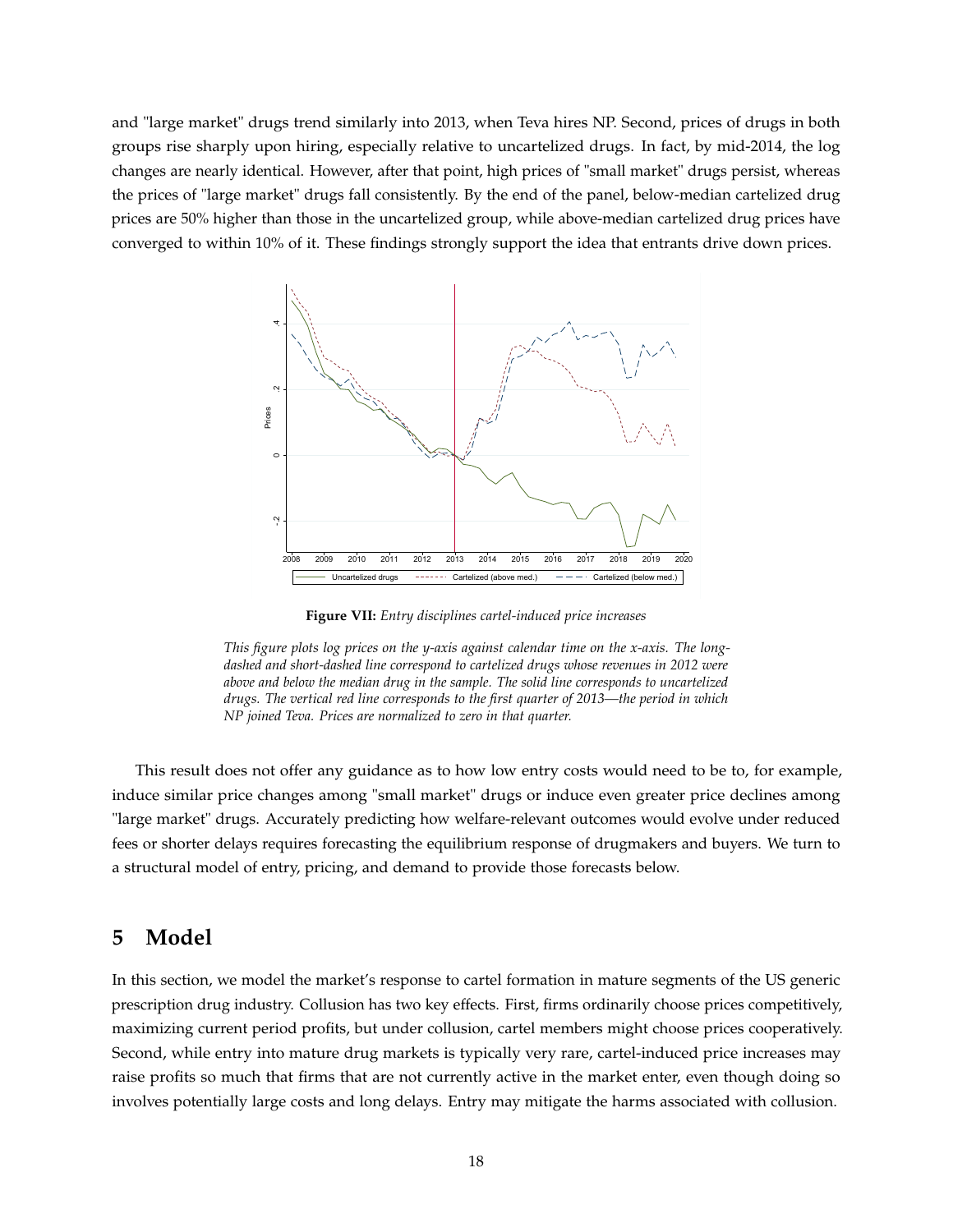Each period (year) has two "stages" of play. In the first stage, drugmakers file ANDAs for markets (drugs) they would like to enter. These filings are approved by the FDA with a delay of uncertain duration. Applications take at least a year to be approved so no drugmaker enters a market in the year it files an ANDA. In the second stage, conditional on the market structure, drugmakers set prices, while consumers choose which product to consume. Firms that hold active ANDAs manufacture the drug and earn profits, which equal the product of the per-unit profit margin, market share, and market size. That is,  $\pi = (p - mc)s(p)A$ , where *p* denotes the price the firm charges, *mc* denotes the firm's marginal cost, *s* denotes market share, which is a function of price, and *A* denotes the market size. Marginal costs depend on production technology, which we assume is outside the firm's immediate control.

By calculating per-period profits under collusion and competition, drugmakers can assess their incentives to cooperate, and by calculating the sum of discounted expected future profits, they can evaluate whether the value of entering exceeds the sunk cost of doing so. In summary, because entry depends on pricing, which in turn depends on demand, we work backwards from the consumer's decision when we describe the model below.

### **5.1 Demand**

Although patients are the final consumers of prescription medications, they are typically not the ones to decide which generic drugmaker's product to purchase. Those decisions are made by intermediaries, which include wholesalers (e.g., Cardinal Health), group purchasing organizations (e.g., MMCAP, a cooperative formed to source drugs for state-owned facilities), and large retail chains (e.g., CVS).<sup>23</sup> These buyers hold procurement auctions for each drug, scoring the offers made by the drugmakers along several dimensions besides price. For example, Cardinal Health states that it values high fill rates, short lead times, frequent product availability reports, infrequent recalls, accurate invoicing, on-time deliveries, carefully marked pallets, and backhaul utilization (Cardinal Health, 2020). $^{24}$ 

We index buyers by *i*, drugs by *d*, and drugmakers by *f* . Following Miller (2014) and Miller and Sheu (2020), if *i* contracts with *f* , then it receives a payoff equal to the gross value of the product, denoted  $v_{\text{if}}$ , less the disutility of the price paid, which equals  $\alpha_d p_{\text{if}}$ . Alternatively, if *i* chooses not to buy from any drugmaker, then it forgoes downstream sales of the drug and receives a payoff normalized to zero.<sup>25</sup> Buyers' decisions maximize their payoffs.

Gross value is given by

$$
v_{\text{idf}} = \lambda_d + \xi_{\text{df}} + \zeta_{\text{df}} + (1 - \sigma)\epsilon_{\text{idf}}.\tag{2}
$$

Here,  $\lambda_d$  is a drug-specific dummy variable. Firm specific shocks are denoted by  $\xi_{df}$ , while  $\epsilon_{idf}$  denotes an i.i.d. product-buyer shock. We assume  $\epsilon$  is distributed Type 1 extreme value. We nest the "inside" goods separately from the no-purchase option, allow the gross value of the goods within the nests to be correlated with one another, and assume  $\zeta_{df}$  is distributed such that  $[\zeta_{df} + (1 - \sigma)\epsilon_{idf}]$  is also drawn from a Type 1 extreme value distribution. Both errors are known to the buyers but not drugmakers.

<sup>&</sup>lt;sup>23</sup>Some buyers have combined their sourcing operations, typically by forming joint ventures. For instance, McKesson and Walmart formed ClarusONE. See also Footnote 26.

<sup>&</sup>lt;sup>24</sup>Backhaul utilization refers to using Cardinal's dedicated fleet of tractor-trailers to move product. It requires that the product can easily be transported to certain shipping lanes, so it is specific to the buyer, seller, and drug.

<sup>&</sup>lt;sup>25</sup>In our setting, the outside good represents, in part, buyer-drug specific stockouts, which are very common throughout this period. See, e.g., the Food and Drug Administration's 2020 report for a summary, available at https://www.fda.gov/media/150409/download.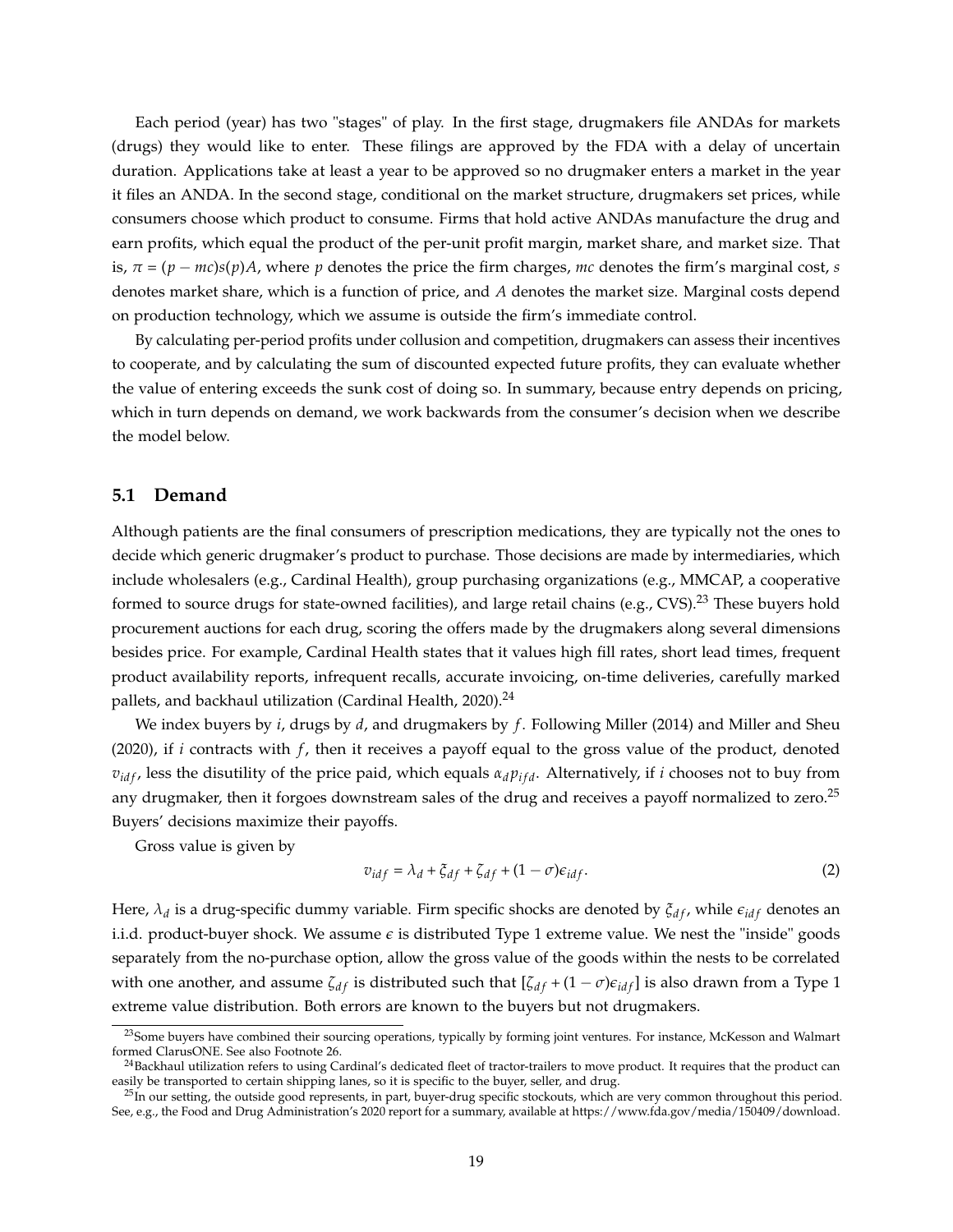To make the problem tractable (and because we do not observe buyer-specific purchases and contractspecific prices), we assume that each drugmaker charges one price to all buyers and that buyers are sufficiently small that  $s_{dft}$  is continuous and twice continuously differentiable in its arguments. The probability that *i* purchases *f* is then given by

$$
s_{idf} = \frac{e^{\lambda_d + \alpha_d p_{df} + \xi_{df}}}{\Lambda^{\sigma} (1 + \Lambda)^{1 - \sigma}},
$$
\n(3)

where  $\Lambda = \sum_{f' \in \mathscr{F}_d} e^{\lambda_d + \alpha_d p_{df'} + \xi_{df'}}$ . Analogously, the probability that *i* chooses the outside option is given by

$$
s_{idf} = \frac{e^{\lambda_d + \alpha_d p_{df} + \xi_{df}}}{1 + \Lambda^{1 - \sigma}}.
$$
\n(4)

Summing over buyers and adding time subscripts*, t*, yields market shares, denoted  $s_{dft}$ .<sup>2627</sup>

#### **5.2 Pricing**

Firms' profits are given by

$$
\pi_{dft} = (p_{dt} - mc_{dft}) s_{dft} A_{dt}.
$$
\n<sup>(5)</sup>

In the absence of collusion, firms choose prices competitively. That is, they maximize  $\pi_{dft}$  in the current period, setting the first-order condition of the right-hand side of equation 5 equal to zero. Assuming consumers dislike price,  $\alpha_d$  is negative, and markups are strictly positive. Let  $p_{dft}^B$  denote the resulting competitive price, and  $\pi^B_{dft}$  denotes the profits (where "B" stands for "Bertrand-Nash").

In the presence of collusion, cartel members—firms named as defendants in the complaint—coordinate decisions to internalize business-stealing effects, and prices are "fixed" in the sense that cartel members set them cooperatively. Nonmembers can undercut the members' prices but never unravel the collusive agreement, as described below, and the cartel responds in equilibrium by reducing their price.<sup>28</sup> We define  $p_{dft}^{C,M}$  as the price charged by cartel members under collusion, and we define  $p_{dft}^{C,N}$  as the nonmembers' best response to that price. ("C" stands for "collusive," and "M" and "N" stand for member and nonmember, respectively.) Analogously, when these prices are chosen, we define the profits earned by cartel members and nonmembers as  $\pi_{dft}^{\mathcal{C},M}$  and  $\pi_{dft}^{\mathcal{C},N}$ , respectively.

We assume that that until the cartel is formed, firms play  $p_{dft}^B$ , but upon cartel formation, prices depend on the dynamic incentives of the members. To be specific, we assume cartel members play a trigger strategy

<sup>&</sup>lt;sup>26</sup>Some buyers are large. For instance, in its 2013 annual report, Teva reports that its largest buyer accounts for 17% of its sales. In practice, Teva might offer it a lower price. Our model cannot capture these nuances. Further, buyers have consolidated over the sample. However, large GPOs procure a secondary supply of most generic drugs via another auction, which limits their power. To summarize, we recognize that drug demand is complicated and our assumptions ignore potentially interesting features of the industry, but we think the model provides a close enough approximation to produce useful predictions about prices, quantities, profits, and entry, which are described in Sections 6 and 7.

 $27$ These assumptions let us recast the seller's problem as price setting in the face of "nested logit"-type demand rather than bidding in a very large number of scoring auctions with independent private values. See Einav (2003) for a more thorough description of how these models relate.

<sup>&</sup>lt;sup>28</sup>So long as ICCs are satisfied, the members' and nonmembers' pricing problems are isomorphic to ones found in competitive markets with multi-product firms. That is, when all firms are cartel members, the cartel behaves like a multi-product monopolist. When only some firms are cartel members, the cartel behaves like a multi-product firm in oligopoly, where all members' products are in the firm's portfolio, while nonmembers each behave like single product firms.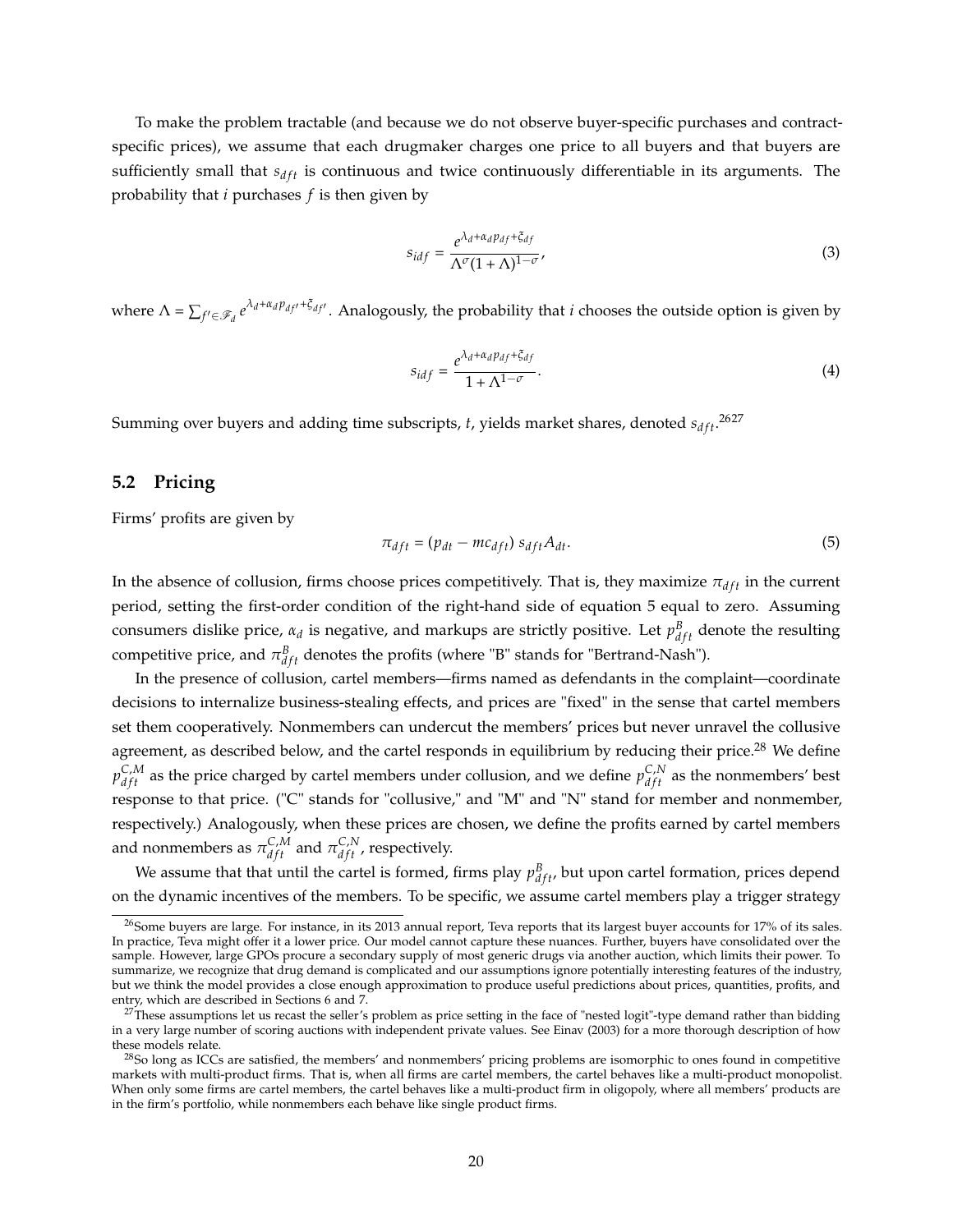and that prices set at *t* are public information by  $t + 1$ : if any member deviates from  $p_{dft}^{C,M}$ , then all members revert to  $p_{dft}^B$  forever after. Consistent with this timing and strategy, private communications published in the complaint suggest the cartel did not tolerate any non-cooperation. For example, in 2013, one member, Glenmark, temporarily undercut another member, Teva, apparently due to a misunderstanding. The response was immediate. A confused Teva employee sent an email whose only contents were "???" to NP. Exactly five minutes later, NP replied, "I know...made the call already." The next day NP spoke to her counterpart at Glenmark, and later that same day Glenmark withdrew the lower price, which required rescinding an offer to a major distributor (complaint, page 134).

The cartel's agreement is unenforceable in court and physical coercion is impractical, so cooperation requires  $p_{dft}^{C,M}$  maximize the sum of discounted expected future cash flows for all members at every point in the future. In other words, retaliation must be costly enough that collusive prices are compatible with each firm's individual incentives. Given the extreme slack in the constraints at or near the parameters we will estimate, and in the interests of simplifying the notation considerably, the remainder of this section implicitly assumes that collusion continues once it is initiated. Further discussion of the Incentive Compatibility Constraints (ICCs) is postponed until the next section.<sup>29</sup>

### **5.3 Entry**

When cartels form, prices rise, which induces entry if sunk costs are low enough. Indeed, as Section 4 shows, collusion in generic drug markets leads to a sharp rise in ANDA filings followed by a much later rise in the number of manufacturers producing the drug. We model this behavior explicitly. Since ANDAs apply to all strengths within a substance-delivery-release, our analysis of entry occurs at that level. When a cartel forms, firms without FDA approval face a one-time decision to start the application process, which involves a delay. For tractability, we assume that other market structure changes are determined outside the model. Since entry into generic drug markets is otherwise rare and exit is usually precipitated by supply disruptions outside the firm's control, this assumption greatly reduces the computational burden but is unlikely to have a material impact on our conclusions.

Since each drug (i.e., substance-delivery-release-strength) maps into one substance-delivery-release combination, we require additional notation. We index each substance-delivery-release by *j* and denote the set of *d* in *j* by  $\mathscr{J}$ . We also define  $t_d$  as the year the cartel forms in *d*. Since all cartels in *j* form in the same *year,*  $t_d \equiv t_j$  for all *d* in *j*.

Any firm that has not filed an ANDA in *t<sup>j</sup>* has the opportunity to do so. If *f* opts to file an ANDA, then it enters all  $d$  in  $\mathscr J$  with the same delay. Since cartel members are bound by the collusive agreement, they set different prices than nonmembers when they enter, so their value of entering differs from that of nonmembers. The value of a cartel member filing an ANDA in *j* is given by  $VE_j^M(\chi^M, \chi^N)$  =  $\sum_{d\in\mathscr{J}}VE_{d}^{M}(\chi^{M},\chi^{N})$ , where  $VE_{d}^{M}$  represents the value it receives from entering all *d* in *j*, where the subscript *d* is understood to incorporate information about  $M_d$  and  $N_d$ , and where  $\chi^k$  represents the

 $^{29}$ As we show later in the paper, even if entry is much more abundant than what we observe in the data, ICCs are always satisfied by a wide margin for drugs named in the complaint. This depends on several factors, including the speed at which prices become public information and the frequency with which drugmakers can "rebid" for contracts. However, we caution readers that ICCs should always be checked, especially under counterfactual policies that reduce their slack, such as ones that promote entry. For an especially clear illustration, see Igami and Sugaya (2020), who show how ICCs that were once satisfied can be violated due to changes in market conditions.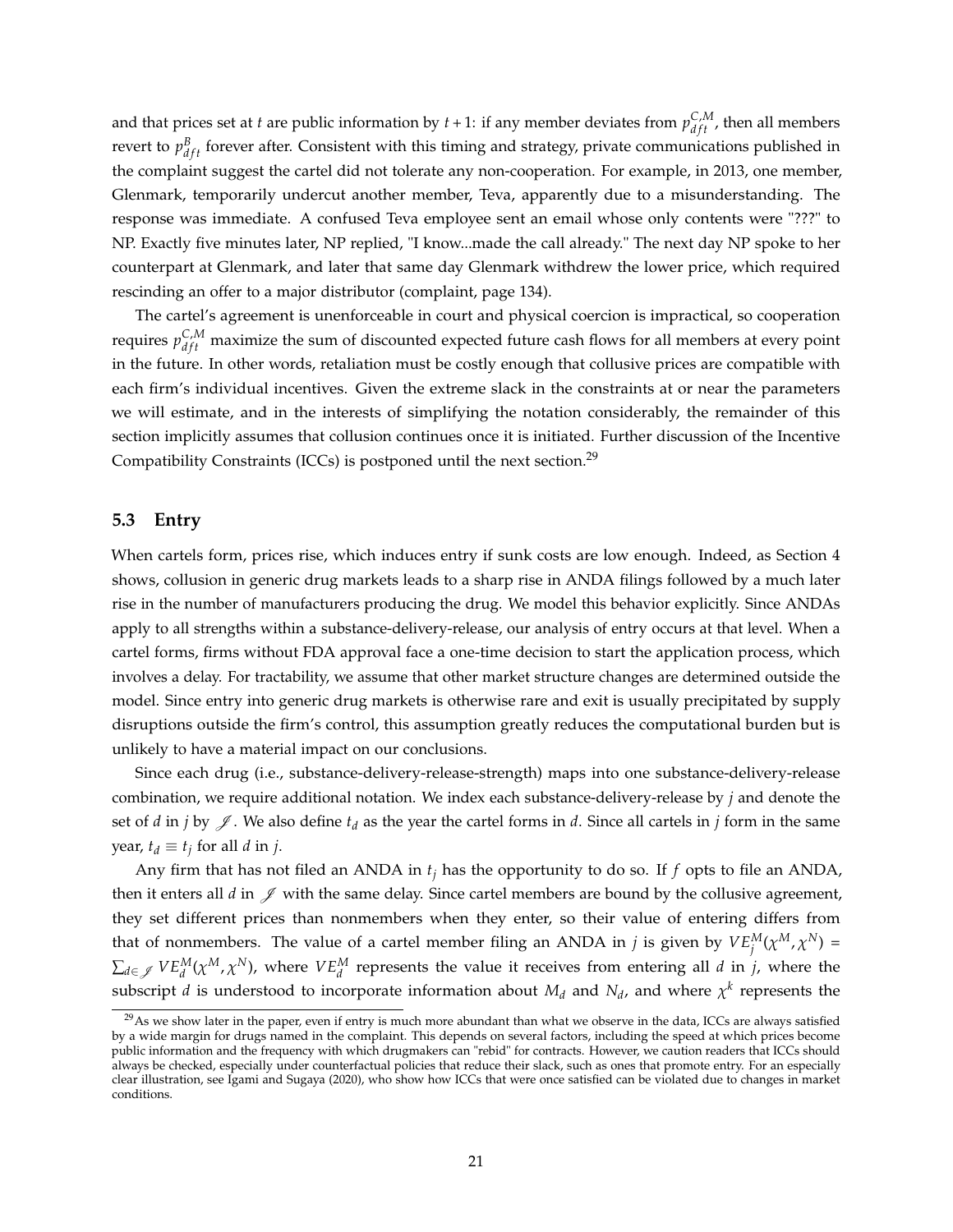number of entrants of type *k*.  $VE^N(\chi^M,\chi^N)$  is defined analogously. If  $f$  opts not to file an ANDA, it receives payoffs normalized to zero.

The value of entry equals the sum of discounted expected future profits. We assume that when firms are deciding whether to file an ANDA, they know the distributions of entry delays as well as demand and marginal cost shocks, but they do not know the future realized values of those variables. Under this information structure,

$$
VE_{d}^{M}(\chi^{M}, \chi^{N}) = \sum_{t=1}^{\infty} \delta^{t} F_{D}(t) \sum_{e_{M}=0}^{\chi_{M}-1} \sum_{e_{N}=0}^{\chi_{M}} \left[ \rho(\chi_{M}-1, e_{M}, t; F_{D}) \rho(\chi_{N}, e_{N}, t; F_{D}) \right. \\
\int_{\xi} \int_{\omega} \pi_{d,f,t_{d}+t}^{C,M} (M_{d,t_{d}+t} + e_{m} + 1, N_{d,t_{d}+t} + e_{n}, \xi_{d,t_{d}+t}, \omega_{d,t_{d}+t}) dF_{\xi} dF_{\omega} \right].
$$
 (6)

Here, *δ<sup>t</sup>* is the discount factor, which is set to 0.9 throughout our analysis. *D*, the delay, equals the number of periods between  $t_d$  and the time the manufacturer begins producing the drug.  $F_D$  is its cumulative mass function—it equals the probability that the potential entrant is active *t* periods after it decides to enter. For example, if  $t_d$  is the year 2013 and  $F_D(3) = 0.5$ , then there is a 50% chance that the potential entrant is earning profits in *d* in 2016. *M<sup>d</sup>* is a vector whose scalar elements represent the number of incumbent cartel members that are active in future periods, and  $N_d$  is an analogous vector counting the numbers of incumbent nonmembers.<sup>30</sup>  $F_{\xi}$  and  $F_{\omega}$  represent the cumulative density functions governing demand and marginal cost shocks respectively.

 $\rho(\chi_M - 1, e_M, t; F_D)$  is the probability that  $e_M$  other cartel member entrants are active *t* periods after the cartel is formed, while  $\rho(\chi_N, e_N, t; F_D)$  is an analogous probability for nonmember entrants. Both are a binomial expansions given by

$$
\rho(a, b, t; F_D) = \frac{a!}{(a - b)! b!} F_D(t)^b [1 - F_D(t)]^{a - b}.
$$
\n(7)

The final term represents the expected profits earned by the potential entrant, assuming it is active at  $t_d$  + *t*.  $VE_d^N(\chi^M, \chi^N)$  is given by an expression analogous to the one that appears on the right-hand side of equation 6.

If *f* is a member of the cartel, then it files an ANDA in *j* if and only if  $VE_j^M - \mathscr{E}[\theta_{jM}|\mathscr{I}_{jM}] \ge 0$ , where  $\theta_{jM}$  denotes the true sunk cost of entry,  $\mathscr E$  denotes the firm's expectation operator, and  $\mathscr I_{jM}$  denotes its information set. Similarly, if  $f$  is a nonmember, then it enters if and only if  $VE^N_j - \mathscr{E}[\theta_{jN}|\mathscr{I}_{jN}]\geq 0.$  Sunk costs include regulatory and non-regulatory costs, and we assume they are common knowledge. Entry decisions form a simultaneous move Nash equilibrium.

<sup>&</sup>lt;sup>30</sup>For instance, the *t*<sup>th</sup> element of *M<sub>d</sub>*—call it *M<sub>dt</sub>*—represents the number of incumbent cartel members that hold active ANDAs at time  $t_d$  and are active at time  $t_d + t$ .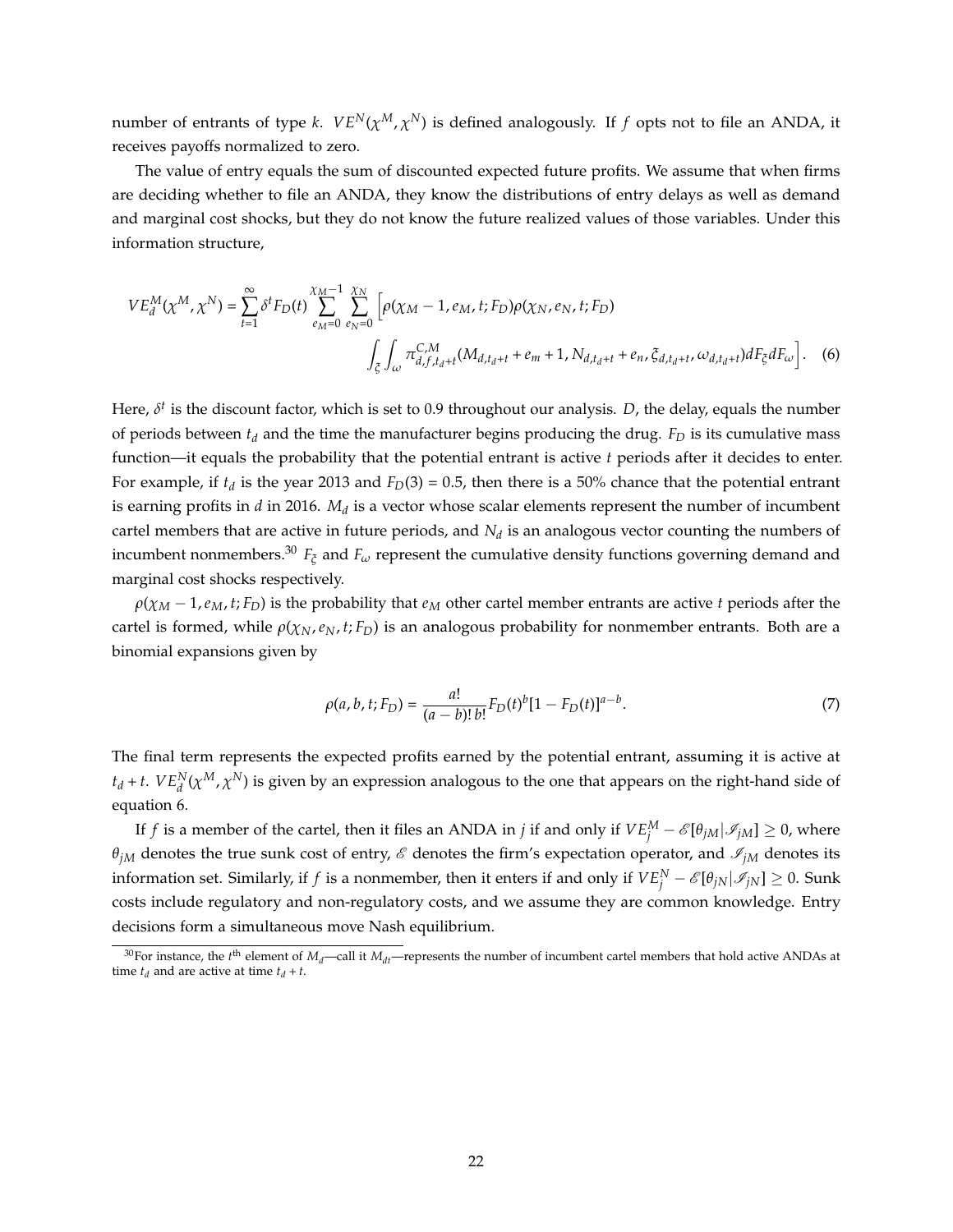### **6 Estimation and estimates**

#### **6.1 Demand**

To estimate the demand system, we rely on the market share inversion proposed by Berry (1994) and estimate

$$
ln(s_{dft}) - ln(s_{d0t}) = \lambda_d + \lambda_t + \bar{\alpha} p_{dft} + \sigma ln(s_{dft|dgt}) + \xi_{dft},
$$
\n(8)

where  $s_{dft|dyt}$  denotes *f*'s share of the inside good, which equals  $s_{dft}/(1 - s_{d0t})$ . The left-hand side of equation 8 is a straightforward transformation of the data, and the right-hand side is linear in parameters to be estimated—*λ<sub>d</sub>*, *λ<sub>t</sub>*, *σ*, and *α*—and an error term. The initial specification restricts *α<sub>d</sub>* = *α*̃, although we partially relax this restriction below.

Since firms likely know *ξ* when they set *p*, prices are endogenously determined in equation 8, so naively regressing left-hand side values on the right-hand side variables produces biased results. We identify *α*¯ using price variation induced by the cartel, which we documented in Section 4. Our price instrument equals the product of a dummy for cartelized drug markets and a dummy for years greater than the year each drug market was cartelized. The intuition behind the identification strategy is transparent. Around cartel formation, the consumption of cartelized drugs declines compared to uncartelized drugs, while the prices of cartelized drugs rise compared to uncartelized drugs. The decline in drug consumption relative to the rise in drug prices reflects sensitivity to price, which maps to the parameter  $\bar{\alpha}$ . Given the origin of the cartel, the selection of drugs, and the timing, it is reasonable to assume that values of the instrument are uncorrelated with drug-firm-year specific demand shocks.<sup>31</sup> Note that in nested logit models, an additional right-hand side term— $s_{dft|dyt}$ —is also endogenously determined. Our instrument counts the number of products in the market, so  $\sigma$  is identified from share changes following entry and exit.<sup>32</sup>

Table II reports the demand estimates. Column 1 corresponds exactly to equation 8. We find that preferences are correlated within the "nest" of inside goods, with  $\sigma$  = 0.57. As expected, we also find buyers dislike price, with  $\bar{\alpha} = -0.11$ . Standard errors are clustered at the drug level, and both coefficients are significant at the 1% level.

In Column 2, we assess the importance of accounting for "authorized generic" products. Authorized generics are generic versions of drugs that are manufactured by the patent owner, which are often introduced around the point at which it loses exclusivity. Throughout our analysis, we do not distinguish these products from "ordinary" generics. To ensure this distinction is empirically unimportant, we append equation 8 to include dummy for authorized generics. Reassuringly, estimates of *σ* and *α* are entirely unchanged, and the coefficient on the authorized generic dummy is small and not significant.

We observe that two drug classes experience larger-than-expected price changes at the onset of collusion (as shown in Figure XIII in the Online Appendix). We also observe that they witness more subsequent entry than one would predict on the basis of market size alone. Both patterns are potentially consistent

 $31$ To avoid taking a stand on whether the years in which the cartels are formed are "treated" or "control" periods, we omit observations for which *t* = *t*<sub>*d*</sub>. Also, to focus on periods proximate to cartel formation, we restrict attention to *t* such that  $|t - t_a| \leq 5$ . These restrictions have a negligible effect on our conclusions.

 $^{32}$ To be precise, the instrument equals  $M_{dt} + N_{dt}$ , which is equivalent to  $M_{dt} + N_{dt} - \bar{M}_d - \bar{N}_d$  in the presence of drug specific dummy variables, which all demand specifications include. Though the parameters are jointly determined, one can build intuition around identification by considering entry, which increases the instrument's value and shifts shares. If the entrant steals a relatively large share from other drugs instead of the outside option, this implies *σ* is relatively large. Exit provides analogous underlying variation.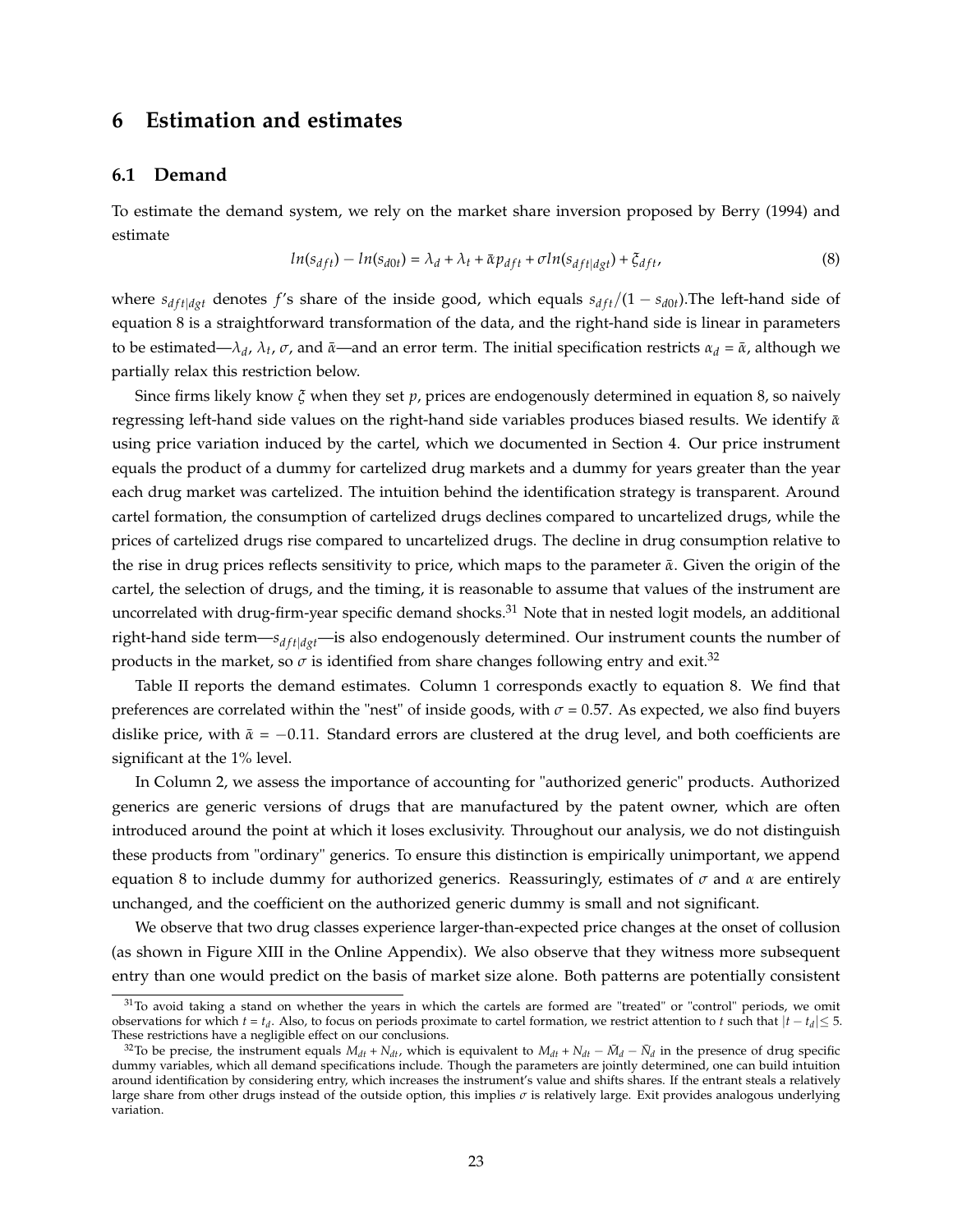|                                  | (1)        | (2)        | (3)       | (4)       |
|----------------------------------|------------|------------|-----------|-----------|
| VARIABLES                        | IV         | IV         | IV        | IV        |
|                                  |            |            |           |           |
| Log of inside share              | $0.56***$  | $0.56***$  | $0.73**$  | $0.73**$  |
|                                  | (0.16)     | (0.16)     | (0.31)    | (0.30)    |
| Price                            | $-0.11***$ | $-0.11***$ | $-0.21**$ | $-0.21**$ |
|                                  | (0.031)    | (0.031)    | (0.10)    | (0.10)    |
| Price $X$ $\beta$ -blocker       |            |            | $0.16*$   | $0.16*$   |
|                                  |            |            | (0.089)   | (0.088)   |
| Price X Anticonvulsant           |            |            | $0.20**$  | $0.20**$  |
|                                  |            |            | (0.094)   | (0.094)   |
| Indicator for authorized generic |            | $-0.043$   |           | $-0.067$  |
|                                  |            | (0.17)     |           | (0.31)    |
|                                  |            |            |           |           |
| Observations                     | 19,299     | 19,299     | 19,299    | 19,299    |
| Drug FE                          | Yes        | Yes        | Yes       | Yes       |
| Year FE                          | Yes        | Yes        | Yes       | Yes       |
| Number of drugs                  | 415        | 415        | 415       | 415       |

**Table II:** *Demand estimates*

\*, \*\*, and \*\*\* denote significance at the 10%, 5%, and 1% levels, respectively. *The unit of observation is a drug-year-firm. Standard errors are clustered at the drug level.*

with less elastic buyers. Thus, to accurately represent demand and correctly forecast entry incentives, we allow *α<sup>d</sup>* to vary based on whether the drug is an *β*-blocker, anticonvulsant, or other generic. That is, we replace  $\bar{\alpha}$  on the right-hand side of equation 8 with  $\alpha_0 + \alpha_1 \mathbb{1}{\beta}$ -blocker} +  $\alpha_2 \mathbb{1}{\{\text{antiepileptic}\}}$ , where  $\mathbb{1}{\cdot}$ } denotes an indicator variable.<sup>33</sup>

Column 3 reports the result. We find that  $\alpha_1 = 0.16$  and  $\alpha_2 = 0.19$ , consistent with less elastic buyers in the separately named drug classes. As expected, we find a higher baseline price coefficient (in absolute value terms), with  $\alpha_0 = -0.21$ . We also estimate a stronger correlation of products within the nest of inside goods. All estimates are significant at the 5% level except *α*1, which is significant at the 10% level. Column 4—included mostly for completeness—shows that column 3's results are equally as insensitive as column 1's to distinguishing between authorized and ordinary generics. Since accounting for heterogeneity in price sensitivity is important, while separating out authorized generics is not, we rely on estimates from column 3 for the remainder of the paper.

These estimates imply markups that very closely align with figures reported by Teva in their financial statements, as shown below. However, these comparisons depend in part on costs and conduct, so we discuss these issues first.

#### **6.2 Marginal costs**

As in the prior subsection, we parameterize marginal cost such that its log value is linear in drug and time dummy variables and a disturbance, which is i.i.d. over *d*, *f* , and *t*. Under this parameterization, we can recover the relevant parameters using only data from competitive markets. Estimation has three steps. First,

<sup>33</sup>Allowing *α* to vary more flexibly may be desirable, but generates noisy estimates.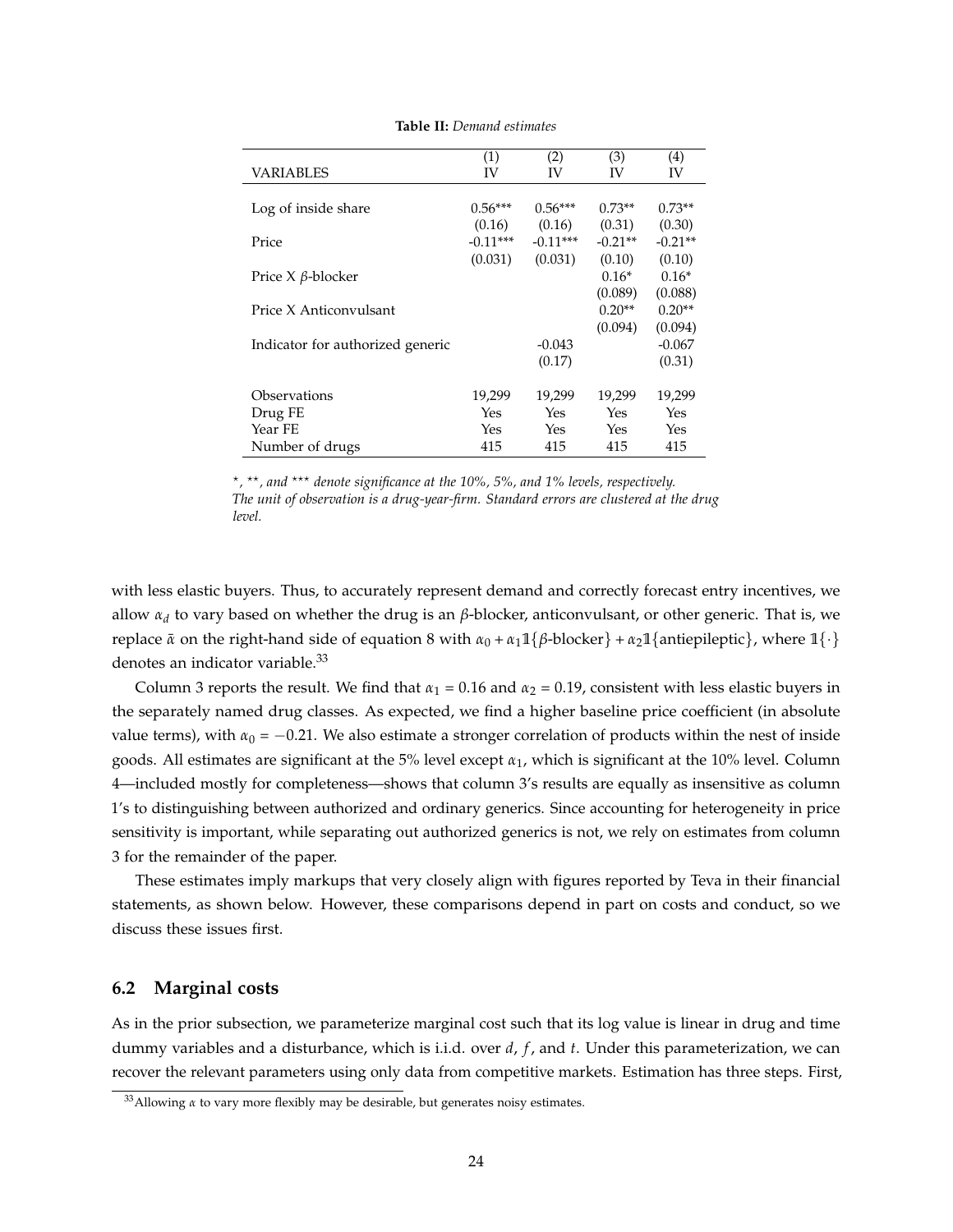we restrict attention to drug-year observations such that either (a) NP never cartelizes *d* or (b) NP cartelizes *d* at  $t_d$  but we consider only  $t < t_d$ . Second, we compute

$$
\widehat{mc}_{dft} = p_{dft} - \left(\frac{\partial s_{dft}}{\partial p_{dft}}\right)^{-1} s_{dft},
$$

which is a function of estimated demand parameters and data. Third, we estimate

$$
ln(\widehat{mc}_{dft}) = \gamma_d + \gamma_t + \omega_{dft}.
$$

We find that the average marginal cost of a drug in our sample is \$10.45. We also observe heterogeneity across drugs and over time. For a sense of dispersion as well as how the "treatment" and "control" groups of drugs compare to one another, we separate cartelized and uncartelized drugs, compute average predicted log marginal cost (i.e.,  $\hat{\gamma}_d + \hat{\gamma}_t$ ), and plot the resulting densities in Figure VIII.

From Figure VIII we can observe that most of the support lies between 1 and 4.5. Accounting for the fact that *ω* enters the marginal cost function nonlinearly, marginal cost range between \$3 and \$90. In spite of this degree of dispersion, the mean, variance, and shape of the distributions are similar for cartelized and uncartelized drugs, further supporting the idea that the two groups are comparable to one another.



**Figure VIII:** *Distribution of average predicted log marginal cost.*

*This figure plots the density of predicted log marginal cost, γ*ˆ*<sup>d</sup>* + *γ*ˆ*<sup>t</sup> . All drug-year observations are included; however, to avoid taking a stand on conduct before formal testing, we estimate the parameters on the subset of observation where (a) NP never cartelizes d or (b)*  $NP$  *cartelizes d at*  $t_d$  *but we consider only*  $t < t_d$ *.* 

If we already knew exactly which drug-year observations reflect collusive prices, then we could also draw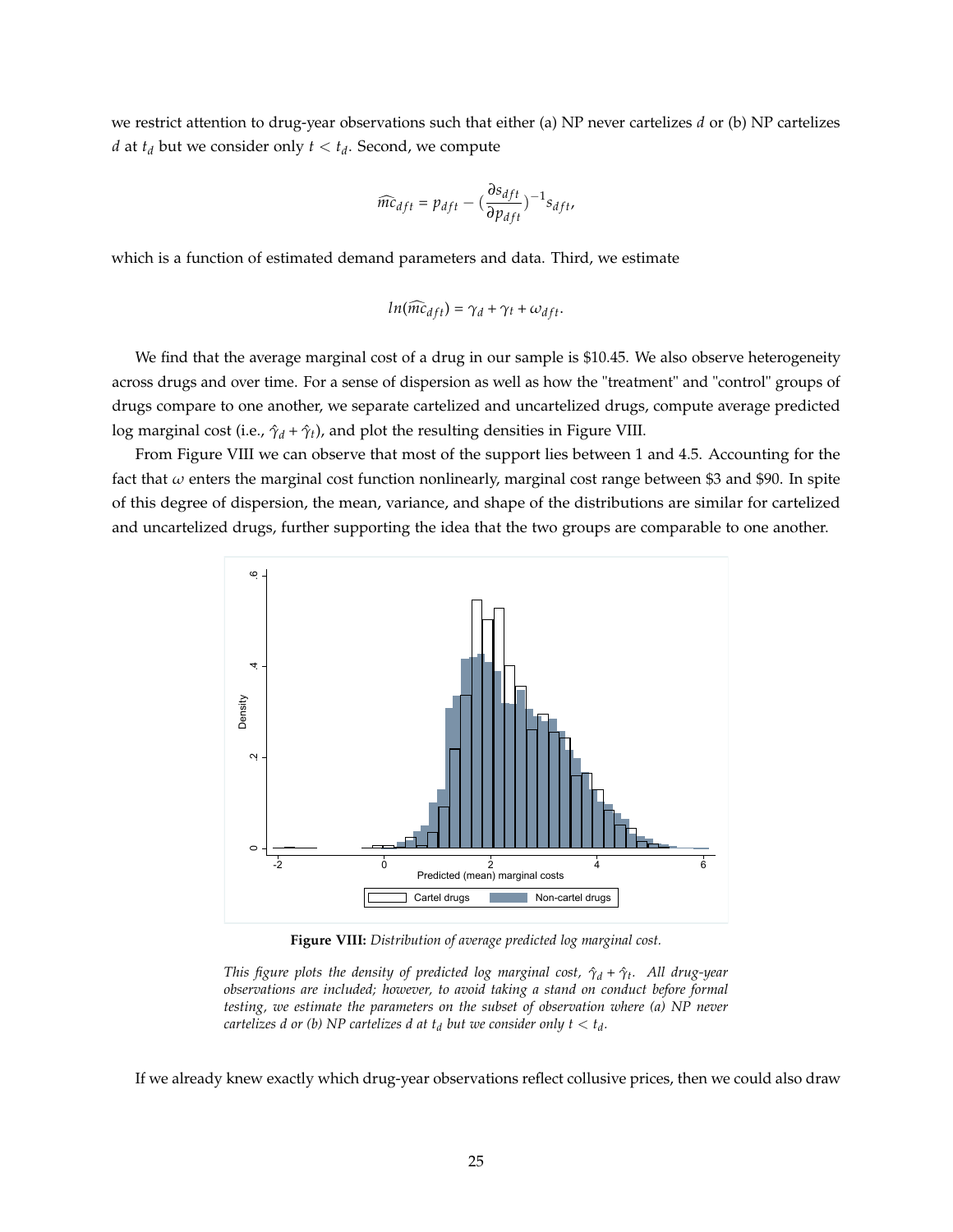inference about the marginal cost parameters from markets where cartel members set prices cooperative.<sup>34</sup> However, even though we know precisely which drug markets NP cartelizes and when she does so, we cannot assume consistent conduct through our entire sample period. We investigate how and whether the cartel sustained cooperation immediately below.

#### **6.3 Incentives to collude, conduct testing, markups, and damages**

*Incentive compatibility constraints.* As we noted in Section 5, the collusive agreements are unenforceable in court or by means of coercion, so all members of the cartel must find it in their self-interest to set prices cooperatively. Cartel members will always find cheating a myopically profitable option, so sustained collusion exists only through the grim threat of returning to competition and the fact that collusive profits exceed competitive ones. To be precise, ICCs are satisfied if and only if the present value of expected deviation profits—which are accrued until cheating is discovered—plus the present value of expected Bertrand-Nash profits do not exceed the present value of expected perpetual collusive profits.<sup>35</sup>

With period length set to one year (to mirror the aggregation of our data), ICCs typically hold, often by a wide margin. Except for very low probability events (e.g., extreme demand shocks), $36$  the value of deviation never exceeds the value of cooperation by more than 20%. Slack in the constraints depends on many factors, but in this setting, the relative willingness to substitute across drugmakers' products, the stable evolution of demand and cost determinants, and the small number of firms make the largest contributions.

In generic drug markets, though, deviation profits would never accrue for a full year. Cartel members would discover cheating quickly and could retaliate nearly as fast. Recall, for instance, the example from Section 5 where Glenmark inadvertently undercut Teva: Teva learned of Glenmark's deviation almost immediately, and Glenmark revised its pricing the very next day. $37$  This is important, since the value of deviating is sensitive to the time during which deviation profits accrue.<sup>38</sup> In our setting, the timing assumption is innocuous: a period length as long as a month ensures the value of cooperation exceeds the value of deviating *by around an order of magnitude*.

*Conduct testing.* We next assess whether the government investigation affected firm conduct. Based on the data, we reject the notion that the investigation affected behavior and instead conclude that firms continue to collude, perhaps tacitly, after 2015. Our conclusion, though perhaps initially surprising, is sensible: if ICCs are satisfied, demand and costs are stable, and accurate information about cartel members' behavior

<sup>&</sup>lt;sup>34</sup>To do so, we would compute  $\widehat{mc}_{dt} = p_{dt} - \Delta_{at}^{-1} s_{dt}$ , where  $mc_{dt}$ ,  $p_{dt}$ , and  $s_{dt}$  denote vectors of marginal costs, prices, and market shares, and where ∆*dt* is a matrix determined by ownership and substitution patterns. Rows in *mc*, *p*, and *s* correspond to firms, arbitrarily ordered, while rows and columns in ∆ correspond to different firms, ordered in the same way. The (*i*, *j*) element of ∆*dt* equals *∂sdit*/*∂pdjt* if *i* = *j* or if both *i* and *j* are cartel members, and it equals zero otherwise.

 $35$ If we put aside the prospect of entry to ease exposition, slightly abuse notation, and assume cheating is discovered the next period, we can quickly formalize the ICC. Assuming *f* ∈ M cooperates and all other cartel members cooperate, if *f* cooperates, then it earns  $V_{dft}^{Coop}$ , which equals  $\sum_{t=0}^{\infty} \delta^t \int_{\xi' \omega'} \pi_{dft}^{C,M}(\xi',\omega') dF_{\xi'} dF_{\omega'}$ . However, if f deviates, then it earns  $V_{dft}^{Dec}$ , which equals the sum of  $\int_{\xi'\omega'} \pi_{dft}^{Dev.}(\xi', \omega')$  and  $\sum_{t=1}^{\infty} \delta^t \int_{\xi'\omega'} \pi_{dft}^N(\xi', \omega') dF_{\xi'} dF_{\omega'}$  where  $\pi_{dft}^{Dev.}(\cdot)$  is the "deviation" profit, which results from f best responding to cooperation among the other members. Collusion requires  $V_{dft}^{Dep.} < V_{dft}^{Coop.}$ 

<sup>&</sup>lt;sup>36</sup>Very large draws of *ζ* can create enough asymmetry in current period profits to "break" the ICC of the member receiving the draw. <sup>37</sup>See also the case of Par, Teva, and the market for labetalol hydrochloride tablets (Complaint, 227-278).

<sup>&</sup>lt;sup>38</sup>To illustrate, suppose that "deviation" profits are twice as large as Bertrand-Nash profits and that collusive profits are 1.1 times as large. If deviation profits accrue for one year, then ICCs are exactly met, but if the deviation profits accrue for a month, the *the value of cooperating is an order of magnitude larger than the value of deviating*.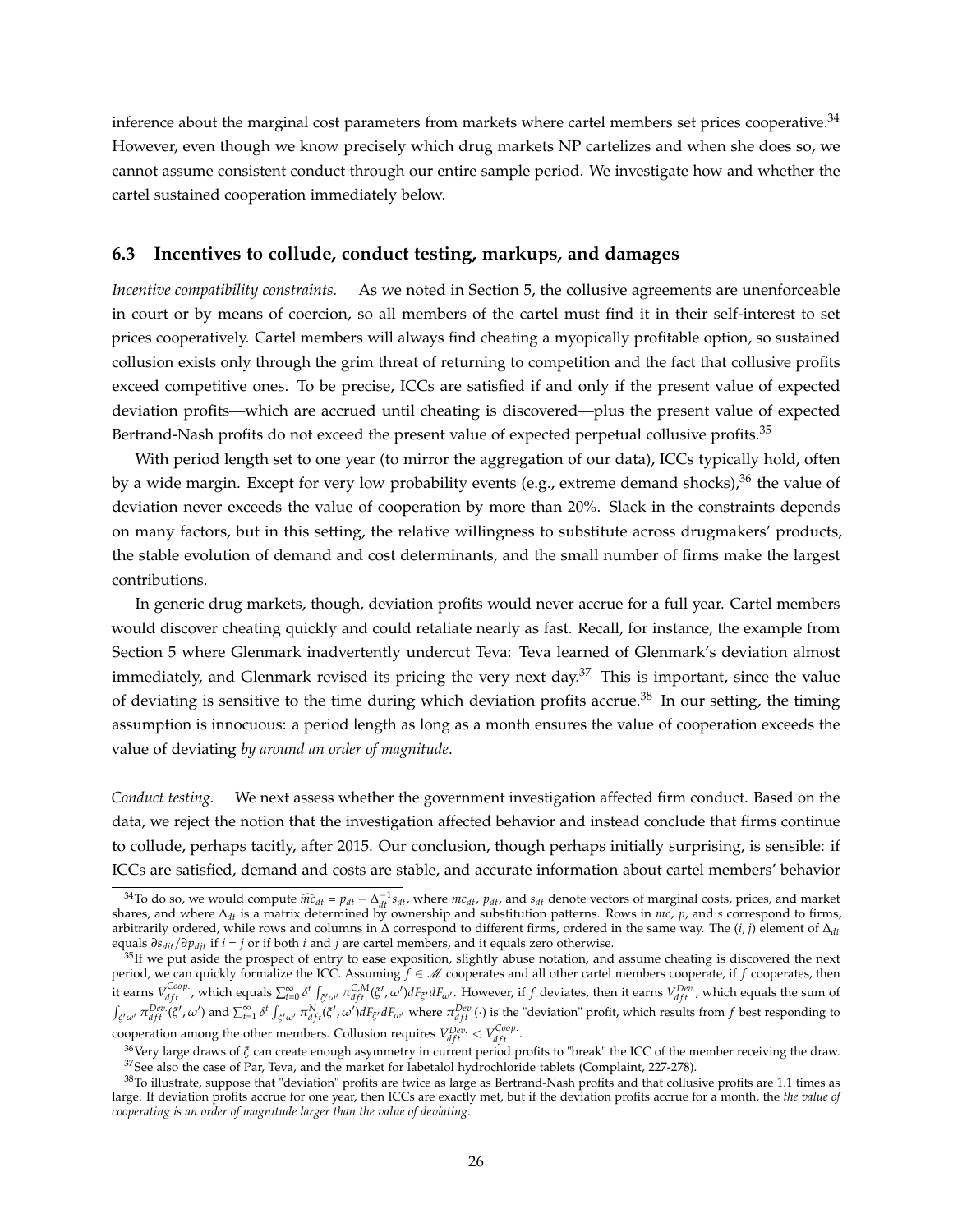is rapidly available, then collusion should be easy to maintain even if it is hard to initiate. As one Teva executive states, "Price increases tend to stick and markets settle quickly when suppliers increase within a short time frame," (Complaint, page 160).

Our assessment relies on an intuitive test of conduct proposed by Backus et al. (2021) which adapts the non-nesting framework proposed by Rivers and Vuong (2002) to exclusion restrictions suggested by Berry and Haile (2014). The test is based on the idea that if conduct is correctly specified, then variables that determine markups but do not influence marginal costs will be uncorrelated with predicted marginal cost disturbances implied by that model. The test provides pairwise comparisons, and it does not require that either model of conduct is exactly correct. Informally, the test requires the econometrician to (a) calculate markups implied by each model of conduct, (b) subtract implied markups from observed prices to arrive at implied marginal costs, (c) compute marginal cost residuals, (d) calculate the correlation between the resulting residuals and variables that enter markups but not marginal costs, and (e) compare the correlations. Weaker correlations correspond to greater consistency of the conduct assumption and the data.

To illustrate how their test operates, consider a slightly simpler setting. For the sake of an example, suppose there are only two periods, and suppose drug markets fall into one of two groups. In group X, firms compete in both periods, while in group Y, firms compete in period 1 but fix prices in period 2. Next, construct an indicator variable that takes a value of one in group Y in period 2 and zero otherwise. The indicator variable is a valid instrument in the sense that it is strongly correlated with markups but does not directly affect marginal cost shocks, since price fixing does not impact production costs. Finally, compare the relative performance of two models of conduct. In the first model (A1), we correctly specify conduct. In an alternative model (A2), we incorrectly specify that firms compete in all periods and markets. By estimating the first model, one recovers true marginal cost shocks (up to estimation error). Since these disturbances are i.i.d. across markets and time, they are *uncorrelated* with the indicator variable. That is, the correlation between marginal cost shocks and the instrument is very low in A1. In estimating the second model, one recovers markups that are too low in group Y in period 2, which translate into marginal costs that are too high, which in turn translate into marginal costs shocks that are on average positive. In other words, when the indicator variable is turned on, marginal cost shocks are especially large. The instrument and marginal cost shocks are positively correlated in A2. Therefore, by comparison, the test favors A1.

We conduct two tests, which are summarized by Table III. Both tests assume that firms set Bertrand-Nash prices prior to the date that the cartel is alleged to have formed. In the first test (Test 1), we assess whether the prices of drugs named in the Complaint are consistent with competition or collusion between *t<sup>d</sup>* and 2015. In the second test (Test 2), we assess whether those same prices are consistent with competition or collusion between 2016 and the end of the sample. That is, the first test evaluates conduct from the start of collusion until the government's investigation became public, whereas the second examines conduct after that point. Each amounts to a pairwise comparison of two models, which we have arbitrarily named A1 and A2.

One concern with our modeling approach is that cartel members may fold non-members into the cartel post-entry. If unmodelled, this behavior would affect our profit calculations and, therefore, the measure of sunk costs. We note that a single entrant should never expect to earn more from joining the cartel than they could earn bidding against the cartel. (Otherwise, the cartel should kick them out.) However, this need not be the case for larger groups of entrants. Using our framework, we can also evaluate the claim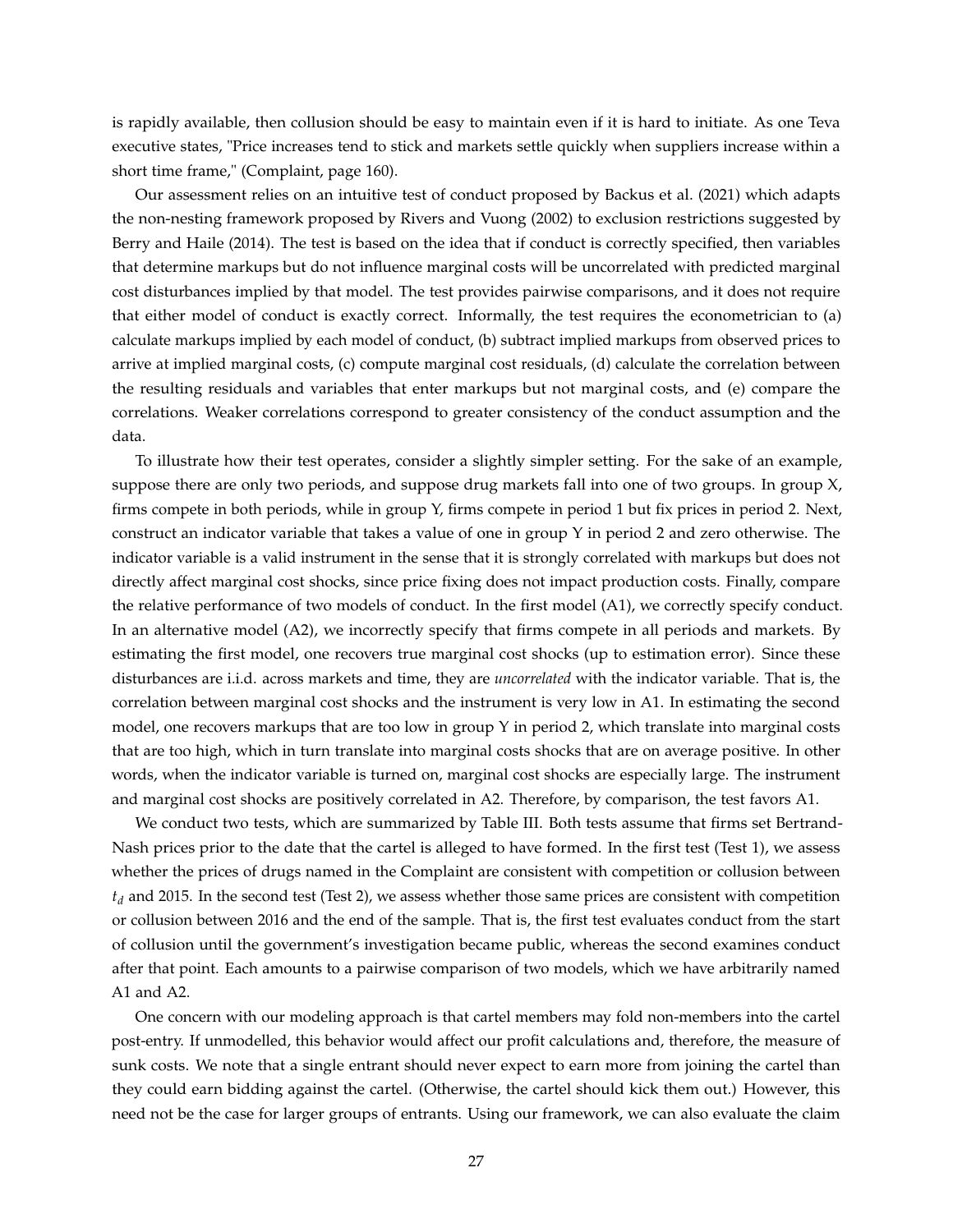| Test 1.        |                              |                              |                           |                           |
|----------------|------------------------------|------------------------------|---------------------------|---------------------------|
| Markets:       | Drugs named in the Complaint |                              | Other drugs in the sample |                           |
| Model:         | A <sub>1</sub>               | A <sub>2</sub>               | A <sub>1</sub>            | A2                        |
| $2008-(t_d-1)$ | Own-profit max.              | Own-profit max.              | Own-profit max.           | Own-profit max.           |
| $t_d$ - 2015   | Collusion                    | Own-profit max.              | Own-profit max.           | Own-profit max.           |
| $2016 - 2018$  |                              |                              |                           |                           |
|                |                              |                              |                           |                           |
| Test 2.        |                              |                              |                           |                           |
| Markets:       |                              | Drugs named in the Complaint |                           | Other drugs in the sample |
| Model:         | A <sub>1</sub>               | A <sub>2</sub>               | A <sub>1</sub>            | A2                        |
| $2008-(t_d-1)$ | Own-profit max.              | Own-profit max.              | Own-profit max.           | Own-profit max.           |
| $t_d$ -2015    |                              |                              |                           |                           |
| $2016 - 2018$  | Collusion                    | Own-profit max.              | Own-profit max.           | Own-profit max.           |
|                |                              |                              |                           |                           |

**Table III:** *Behavioral assumptions for conduct tests*

*"Own-profit maximization" refers to Bertrand-Nash pricing, meaning that p* = *p B . "Collusion" corresponds to cartel members setting price equal to p<sup>B</sup> and nonmembers setting it equal to pC*,*N.*

that cartel nonmembers best respond to the members prices (rather than going along with the collusive agreements upon their formation). $39$  To do so, we introduce a third model, A3, in which all firms set prices cooperatively, not just cartel members. We then replicate Tests 1 and 2, replacing A2 with A3. In both sets of pairwise comparisons, the data strongly favor A1 over A3, consistent with the hypothesis that nonmembers are not "folded into" the cartels. The corresponding test statistics are -3.78 and -4.34, respectively, and we can reject the hypothesis. The appendix provides details.

Adapted to our setting, the steps proposed by Backus et al. (2021) to make pairwise comparisons between A1 and A2 are as follows:

- 1. Compute markups under models A1 and A2. Denote the markups  $mk_{dft}^{A1}$  and  $mk_{dft}^{A2}$ , respectively. Then compute  $mc_{dft}^{A1} = p_{dft} - mk_{dft}^{A1}$  and  $mc_{dft}^{A2} = p_{dft} - mk_{dft}^{A2}$ .
- 2. Estimate  $ln(mc_{dft}^{\Omega}) = \gamma_d^{\Omega} + \gamma_t^{\Omega} + \omega_{dft}^{\Omega}$  for  $\Omega \in \{A1, A2\}$  to recover residuals  $\hat{\omega}_{dft}^{A1}$  and  $\hat{\omega}_{dft}^{A2}$ .
- 3. Estimate  $mk_{dft}^{A1} mk_{dft}^{A2} = g(z_{dt}) + \zeta_{dft}$ .  $g(.)$  and  $z$  are context specific and described below.
- 4. Compute  $\tilde{Q}(mk^{\Omega}) = \left(R^{-}1\sum_{f,t}\hat{\omega}_{dft}^{\Omega}\hat{g}(z_{ft})\right)^2$  for  $\Omega \in \{A1,A2\}$ , where  $R$  is the number of products.
- 5. Denote the standard error of the difference between  $\tilde{Q}(mk^{A1})$  and  $\tilde{Q}(mk^{A2})$  as  $\hat{\sigma}/R$ ; estimate  $\partial/R$  by repeating the previous steps on bootstrapped samples.
- 6. Compute the test statistic, which equals  $\hat{\sigma}^{-1}\sqrt{R}(\tilde{Q}(mk^{A1}) \tilde{Q}(mk^{A2}))$  and is distributed  $\mathcal{N}(0, 1)$ .

In Step 2, we specify that the log of marginal costs is linear in drug- and year-specific dummy variables, and we maintain that specification throughout the rest of the paper. Following BCS, *z* includes these dummies

<sup>39</sup>We thank Rob Porter for suggesting this exercise.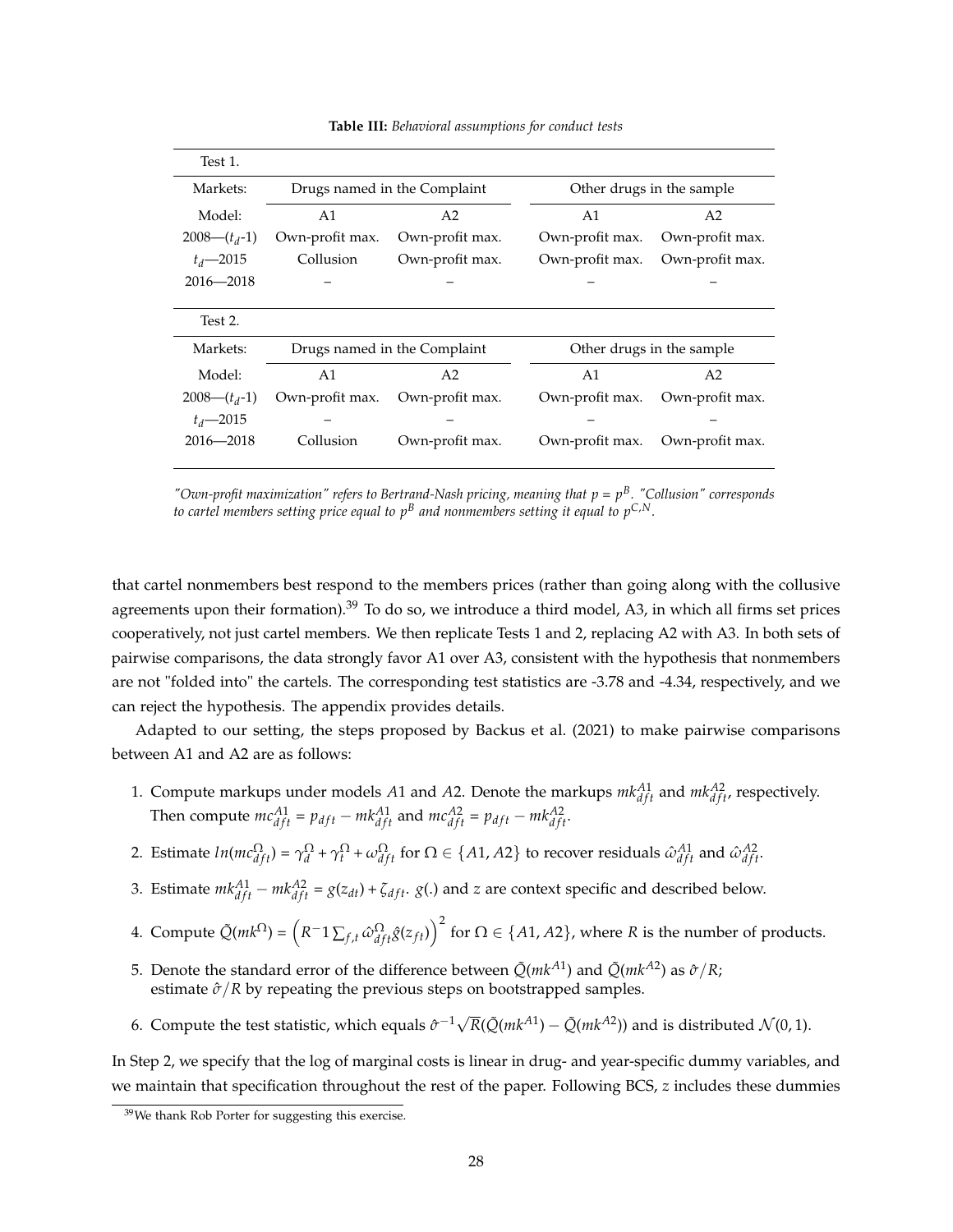as well as an instrument for markups. The instrument is an indicator variable that takes a value of one if and only if the observation is associated with a cartelized drug and with a year that is greater than or equal to the year in which the Complaint alleges that drug was cartelized. The predicted difference in marginal costs,  $g(\cdot)$ , is linear in drug-specific dummy variables, year-specific dummy variables, and the instrument.

Table IV reports the results. In both tests, *Q*˜(*mkA*<sup>2</sup> ) far exceeds *Q*˜(*mkA*<sup>1</sup> ), yielding test statistics that are less than -10. To interpret these findings, recall that smaller values of  $\tilde{Q}$  indicate better fit between the conduct assumption and observed behavior and that the test statistic is distributed standard normal. Thus, for drugs listed in the complaint, the data strongly reject competition in favor of collusion from the formation of the cartel through the end of the panel.

|                                         | $\tilde{Q}(mk^{A1})$<br>$\times$ 100 | $\tilde{O}(mk^{A2})$<br>$\times$ 100 | Test     | statistic p-value |
|-----------------------------------------|--------------------------------------|--------------------------------------|----------|-------------------|
| Test 1. (Collusion pre-investigation?)  | .68064                               | 1.9315                               | $-9.65$  | $\leq .0001$      |
| Test 2. (Collusion post-investigation?) | .49900                               | 1.7637                               | $-10.84$ | $\leq .0001$      |

**Table IV:** *Results of conduct tests*

*This table reports the results of the testing procedure proposed by Backus et al. (2021). The test* statistic is distributed standard normal. The standard error of the difference between  $\tilde{Q}$ (mk $^{A1})$ *and Q*˜(*mkA*<sup>2</sup> ) *is obtained via bootstrapping. See Table III for the definitions of A1 and A2 under Tests 1 and 2.*

*Evaluating markups.* The preceding estimates imply sensible price-cost margins that closely match figures reported by Teva in their financial statements. To obtain values implied by our model, we set the first order condition of the profit function with respect to price equal to zero, solve for  $p_{dft}-mc_{dft}$ , divide the resulting markups by prices, and average over drugs manufactured by Teva, weighting by revenue. To obtain analogous figures from Teva's annual reports, we extract segment-specific income statements and compute the ratio of operating profits to total revenue for their generic division.<sup>40</sup> Our model assumes competitive pricing and implies that profit margins average 19.7%, while Teva's financial statements imply 20.0% in the two years prior to NP joining Teva. In the two years after NP joins Teva, our model assumes NP has cartelized many drug markets and implies that profit margins average 39.6%, while Teva's financial statements imply 38.6%. In other words, forecasts from the model not only match profit rates in levels but also changes around cartel formation.<sup>41</sup>

*Assessing damages.* Using our model and demand estimates, we can compute damages to consumers. For each product in a cartelized drug market, we compute equilibrium prices under competition and collusion, and we multiply the difference by the number of observed prescriptions. The median price differences are \$9.21, \$8.70, and \$9.45 per prescription for 2013, 2014, and 2015, respectively. Mean price differences are

<sup>&</sup>lt;sup>40</sup>Operating margin is the right choice, given how Teva reports its income. Operating profit reduces total revenue by cost of goods sold and selling/marketing expenses, which are mostly variable, but not general/administrative expenses, (e.g., executive compensation, headquarters operations, etc.), which are mostly fixed/sunk.

<sup>41</sup>Although careful demand estimation contributed to this result, we believe that *such a close correspondence* between the model's predictions and the financial statement analysis is, at least in part, coincidental. The goal of this exercise was to see if the model was in the neighborhood of the annual reports—not whether it was a close match.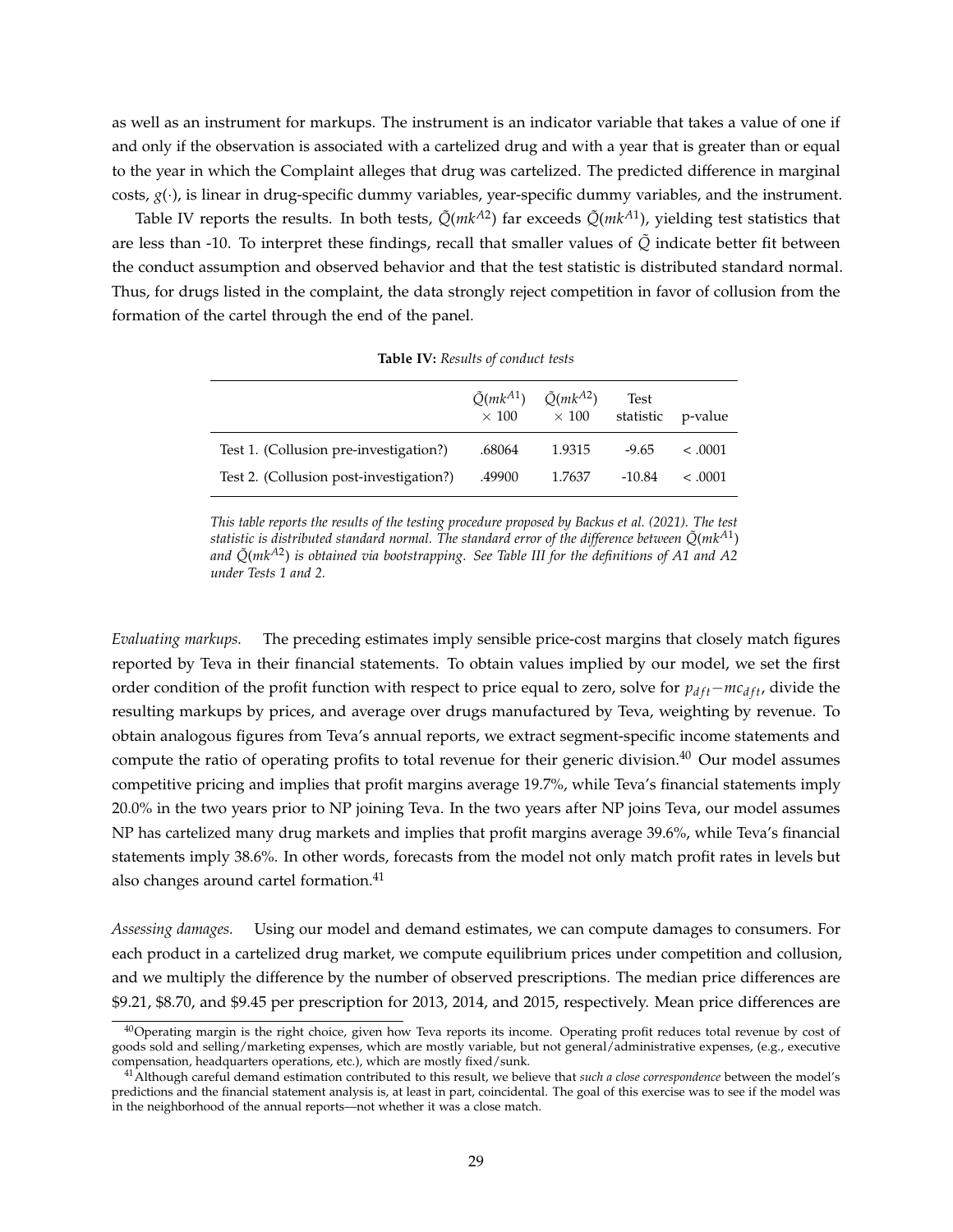slightly higher at \$11.72, \$13.92, and \$12.68, respectively. Damages total \$978 million, \$1.9 billion, and \$2.5 billion, respectively. That is, damages total \$5.4 billion over the three year period, which averages out to \$13.7 million per drug per year.

Our figures are very similar to those reported in two other recent studies. Cuddy (2020) finds that collusion induced nationwide damages of \$7.9779 billion per year, or \$49.5 million for each substancedelivery-release combination she studies.<sup>42</sup> Even though our data and models differ, we arrive at a nearly identical figure—at their peak, the cartels cause damages of \$45.9 million per substance-delivery-release combination. Clark et al. (2021) study six substance-delivery-release combinations that were affected by price fixing, estimating damages using a carefully constructed difference-in-difference research design. Again, we reach similar estimates.<sup>43</sup> Since the source of our quantity data is the same as theirs, we predict nearly identical damages for the substance-delivery-release combinations for which we overlap.

#### **6.4 Sunk costs**

*Setup.* The necessary conditions of a simultaneous move Nash equilibrium imply that firms enter if and only if the value of doing so, conditional on the decisions of rival firms, exceeds the sunk costs. These restrictions imply the following bounds on sunk costs. For each cartel member that enters and does not enter *j*, respectively, we have

$$
\sum_{d \in \mathscr{J}} V E_d^M(\chi^M, \chi^N) \ge \mathscr{E}[\theta_{jM} | \mathscr{I}_{jM}]
$$
\n(9)

and

$$
\sum_{d \in \mathscr{J}} V E_d^M(\chi^M + 1, \chi^N) < \mathscr{E}[\theta_{jM} | \mathscr{I}_{jM}]. \tag{10}
$$

For each nonmember that enters and does not enter *j*, respectively, we have

$$
\sum_{d \in \mathscr{J}} V E_d^N(\chi^M, \chi^N) \ge \mathscr{E}[\theta_{jN} | \mathscr{I}_{jN}]
$$
\n(11)

and

$$
\sum_{d \in \mathscr{J}} V E_d^N(\chi^M, \chi^N + 1) < \mathscr{E}[\theta_{jN} | \mathscr{I}_{jN}]. \tag{12}
$$

Here, M and N denote the set of cartel members and nonmembers, respectively, and  $f$ ,  $f'$ ,  $f''$ , and  $f'''$ are understood to be firms that did not have approved ANDAs covering *j* (or else they would not be contemplating entry in the first place). Inequalities 9-12 are the basis for estimation.

We allow sunk costs to vary with two important observable determinants. First, we allow them to depend on the number of strengths associated with the substance-delivery-release combination.<sup>44</sup> When

<sup>&</sup>lt;sup>42</sup>To arrive at the \$7.9779 billion figure, we multiply \$1.3755 billion (from her Table 8) by 5.8 (from her Section 6.4), which the author states will scale her sample to nationwide consumption.

 $43$ Whereas they estimate  $44.2\%$  and  $13.5\%$  price increases for nystatin and theophylline, respectively, our structural model predicts 41.4% and 20.8% changes. To arrive at these figures, we divide the estimated damages per defined daily dose by pre-collusion prices, both of which are reported by the authors in their Table 7. Specifically, we define \$0.21 by \$1.561 and \$0.155 by \$0.350.

<sup>&</sup>lt;sup>44</sup>Production requires know-how that some firms may lack. The counterfactual policies we consider attract additional entrants, so we require that at least that many potential entrants possess this know-how. The requirement is easily met in our setting, which studies relatively "simple" drugs like orally administered solids (i.e., tablets and capsules), but it could bind other segments of the market.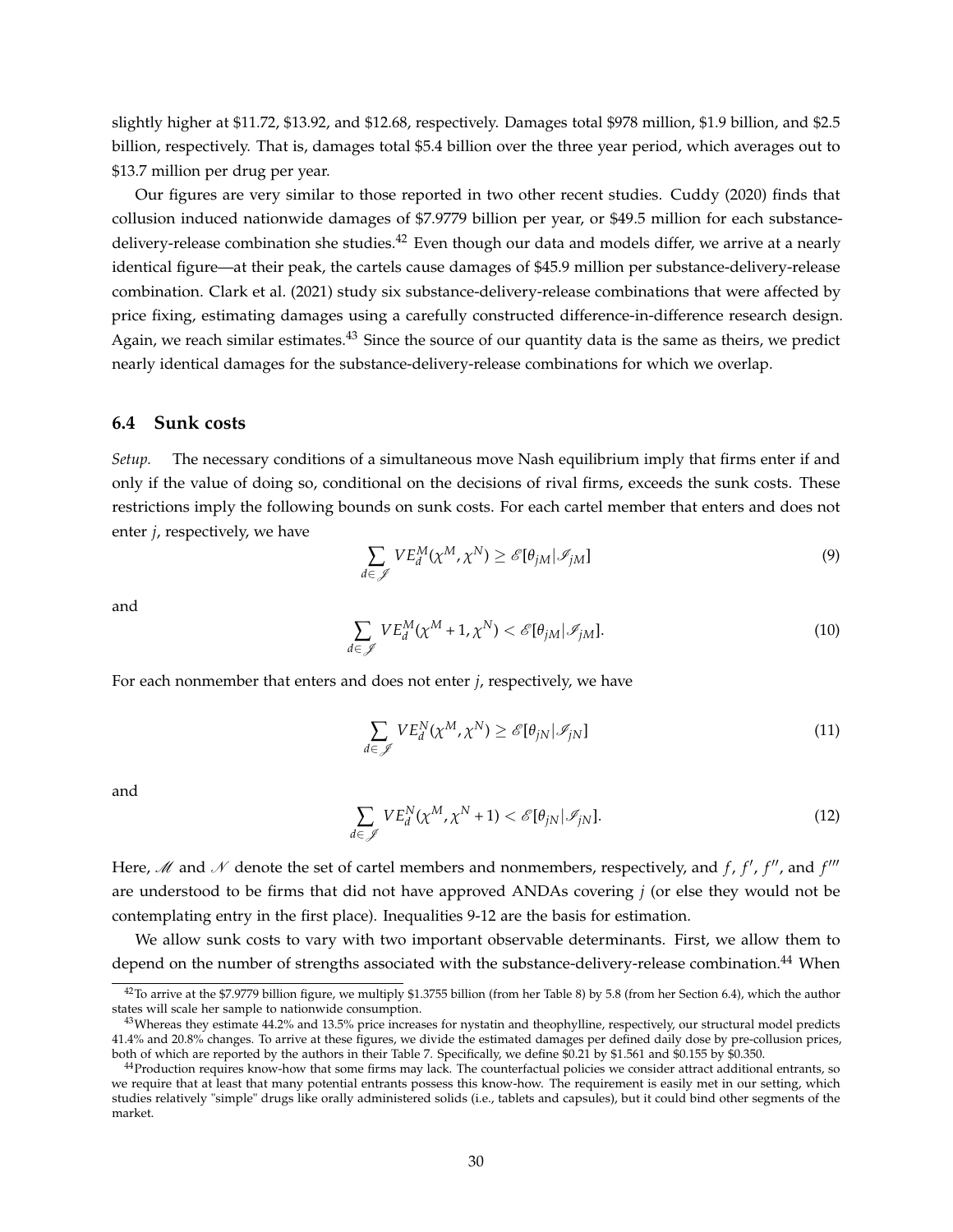preparing an ANDA for filing, firms must demonstrate "bioequivalence" to the innovator drug at each strength level. The process is costly, as it involves measuring the time it takes for a given amount of the substance to reach the bloodstream in healthy volunteers. Separately, once approval is granted, most delivery methods require firms to design distinct packaging and install (or repurpose) separate equipment for each strength. Second, we allow sunk costs to vary with delivery method. Compared to tablets and capsules, which are by far the most common dosage forms among orally administered medications, irregular delivery methods such as syrups, solutions, and chewables involve specialized equipment and more complicated packaging. Moreover, these methods are much more susceptible to bacteria growth, which necessitates sterile packing conditions. We also allow sunk costs to depend on a symmetric i.i.d. disturbance that is unobserved by the econometrician but known by the firms when they decide whether to enter. We assume it is independent of the substance-delivery-release combination characteristics (i.e., the number of strengths and the delivery method).

Formally, we parameterize sunk costs such that

$$
\theta_{jk} = \theta_0 + \theta_1 r_j + \theta_2 \ell_j + \eta_j,\tag{13}
$$

where  $k \in \{M, N\}$ , *r* denotes the number of additional strengths associated with the substance-deliveryrelease combination,  $\ell$  is an indicator variable that equals one for drugs with an irregular delivery method.  $\eta$ <sup>*j*</sup> represents the disturbance term known to the firms when they contemplate entry. This term permits the sunk costs of entering the one market (e.g., warfarin tablets) to differ from the sunk costs of entering another (e.g., cefdinir capsules) in ways that influence behavior. However, it also introduces a selection problem. Entry is especially common in markets with low *η<sup>j</sup>* but uncommon in markets with high *η<sup>j</sup>* . To illustrate the problem that arises in estimation, suppose we naively construct exactly one instance of inequality 9 or 11 for each substance-delivery-release combination and entrant, substitute measured objects for true values, pool the instances together, and calculate their mean. The resulting inequality includes a weighted average of *η<sup>j</sup>* , where the weights are determined by the number of entrants, which are negatively correlated with *η<sup>j</sup>* . Since the weighted average is negative but unobserved to the econometrician, the observed portion of the inequality produces a biased bound.

If the predictions of the model and the actions of the firms differ beyond the flexibility provided for in equation 13, the differences are rationalized by mean-zero expectation errors. To be specific, their presence reconciles a small number of cases where entry by a nonmember implies that a member should enter but does not (and vice versa). Since these disturbances rationalize differences in the realized payoffs of cartel members relative to nonmembers, we can ascribe them to either group without loss of generality. We pin them to cartel nonmembers. Formally, we define  $\theta_{jk} = \mathscr{E}[\theta_{jk}|\mathscr{I}_{jk}] + \nu_{jN}$ , where  $k \in \{M, N\}$ .<sup>45</sup>

Finally, we assume that expected profits and the distribution of delays are measured without error. To be precise, we assume that

$$
\int_{\tilde{\zeta}'} \int_{\omega'} \hat{\pi}_{d,t}^k(M, N, \xi, \omega) d\hat{F}_{\xi} d\hat{F}_{\omega} = \int_{\tilde{\zeta}'} \int_{\omega'} \pi_{d,t}^k(M, N, \xi, \omega) dF_{\xi} dF_{\omega}, \tag{14}
$$

<sup>45</sup>For readers familiar with notation introduced by Pakes et al. (2015), our *ν* correspond to their "*ν*1,· -type errors," while our *η* correspond to their "*ν*2,· -type errors."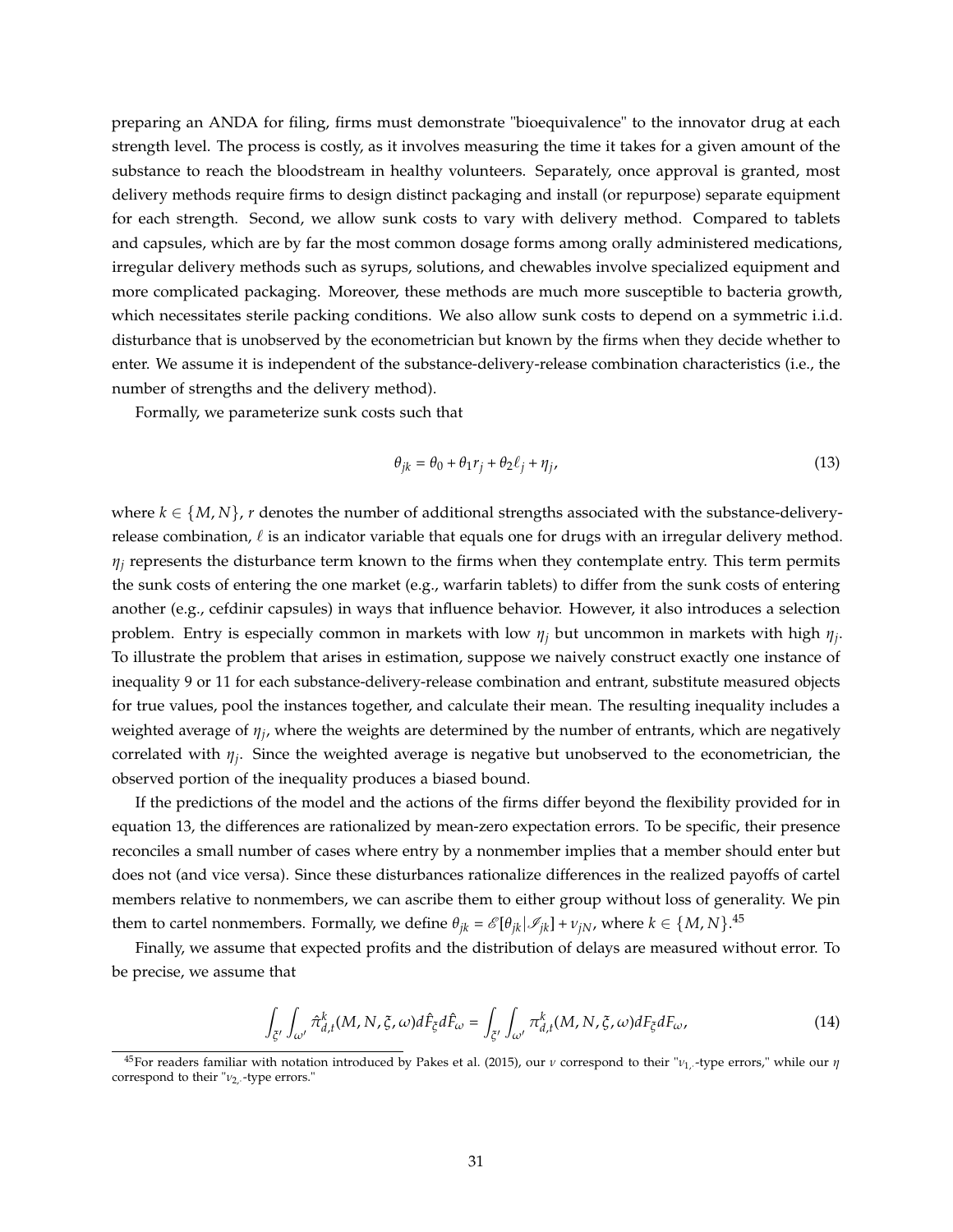with  $k \in \{M, N\}$ , and  $\hat{F}_D = F_D$ . Here,  $\hat{F}_D$ ,  $\hat{F}_\xi$ , and  $\hat{F}_\omega$  denote the empirical distributions of delays, demand shocks, and marginal cost shocks, and  $\hat{\pi}^k_{d,t}(M,N,\xi,\omega)$  denotes  $\pi^k_{d,t}(M,N,\xi,\omega)$  evaluated at our estimates of  $\lambda_d$ ,  $\lambda_t$ ,  $\alpha_d$ ,  $\sigma$ ,  $\gamma_d$ , and  $\gamma_t$  rather than the true parameters.<sup>46</sup> The first restriction is commonly employed in the literature, since it greatly reduces the computational burden of calculating the bounds, and a reasonable approximation to reality in our setting as well. It is supported by, for example, the fact that our quasi-experimental variation produces demand parameters that imply sensible profit margins, which are consistent with the audited financial statements (in both levels and in changes around the variation we exploit). The second restriction is equally reasonable. We observe the filing, approval, and entry dates of ANDAs submitted to the FDA over more than a decade, so our empirical distribution reflects several thousand applications, and our information closely resembles that which is available to the managers of the drugmakers.

*Moments.* The solution to the selection problem introduced by the structural errors lies in the fact that although *η*'s conditional expectation varies with observed entry, its unconditional expectation is nonetheless mean zero (Ishii, 2005; Ho, 2009; Pakes et al., 2015). To see this conceptually, suppose for the sake of example that at least one cartel member enters each substance-delivery-release combination. Further, suppose that we construct precisely one instance of inequality 9 for each substance-delivery-release combination, substitute measured objects for true values, ignore the error terms, pool the instances together, and calculate their mean. This process collects one *η<sup>j</sup>* from each *j*, yielding an unselected set of disturbances whose expected value is zero.<sup>47</sup>

First, we estimate lower bounds on the parameters of interest, which reflect firms that opt not to enter upon cartel formation. The first set of moments is given by

$$
\frac{1}{J} \sum_{j} \frac{1}{\mu_j} \sum_{d \in \mathcal{J}} \frac{1}{2} \sum_{k \in \{M, N\}} h_j^i \Big[ \widehat{VE}^k_d(\chi^M + \mathbb{1}\{k = M\}, \chi^N + \mathbb{1}\{k = N\}) - \theta_0 - \theta_1 r_j - \theta_2 \ell_j \Big] < 0. \tag{15}
$$

Moments are indexed by *i* and formed by weighting observations using  $h^i_{j'}$  described immediately below. *J* denotes the number of unique substance-delivery-release combinations, and  $\mu_j$  denotes the size of set  $\mathscr{J}$  (i.e., the number of strengths associated with substance-delivery-release combination *j*).  $\widehat{V}_{d}^{E}$ <sup>*M*</sup> $(d \cdot)$  equals *VE*<sup>*M*</sup>(·) evaluated at our estimates of *π*(·), *F<sub>ζ</sub>*, *F<sub>ω</sub>*, and *F<sub>D</sub>* rather than the true values, and  $\widehat{VE}_{d}^{N}(\cdot)$  is defined analogously for nonmembers. In the appendix, we prove inequality 15 produces consistent bounds.

The weights applied in inequality 15 depend on substance-delivery-release characteristics. One moment *i* is formed by setting elements of  $h^i_j$  equal to one (i.e., a constant). Two moments are formed by setting  $h^i_j$  equal to  $\mathbb{1}\{\ell_j = 0\}$  and  $\mathbb{1}\{\ell_j = 1\}$ . Three more moments are formed by setting  $h^i_j$  equal to  $\mathbb{1}\{r_j = 0\}$ ,

<sup>&</sup>lt;sup>46</sup>Notice that we require  $\hat{\pi}_{dt}^{k}$  for *t* in the future. In practice, we assume that the values of  $M_{dt}$ ,  $N_{dt}$ ,  $\lambda_t$ , and  $\gamma_t$  in 2020 and beyond are fixed at their 2019 values. This is a reasonable approximation.  $M_{dt}$  is unlikely to change beyond that point, since re-entry is very infrequent four years or more after cartel formation. The same is true of *Ndt*, since exit is rare throughout the panel. Also, *λ<sup>t</sup>* and *γ<sup>t</sup>* do not exhibit meaningful trends in the final three years of the sample.

 $^{47}$ This approach exploits the "ordered choice" nature of the problem. That is, since profits are declining in the number of competitors, if one observes *X* number of firms enter a market, then one can infer that the profits for *X* exceed the sunk costs of entry but the profits for *X* + 1 do not. This logic yields an upper and lower bound, demonstrated by Ishii (2005). We differ from her approach by having two types of entrants—cartel members and nonmembers—and permitting expectational error to reconcile differences in the sunk costs implied by their decisions. See Section III.C of Wollmann (2018) for a general discussion of ways to relax this assumption. To name one, the econometrician could specify the shape of the structural error and take the "probability inequality" approach, proposed by Tamer (2003), though this approach is computationally infeasible in our setting.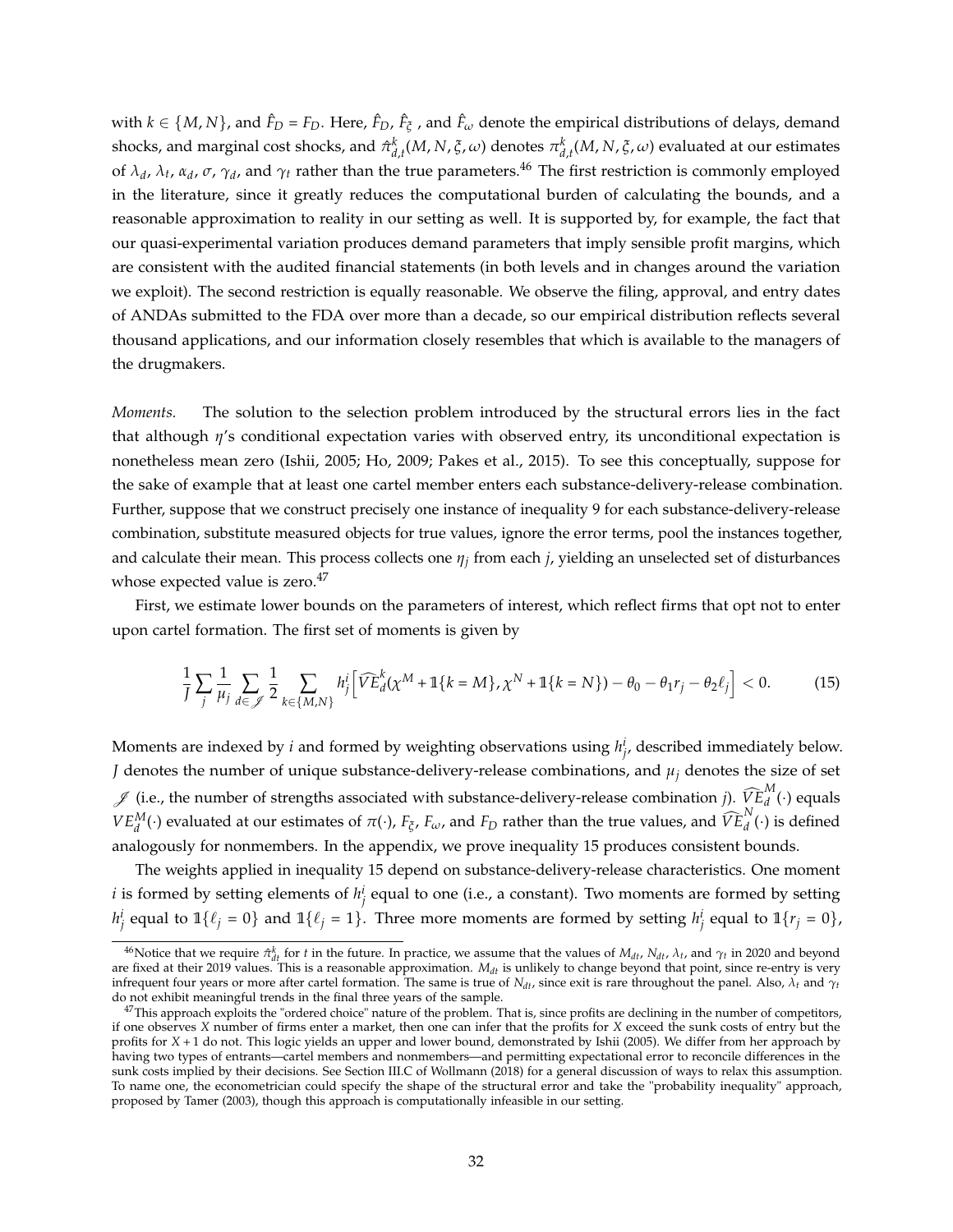$1\{r_j = 1\}$ , and  $1\{r_j > 1\}$ . Importantly,  $h_j^i \ge 0$  for all *j*,  $h_j^i > 0$  for at least one *j* in each *i*, and the variables used to construct  $h^i$  are all independent of  $\eta$ .

Second, we estimate upper bounds on the parameters of interest. This estimation strategy here is complicated by the fact that not every substance-delivery-release combination experiences entry. This feature of the data precludes us from constructing moments with exactly one  $\eta_i$  per *j*. By extension, if we form evenly weighted averages of *η<sup>j</sup>* for the *j* in which we do observe entry, then we reintroduce the selection problem, since missing disturbances are on average unfavorable to entry. To solve this problem, we rely on an idea proposed by Pakes et al. (2015) and based on Powell (1986), which exploits the symmetry of *η<sup>j</sup>* .

To illustrate using round numbers, suppose there are 100 markets of which 70 experience entry. Further, suppose that we employ an estimation strategy that is analogous to the one used to recover lower bounds on the sunk cost parameters (i.e., each substance-delivery-release combination contributes exactly one instance of the sunk cost disturbance term whenever possible). Then, the resulting moment includes a term that subtracts the average of 70 realizations of *η* for which we observe entry. Though *η* is unconditionally mean zero, our moment collects 70 realizations of *η* that are favorable to entry, so their values are negatively selected. This is the essence of the problem.

From the standpoint of obtaining consistent bounds, the worst case corresponds to our moment including the 70 smallest  $\eta$  (i.e., the negative selection is as bad as possible). Since we cannot rule this case out, we must work under the assumption that it is true. The solution involves subtracting out 30 values that are at least as small as the 30 smallest realizations of *η*, leaving us with the 40 most central draws of *η* plus some weakly positive differences.<sup>48</sup> Since the mean of a set of draws symmetrically distributed about zero converges in probability to zero, the term in our moment that includes the structural error converges in probability to a weakly positive value.

To obtain 30 values that are at least as small as the 30 smallest realizations of *η*, we draw in information from firms that did not enter. Ignoring expectational errors, which will average out in a way that does not affect the consistency of our bounds, the *observable* components of inequalities associated with decisions not to enter provide upper bounds on the draws of *η*. For instance, the most negative observable component is at least as small as the smallest *η* (since one more firm would have chosen to enter if it were greater greater than or equal to *η*). By extension of that logic, the 30 most negative observable components are at least as small as the 30 smallest realizations of *η*.

To formalize the approach, we require additional notation. Let *L* be the set of *j* with at least one entrant, let  $J_L$  be the size of that set, and let  $w^i$  be a positive valued function of  $r_j$  and  $\ell_j$ . Also, define

$$
VE_j^+ = \frac{1}{2} \sum_{d \in \mathcal{J}} \sum_{k \in \{M, N\}} \left[ \widehat{VE}_d^k(\chi^M, \chi^N + \mathbb{1}\{k = N\}) \right],\tag{16}
$$

which represents the average of the cartel members' and nonmembers' entry values in *j*. Finally, for each moment *i*, order *j* by their values of  $w_j^i V E_j^+$ , and let  $\Psi_{wVE}$  denote the set of *j* that correspond to the *J*−*J*<sub>*L*</sub>

<sup>48</sup>To be precise, due to the presence of *ν* errors, the 30 draws are *on average* the 30 smallest, and the remaining ones are *on average* the 40 most central.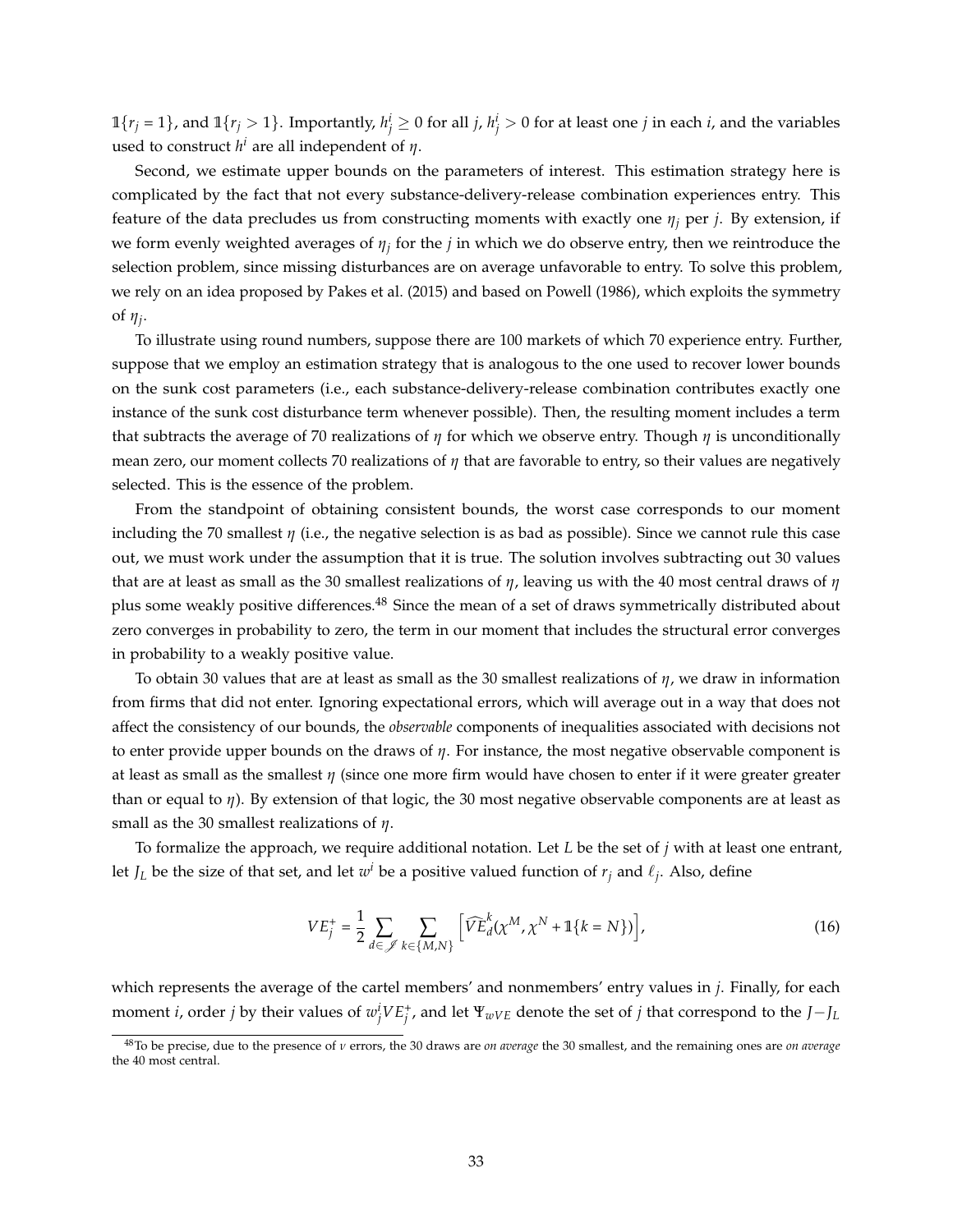smallest values. The second set of moments is then given by

$$
\frac{1}{J} \sum_{j \in L} \frac{1}{\mu_j} \sum_{d \in \mathcal{J}} \sum_{k \in \{M, N\}} w_j^i \Big[ \frac{\mathbb{1}\{\chi^k \ge 1\} \widehat{VE}_d^k(\chi^M + \mathbb{1}, \chi^N)}{\mathbb{1}\{\chi^M \ge 1\} + \mathbb{1}\{\chi^N \ge 1\} + \mathbb{1}\{\chi^M = 0, \chi^N = 0\}} - \theta_0 - \theta_1 r_j - \theta_2 \ell_j \Big] - \frac{1}{J} \sum_{j \in \Psi_{wVE}} \frac{1}{\mu_j} \sum_{d \in \mathcal{J}} \sum_{k \in \{M, N\}} w_j^i \Big[ \frac{\widehat{VE}_d^k(\chi^M + \mathbb{1}\{k = M\}, \chi^N + \mathbb{1}\{k = N\})}{2} - \theta_0 - \theta_1 r_j - \theta_2 \ell_j \Big] < 0. \tag{17}
$$

In the Online Appendix, we prove inequality 17 produces consistent bounds.

Our moments provide one-sided restrictions on the parameters of interest, the most informative of which are the greatest lower bound and the least upper bound. Since our inference procedure is based on maxima and minima, respectively, rather than averages, we cannot rely on the central limit theorem. To obtain 95% confidence intervals around the true parameters, we follow Andrews and Soares (2010).<sup>49</sup> They propose inverting an Anderson-Rubin type test at each candidate vector [*φ*<sup>0</sup> *φ*<sup>1</sup> *φ*2] (Chernozhukov et al., 2007). That is, for each candidate, we calculate each moment and its standard deviation. We then divide the first by the second and sum the resulting values to arrive at a test statistic. Then, we draw 2,000 bootstrap samples and compute analogous statistics to obtain a critical value (for our desired confidence level, i.e., 95%). Finally, we comprehensively search over a 3-dimensional grid and include in our confidence interval each candidate whose test statistic is less than or equal to the relevant critical value.

*Results.* Table V reports sunk cost estimates. The final column provides 95% confidence intervals, all of which exclude zero. We find that the coefficient on the constant term,  $\theta_0$ , is bounded between \$260,000 and \$1.88 million. Reflecting the fact that sunk costs scale with the number of strengths per substance-deliveryrelease combinations, we find that *φ*<sup>1</sup> is bounded between \$0.92 million and \$2.02 million. Consistent with irregular delivery methods involving substantially higher sunk costs, we find that  $\phi_2$  is between \$950,000 and \$6.925 million. Calculated at the midpoint of each identified set, entry costs range between \$1.07 million and \$12.83 million, depending on the characteristics of the substance-delivery-release combination. The average across drugs, weighting each equally, is \$3.175 million.

Our entry cost estimates align with statements made by agency officials and medical researchers. For instance, FDA Commissioner Gottlieb states, "Filing a generic application requires an average of about \$5 million and can cost as much as \$15 million"—very close to the mean estimate reported in row 5 of Table  $V^{50}$  Similarly, our estimates fall squarely within the bounds reported by Scott-Morton (1999), who surveyed FDA officials around 1999 and found that sunk costs range from \$382,000 to \$31 million (in 2019 dollars, i.e., \$250,000 to \$20 million in the original text). Even more to the point, Baker-Smith et al. (2008) ran six bioequivalence studies between 1997 and 2004 and documented their per-study expenditures.<sup>51</sup> Baker-Smith et al. (2008) spent between \$807,000 to \$1.25 million per study (in 2019 constant dollars), which

<sup>&</sup>lt;sup>49</sup>Tests based on inequalities depend on the degree to which the moments are binding. One consequence is that including uninformative moments (i.e., ones that are satisfied for a very wide range of parameters) typically widens confidence intervals. The main innovation of Andrews and Soares (2010) is a procedure for, loosely speaking, deciding which moments are sufficiently uninformative to be discarded. The authors have found moment selection incredibly important in other settings. We deemphasize it here only because it does not have a big effect on our results.

<sup>50</sup>See, e.g., Gottlieb (2016) and November 20, 2014 testimony before the Senate Subcommittee on Primary Health and Aging.

<sup>&</sup>lt;sup>51</sup>Putting aside one-time production setup costs, pharmacological studies are the principal reason that entry costs depend on the number of strengths per substance-delivery-release combination, so they are an especially good benchmark for our estimates of the coefficient on *r*.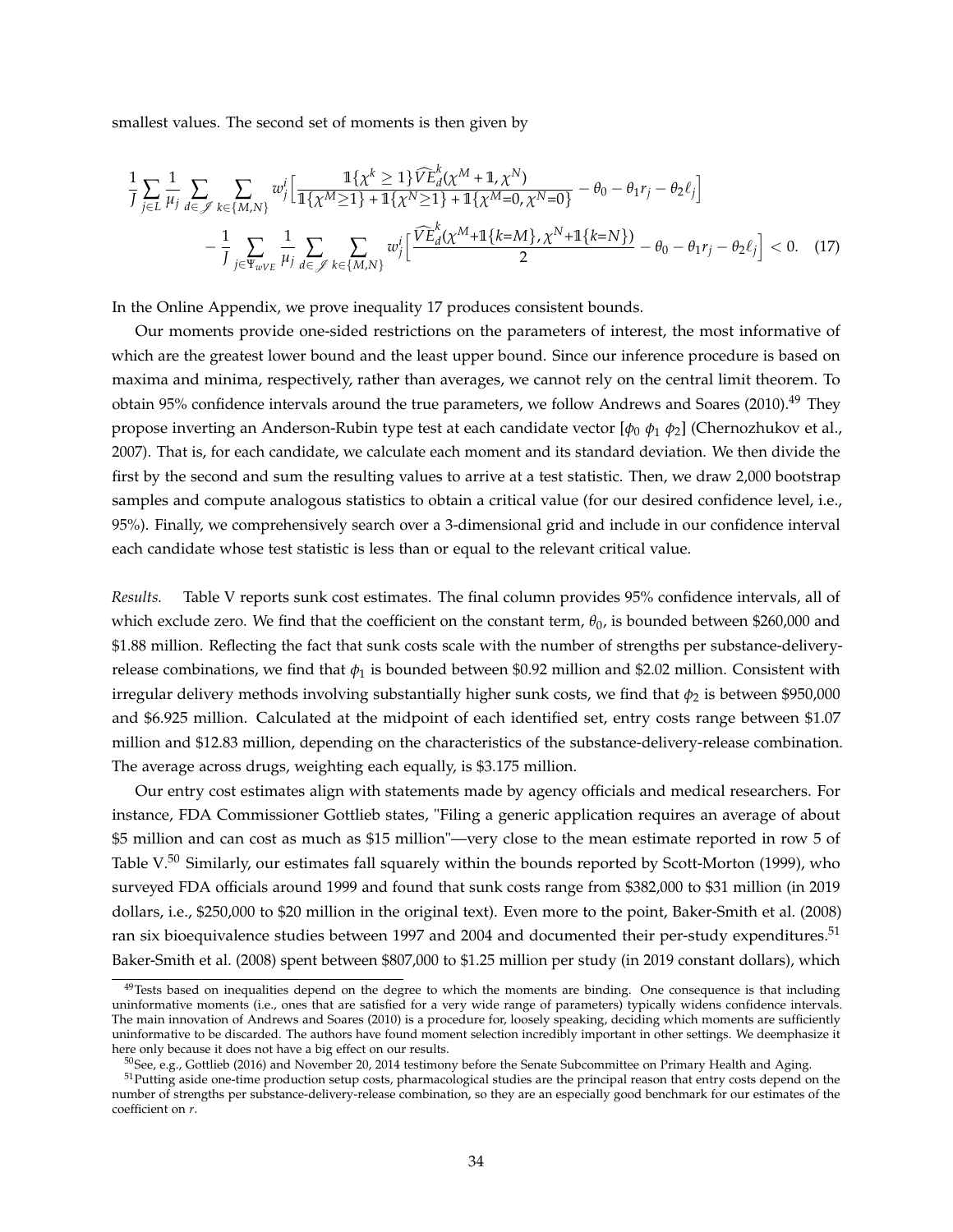| Parameter                | $95\%$ confid.<br>interval |  |
|--------------------------|----------------------------|--|
| [0.26, 1.88]<br>$\phi_0$ |                            |  |
| $\phi_1$                 | [0.92, 2.02]               |  |
| $\phi_2$                 | [0.95.6.925]               |  |
| 220                      |                            |  |
| 10                       |                            |  |
| 1.07                     |                            |  |
| 3.175                    |                            |  |
| 12.83                    |                            |  |
|                          |                            |  |

**Table V:** *Sunk cost estimates*

*Sunk cost estimates are reported in millions of dollars. The bounds reported in the rightmost column are intervals in which the true parameters lie 95% of the time. To calculate the minimum, mean, and maximum sunk*  $\epsilon$  *costs across the substance-delivery-release combinations, we set*  $\phi_0$ *,*  $\phi_1$ *, and φ*<sup>2</sup> *equal to their respective midpoints.*

aligns with our estimates, which bound per-strength entry costs between about \$1-2 million.

## **7 Policy analysis**

In this section, we use the model estimates to perform policy counterfactual experiments. The preceding results indicate that entrants discipline collusive prices, but entry is limited and slow. Thus, we ask two questions. First, how much would American consumers pay to reduce the sunk costs of entry, and second, how much would they pay to accelerate entry?

These are policy relevant questions, since much of the time and expense associated with entry is within the federal government's control. In terms of expenses, the FDA collects fees from drugmakers directly under the Generic Drug User Fee Act. In 2022, fees totaled \$225,712 per ANDA.<sup>52</sup> On top of direct transfers to the agency, firms must hire skilled staff to ensure compliance or outsource compliance to highly compensated third-party consultants. Some delays result from a lengthy approval process coupled with backlogged reviews, while others simply reflect the time-consuming process of preparing an application, which includes the clinical work that establishes bioequivalence to a reference drug. Notably, the FDA has varied fees considerably over the past decade and repeatedly experimented with expedited review programs, proving that fast approval is feasible (presumably without compromising the integrity of the process).<sup>53</sup>

We first simulate the effect of reducing entry costs by \$400,000 and \$800,000 per ANDA. This saves

<sup>&</sup>lt;sup>52</sup>Drugmakers pay the FDA a base rate of \$1.5 million per year and \$200,000 per factory per year. If they wish to keep certain aspects of their operations confidential, especially as they relate to the production of active pharmaceutical ingredients (i.e., the "substance" of the drug), then drugmakers pay an additional \$75,000 for the creation of a Drug Master File.

<sup>&</sup>lt;sup>53</sup>For example, the agency established a "Priority" review program, which is designed to be completed within 6 months of submission.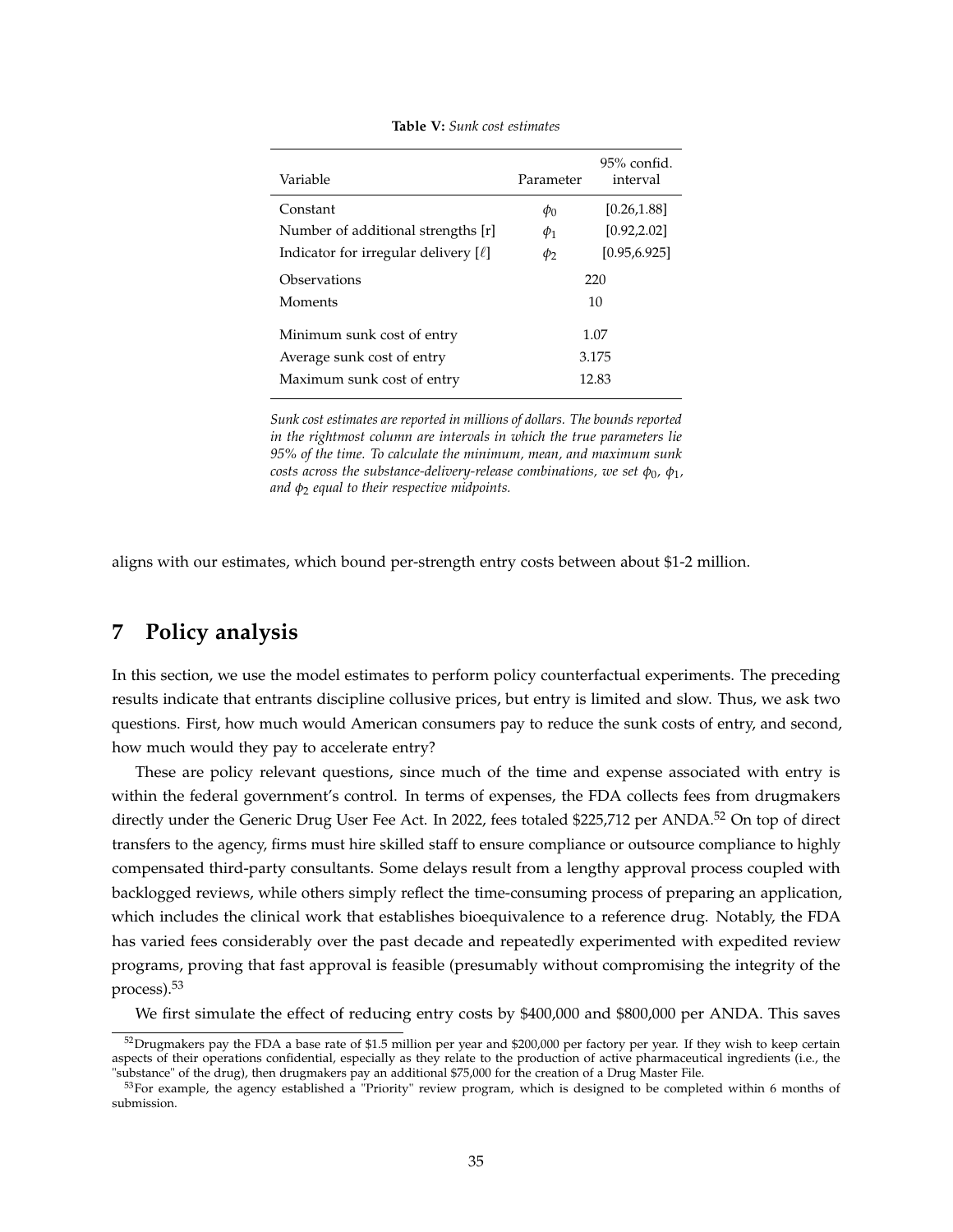potential entrants approximately one-eighth to one-quarter of the sunk cost of entering an average drug. Since the decision to enter depends on a comparison between discounted expected future profits and the sunk costs of entry, reducing the latter unambiguously makes entry more attractive. How many more entrants it attracts and the impact of those entrants on consumer welfare, however, are empirical questions. To answer them, we recompute equilibrium at the estimated parameters, using the midpoints of the identified sets to determine sunk costs.<sup>54</sup>

Columns 1-2 of Table VI report the result of this policy change. When entry costs are reduced by \$400,000, an average of 42 out of 113 drug markets experience additional entry, and consumer compensating variation totals \$143 million. When costs are reduced by twice that amount, an average of 59 out of 113 drug markets experience additional entry, and consumer compensating variation totals \$374 million.

|                                                | Sunk costs reduced by: |           | Delays shortened by: |         |
|------------------------------------------------|------------------------|-----------|----------------------|---------|
|                                                | \$400,000              | \$800,000 | 1 year               | 2 years |
| Mean sunk cost (millions of dollars)           | 3.91                   | 3.51      | 4.31                 | 4.31    |
| Mean delay (years)                             | 5.63                   | 5.63      | 4.63                 | 3.63    |
| Drugs with additional entry (count)            | 42                     | 59        | 41                   | 64      |
| Additional entrants (count)                    | 50                     | 115       | 45                   | 95      |
| Forgone agency revenue (millions of dollars)   | 60.8                   | 121.6     |                      |         |
| Consumer comp. variation (millions of dollars) | 142.73                 | 374.21    | 596.48               | 1520.02 |

**Table VI:** *Counterfactual policy comparisons*

*Columns correspond to distinct counterfactual policy experiments. Columns 1-2 correspond to reducing the sunk entry costs; columns 3-4 report the result of shortening entry delays.*

We then simulate the effect of shortening delays by one to two years. This policy change can benefit consumers two ways. First, quicker entry means fewer periods of cartel members charging monopoly prices. Nonmembers undercut the cartel in an effort to steal share, and members best-respond to the nonmembers prices by lowering their prices as well. Second, shorter delays means entrants can recoup their investment faster, making entry more attractive.

Columns 3-4 of Table VI report the result. When entry delays are reduced from an average of 5.63 to 4.63 years, there is additional entry in an average of 41 markets, and consumer compensating variation reaches \$596 million. When entry delays are reduced by two years instead of one, there is entry in an average of 95 additional markets, and consumer compensating variation totals \$1.52 billion.<sup>55</sup> Again, the

<sup>&</sup>lt;sup>54</sup>Multiple equilibria are possible, so we require an equilibrium selection rule. In the data, entrants are more frequent cartel nonmembers than members. Thus, in two-thirds of our simulations, we let nonmembers decide if they would like to enter, and then we let members decide. In the remaining one-third of our simulations, we reverse the order. The resulting average ratio of members to nonmembers roughly corresponds to the data.

<sup>55</sup>The consumer compensating variation associated with shorter regulatory delays may seem especially large. Yet it is easy to arrive at similar figures using back-of-the-envelope calculations. Recall that an average of 1.9 million prescriptions are sold per drug per year at an average price of about \$30 (see Table I). Also, recall that the cartel raises price by about 50% (see Figures I and II). Entry reduces the price increase by about half in half of the cartelized drug markets (see VII). In other words, observed entry generates a "flow" of surplus to consumers of approximately \$7.125 million per year per cartelized drug (15\*1.9\*.5\*.5), or \$805 million in total. To a first approximation, shortening delays by a year provides one more year of this surplus. This occurs, on average, about 5 years out, so it's worth about \$475 million in present value terms. Yet hastening entry increases the value of entry. In doing so, shorter delays attract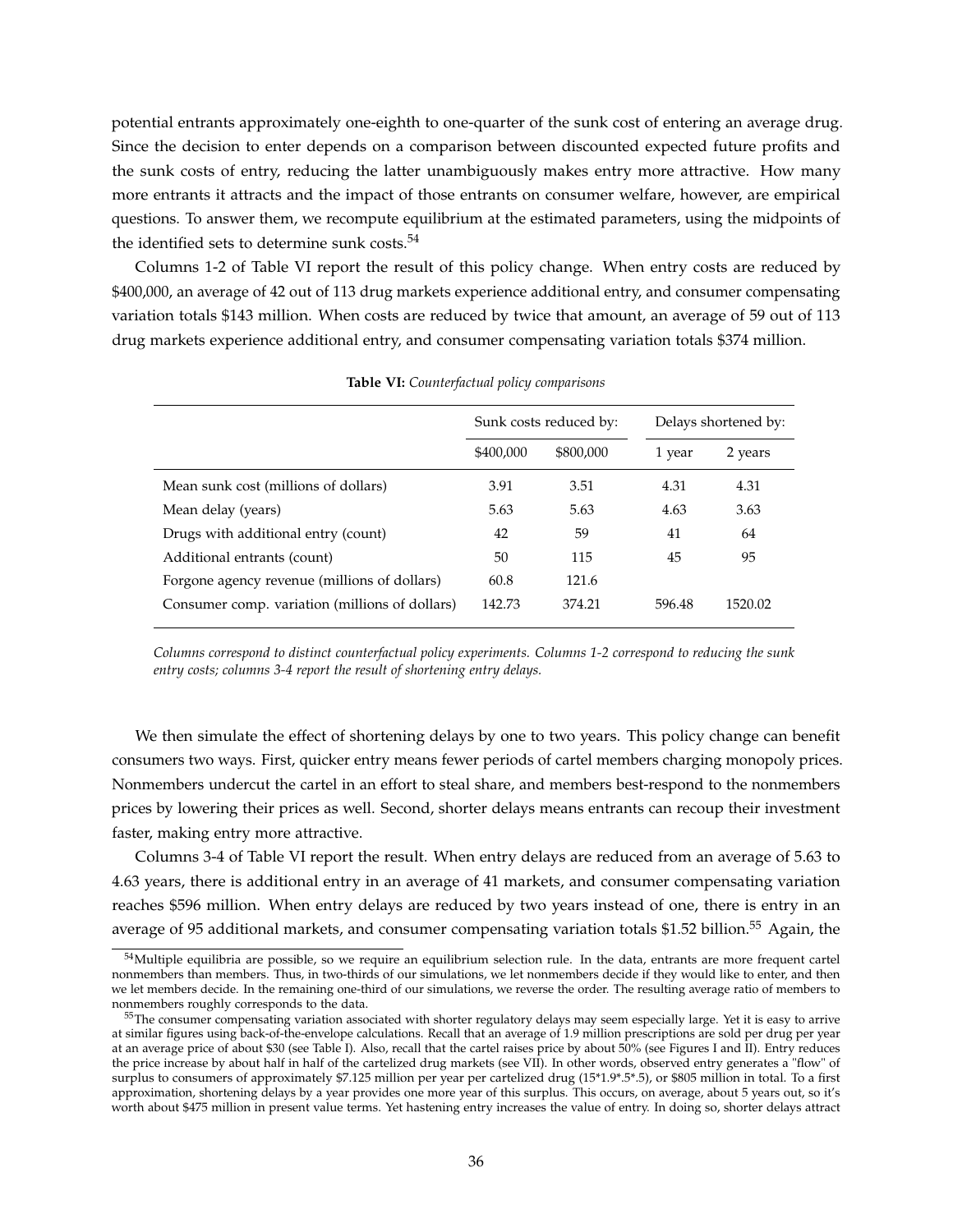consumer welfare gains exceed reduced government fees by an order of magnitude. Put differently, the taxpayer would gladly finance the additional resources (e.g., additional staff) needed to expedite reviews and reduce industry fees.<sup>56</sup>

## **8 Conclusion**

Stigler (1964) cites entry as one of two fundamental threats to collusive agreements. Yet, little to no prior work studies the extent and effect of entry in cartelized markets. In this paper, we investigate the issue in the context of the largest price fixing case in US history. An entrant who "breaks" the cartel—leading to Bertrand competition—will earn no more than they would entering the uncartelized industry. Therefore, to profitably enter, the entrant must successfully bid or price against the cartel. The latter will likely lead to a slow decline in prices.

Our reduced form results show that the cartel raises prices dramatically, but also attracts new potential entrants. The new entrants are concentrated in more profitable markets, implying that entry barriers limit the effect of entry. This is especially problematic because tacit collusion continues even after an antitrust investigation. Moreover, regulatory delays last several years, so even in markets where entrants do eventually undercut the collusive agreement, monopoly-like prices persist for long periods.

Turning to our structural estimates, we show that entry is not only slow but expensive. Our estimates suggest that the sunk cost of entry ranges between \$1.1 million and \$12.8 million per substance-deliveryrelease combination. While some of these costs cannot be avoided, policymakers can impact some of the entry costs and regulatory delays. We show that a reduction in either has a large impact on consumer surplus because we see entry in many more cartelized markets where prices remain high post-investigation. A reduction in time-to-market of a year and a 35% reduction in sunk costs have approximately the same impact. This provides guidance to policymakers considering optimal regulation of this important industry.

## **References**

- Barriers to entry, brand advertising, and generic entry in the us pharmaceutical industry. International Journal of Industrial Organization, 18(7):1085 – 1104, 2000.
- R. Abelson and K. Thomas. Fed up with drug companies, hospitals decide to start their own. The New York Times, 18, 2018.
- D. W. Andrews and G. Soares. Inference for parameters defined by moment inequalities using generalized moment selection. Econometrica, 78(1):119–157, 2010.
- J. Asker. A study of the internal organization of a bidding cartel. American Economic Review, 100(3): 724–62, June 2010.

more entrants in about 43 markets. If their aggregate effect is like the impact of observed entry, reported in column 1, we can add \$143 million. Then the total benefit to consumers is about \$618 million—very close to the \$596 million reported in the third column. Moreover, if we repeat this exercise but reduce delays by two years, then we arrive at roughly \$1.32 billion, which is also near the \$1.52 billion reported in the fourth column.

<sup>&</sup>lt;sup>56</sup>Obviously, there are important caveats to this conclusion, including ensuring product quality. (Grennan and Town, 2020) study product testing requirements explicitly.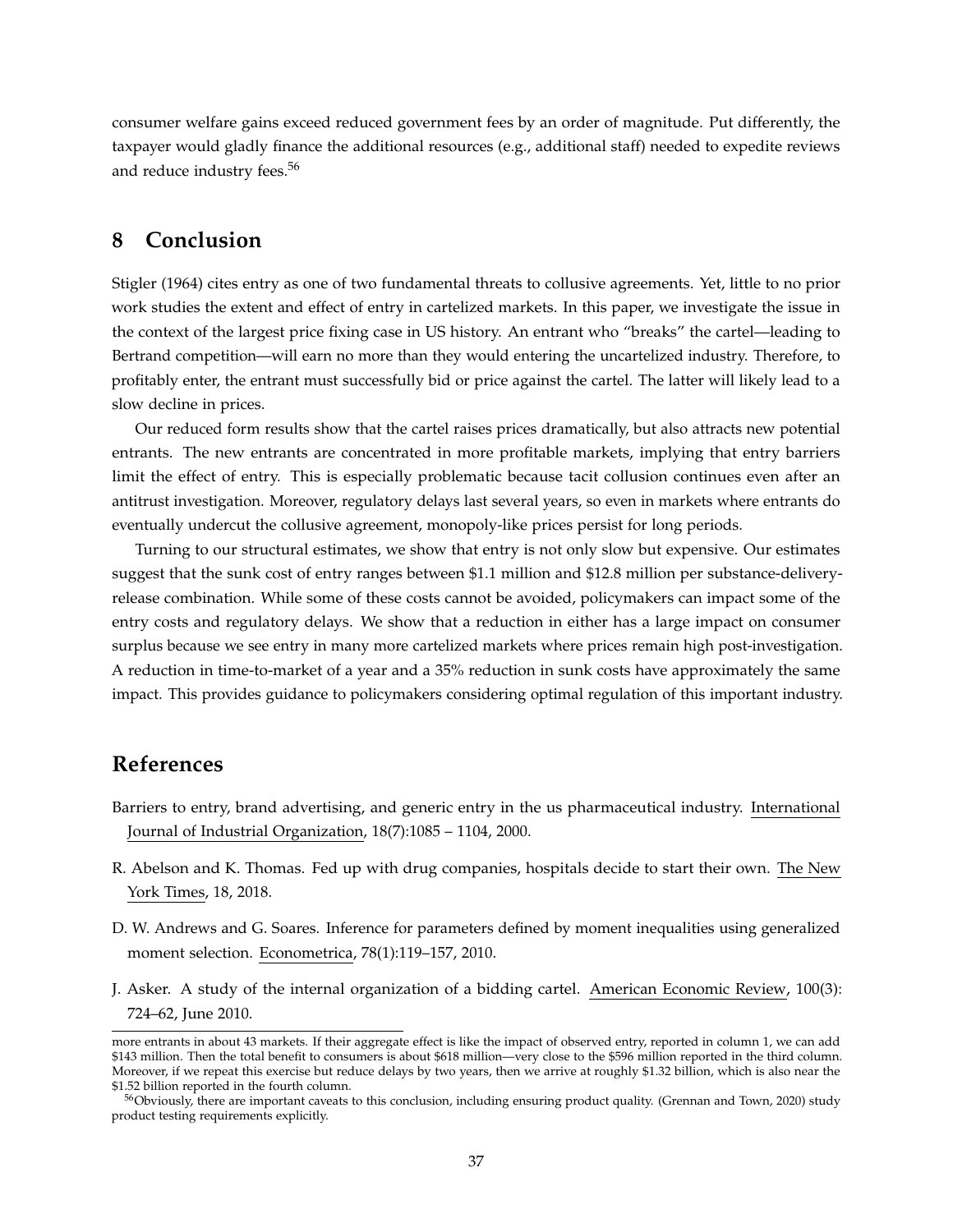- M. Backus, C. Conlon, and M. Sinkinson. Common ownership and competition in the ready-to-eat cereal industry. Technical report, National Bureau of Economic Research, 2021.
- C. M. Baker-Smith, D. K. Benjamin Jr, H. G. Grabowski, E. D. Reid, B. Mangum, J. V. Goldsmith, M. D. Murphy, R. Edwards, E. L. Eisenstein, J. Sun, et al. The economic returns of pediatric clinical trials of antihypertensive drugs. American Heart Journal, 156(4):682–688, 2008.
- S. T. Berry. Estimating discrete-choice models of product differentiation. The RAND Journal of Economics, pages 242–262, 1994.
- S. T. Berry and P. A. Haile. Identification in differentiated products markets using market level data. Econometrica, 82(5):1749–1797, 2014.
- S. Borenstein. Hubs and high fares: dominance and market power in the us airline industry. The RAND Journal of Economics, pages 344–365, 1989.
- T. F. Bresnahan and P. C. Reiss. Entry and competition in concentrated markets. Journal of political economy, 99(5):977–1009, 1991.
- D. P. Byrne and N. de Roos. Learning to coordinate: A study in retail gasoline. American Economic Review, 109(2):591–619, February 2019.
- Cardinal Health. Manufacturer reference manual: For manufacturers to the pharmaceutical segment distribution supply chain. Technical report, 2020 2020. URL https://www.cardinalhealth.com/content/dam/corp/web/documents/Manual/ cardinalhealth-pharma-supplier-guidebook.pdf.
- V. Chernozhukov, H. Hong, and E. Tamer. Estimation and confidence regions for parameter sets in econometric models 1. Econometrica, 75(5):1243–1284, 2007.
- R. Clark, C. A. Fabiilli, L. Lasio, et al. Collusion in the US generic drug industry. Technical report, 2021.
- E. Cuddy. Competition and collusion in the generic drug market. Technical report, 2020.
- L. Einav. A note on the analogies between empirical models of auctions and of differentiated product markets. Technical report, August 2003.
- C. Fershtman and E. Muller. Capital investments and price agreements in semicollusive markets. The Rand Journal of Economics, pages 214–226, 1986.
- C. Fershtman and A. Pakes. A dynamic oligopoly with collusion and price wars. The RAND Journal of Economics, 31(2):207–236, 2000.
- S. Ganapati and R. McKibbin. Markups and fixed costs in generic and off-patent pharmaceutical markets. Technical report, National Bureau of Economic Research, 2021.
- S. Gottlieb. How Obama's FDA Keeps Generic Drugs Off the Market. Missouri Medicine, 113(6):444–445, 2016.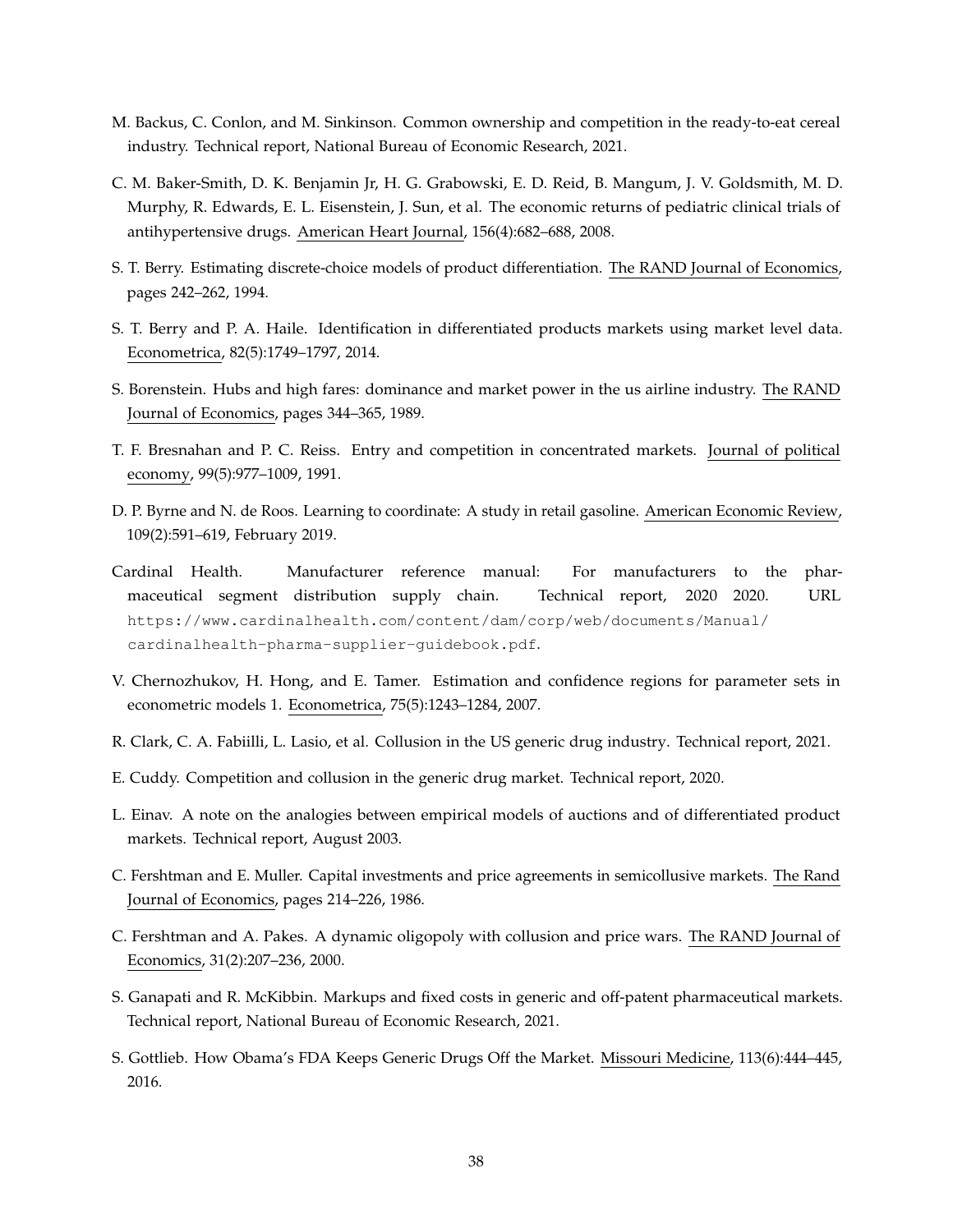- E. J. Green and R. H. Porter. Noncooperative collusion under imperfect price information. Econometrica, 52(1):87–100, 1984.
- M. Grennan and R. J. Town. Regulating innovation with uncertain quality: information, risk, and access in medical devices. American Economic Review, 110(1):120–61, 2020.
- J. E. Harrington. Collusion among asymmetric firms: The case of different discount factors. International Journal of Industrial Organization, 7(2):289 – 307, 1989.
- K. Ho. Insurer-provider networks in the medical care market. American Economic Review, 99(1):393–430, 2009.
- M. Igami and T. Sugaya. Measuring the incentive to collude: The vitamin cartels, 1990–1999. Working Paper, 2020.
- J. Ishii. Compatibility, competition, and investment in network industries: ATM networks in the banking industry. Unpublished working paper, 2005.
- M. J. Mazzeo. Product choice and oligopoly market structure. RAND Journal of Economics, pages 221–242, 2002.
- N. Miller and G. Sheu. Quantitative methods for evaluating the unilateral effects of mergers. 2020.
- N. H. Miller. Modeling the effects of mergers in procurement. International Journal of Industrial Organization, 37:201–208, 2014.
- N. H. Miller and M. C. Weinberg. Understanding the Price Effects of the MillerCoors Joint Venture. Econometrica, 85(6):1763–1791, 2017.
- A. Pakes, J. Porter, K. Ho, and J. Ishii. Moment inequalities and their application. Econometrica, 83(1): 315–334, 2015.
- M. Pazniokas. Drug price-fixing lawsuit pushes CT probe into national spotlight. CT Post, May 2019.
- R. H. Porter. A study of cartel stability: The joint executive committee, 1880-1886. The Bell Journal of Economics, 14(2):301–314, 1983.
- J. L. Powell. Symmetrically trimmed least squares estimation for tobit models. Econometrica, 54(6): 1435–1460, 1986.
- D. Rivers and Q. Vuong. Model selection tests for nonlinear dynamic models. The Econometrics Journal, 5 (1):1–39, 2002.
- E. Rosenthal. Rapid price increases for some generic drugs catch users by surprise. New York Times, July 2014.
- F. Scott-Morton. Entry and predation: British shipping cartels 1879–1929. Journal of Economics & Management Strategy, 6(4):679–724, 1997.
- F. Scott-Morton. Entry decisions in the generic pharmaceutical industry. The RAND Journal of Economics, 30(3):421–440, 1999.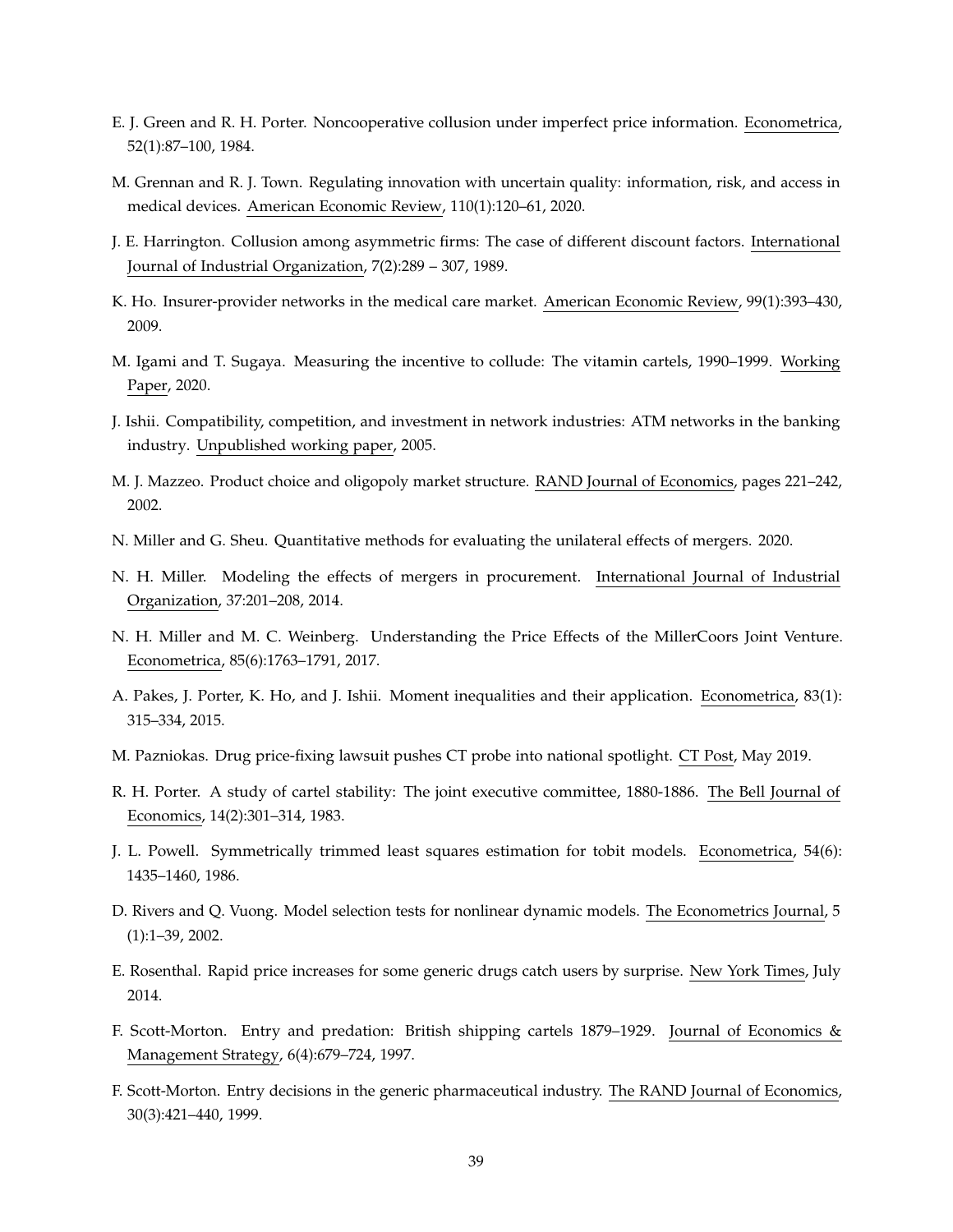- F. Scott-Morton and L. Boller. Enabling competition in pharmaceutical markets. Hutchins Center Working Paper, (30), 2017.
- K. Seim. An empirical model of firm entry with endogenous product-type choices. The RAND Journal of Economics, 37(3):619–640, 2006.
- G. J. Stigler. A theory of oligopoly. The Journal of Political Economy, 72(1):44–61, 1964.
- L. Sun and S. Abraham. Estimating dynamic treatment effects in event studies with heterogeneous treatment effects. Journal of Econometrics, 2020.
- E. Tamer. Incomplete simultaneous discrete response model with multiple equilibria. The Review of Economic Studies, 70(1):147–165, 2003.
- B. W. Wendling, D. R. Schmidt, M. Hertzendorf, L. M. Olson, H. Hadeishi, K. Cagatay, G. Kuczura, E. Connelly, J. Towey, K. A. Goldman, W. E. Cohen, K. A. Grimm, C. N. Bryan, and R. A. Nelson Jr. Authorized generic drugs: Short-term and long-term impact. Technical report, Federal Trade Commission, 2011.
- T. G. Wollmann. Trucks without bailouts: Equilibrium product characteristics for commercial vehicles. American Economic Review, 108(6):1364–1406, 2018.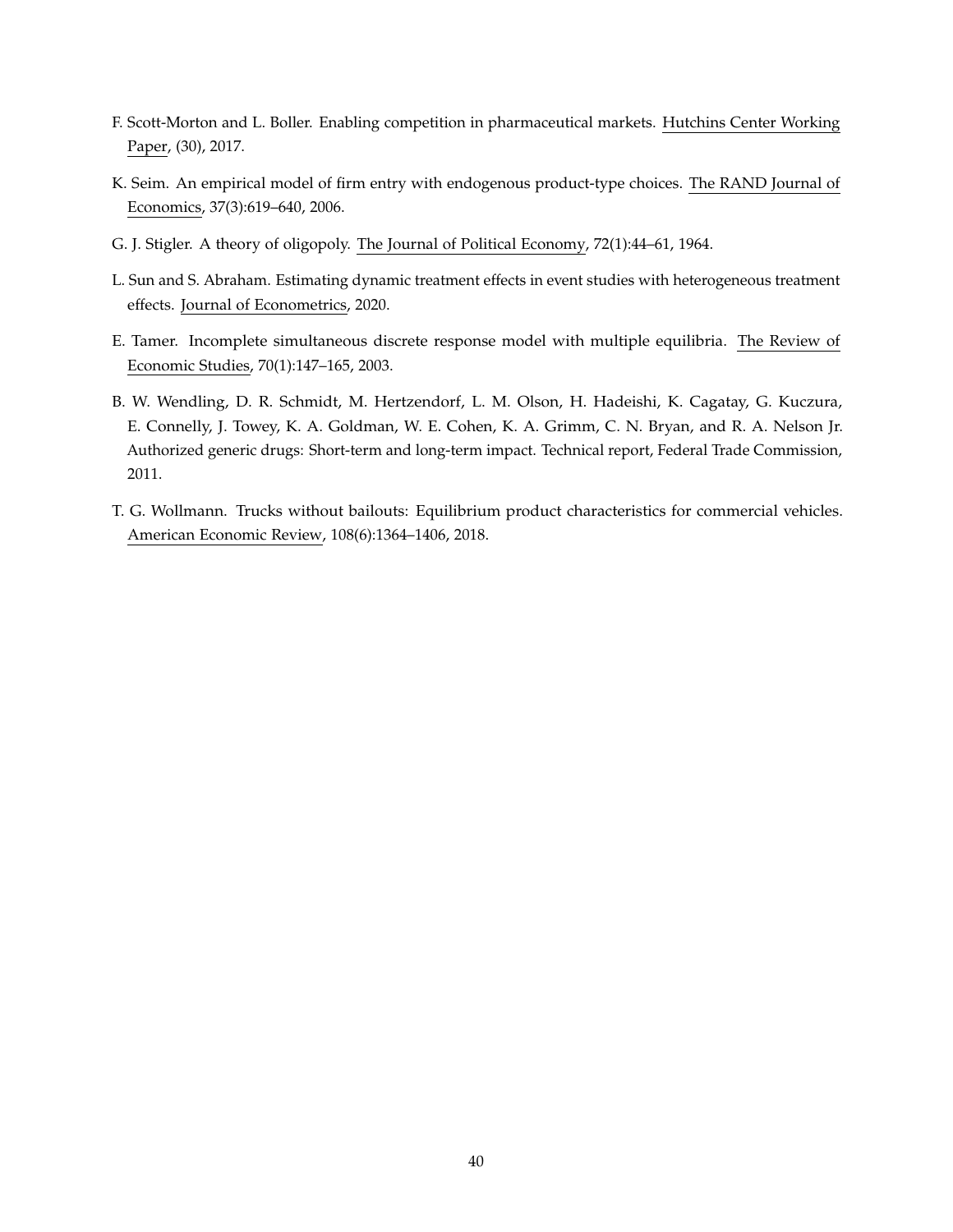## **9 [For Online Publication] Appendix: Proofs**

#### THEOREM I.

*Moments indexed by i and given by*

$$
\frac{1}{J} \sum_{j} \frac{1}{\mu_{j}} \sum_{d \in \mathcal{J}} \frac{1}{2} \sum_{k \in \{M, N\}} h_{j}^{i} \left[ \widehat{VE}_{d}^{k}(\chi^{M} + \mathbb{1}\{k = M\}, \chi^{N} + \mathbb{1}\{k = N\}) - \theta_{0} - \theta_{1}r_{j} - \theta_{2}\ell_{j} \right] < 0
$$
\n(18)

*produce consistent upper bounds*.

#### PROOF.

For each moment indexed by *i*, we have

$$
\frac{1}{J} \sum_{j} \frac{1}{\mu_{j}} \sum_{d \in \mathcal{J}} \frac{1}{2} \sum_{k \in \{M,N\}} h_{j}^{i} \Big[ \widehat{VE}_{d}^{k}(\chi^{M} + \mathbb{1}\{k = M\}, \chi^{N} + \mathbb{1}\{k = N\}) - \theta_{0} - \theta_{1}r_{j} - \theta_{2}\ell_{j} \Big]
$$
\n
$$
= \frac{1}{J} \sum_{j} \frac{1}{\mu_{j}} \sum_{d \in \mathcal{J}} \frac{1}{2} \sum_{k \in \{M,N\}} h_{j}^{i} \Big[ VE_{d}^{k}(\chi^{M} + \mathbb{1}\{k = M\}, \chi^{N} + \mathbb{1}\{k = N\}) - \theta_{0} - \theta_{1}r_{j} - \theta_{2}\ell_{j} \Big]
$$
\n
$$
= \frac{1}{J} \sum_{j} \frac{1}{\mu_{j}} \sum_{d \in \mathcal{J}} \frac{1}{2} \sum_{k \in \{M,N\}} h_{j}^{i} \Big[ VE_{d}^{k}(\chi^{M} + \mathbb{1}\{k = M\}, \chi^{N} + \mathbb{1}\{k = N\}) - \theta_{jk} + \eta_{j} \Big]
$$
\n
$$
= \frac{1}{J} \sum_{j} \frac{1}{\mu_{j}} \sum_{d \in \mathcal{J}} \frac{1}{2} \sum_{k \in \{M,N\}} h_{j}^{i} \Big[ VE_{d}^{k}(\chi^{M} + \mathbb{1}\{k = M\}, \chi^{N} + \mathbb{1}\{k = N\}) - \mathcal{E}(\theta_{jk}|\mathcal{I}_{jk}) - \nu_{jN} + \eta_{j} \Big]
$$
\n
$$
< \frac{1}{J} \sum_{j} \Big[ h_{j}^{i} \eta_{j} \Big] - \frac{1}{J} \sum_{j} \Big[ h_{j}^{i} \nu_{jN} \Big] \xrightarrow{P} \mathbb{E}[h^{i} \eta] - \mathbb{E}[h^{i} \nu_{jN}] = \mathbb{E}[h^{i}]\mathbb{E}[\eta] - \mathbb{E}[h^{i}]\mathbb{E}[\nu_{jN}] = 0. \quad (19)
$$

The first equality results from replacing  $\widehat{VE}_{d}^{k}(\cdot)$  with  $VE_{d}^{k}(\cdot)$ .  $\widehat{VE}_{d}^{k}(\cdot)$  is a function of  $\hat{\pi}_{d,t}^{k}(\cdot)$ ,  $\hat{F}_{\xi}$ ,  $\hat{F}_{\omega}$ , and  $\hat{F}_{D}$ , and  $VE_d^k(\cdot)$  is a function of  $\pi_{d,t}^k(\cdot)$ ,  $F_\xi$ ,  $F_\omega$ , and  $F_D$ . Since  $\pi_{d,t}^k(M,N,\xi_{dt},\omega_{dt})$ ,  $F_\xi$ ,  $F_\omega$ , and  $F_D$  are measured without error, and since the value entry depends on only those objects, entry values are measured without error. The second equality results from replacing  $\theta_0 + \theta_1 r_j + \theta_2 \ell_j$  with  $\theta_{jk} - \eta_j$ , which follows directly from equation 13. The third equality results from replacing  $\theta_{jk}$  with  $\mathcal{E}[\theta_{jk}|\mathcal{I}_{jk}] + v_{jN}$ , which follows directly from the definition of an expectational error. The inequality follows from the necessary conditions of a simultaneous move Nash equilibrium, which require  $VE^k_d(\chi^M + 1\{k = M\}, \chi^N + 1\{k = N\}) - \mathcal{E}(\theta_{jk}|\mathcal{I}_{jk}) < 0.$  (If this were condition were false, then another firm would have expected to profitably enter.) The next step follows from the law of large numbers. Since  $h^i$  depends on  $r$  and  $\ell$ ,  $\eta$  is independent of  $r$  and  $\ell$ ,  $\nu$  is independent of  $r$  and  $\ell$ , the fourth inequality holds. To arrive at the final inequality, notice that *η* and *ν* are both unconditionally mean zero (i.e.,  $\mathbb{E}[\eta] = 0$  and  $\mathbb{E}[\nu] = 0$ ).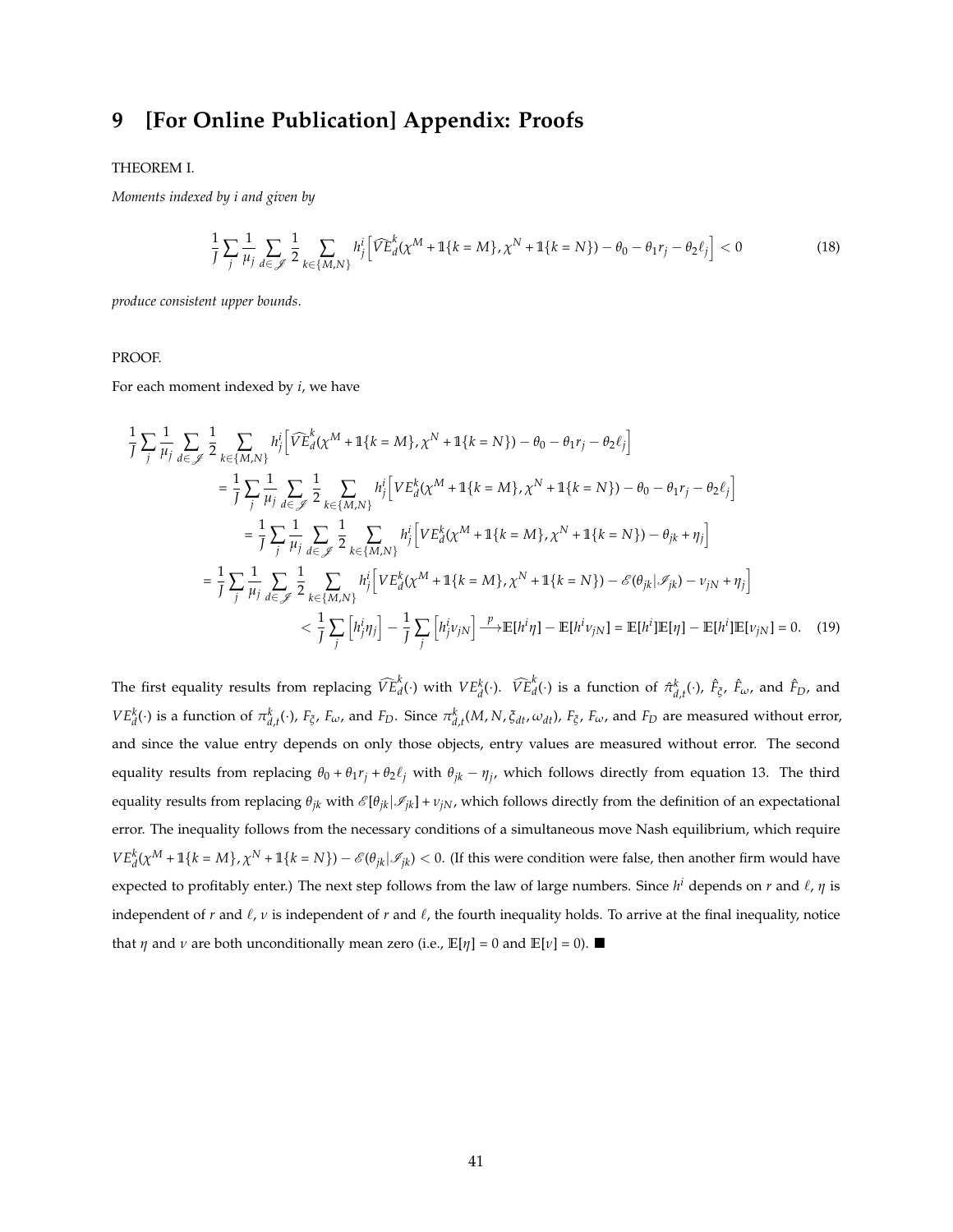#### THEOREM II.

*Moments indexed by i and given by*

$$
\frac{1}{J} \sum_{j \in L} \frac{1}{\mu_j} \sum_{d \in \mathscr{J}} \sum_{k \in \{M, N\}} w_j^i \Big[ \frac{\mathbb{1}\{\chi^k \ge 1\} \widehat{VE}_d^k(\chi^M + \mathbb{1}, \chi^N)}{\mathbb{1}\{\chi^M \ge 1\} + \mathbb{1}\{\chi^N \ge 1\} + \mathbb{1}\{\chi^M = 0, \chi^N = 0\}} - \theta_0 - \theta_1 r_j - \theta_2 \ell_j \Big] - \frac{1}{J} \sum_{j \in \Psi_{wVE}} \frac{1}{\mu_j} \sum_{d \in \mathscr{J}} \sum_{k \in \{M, N\}} w_j^i \Big[ \frac{\widehat{VE}_d^k(\chi^M + \mathbb{1}\{k = M\}, \chi^N + \mathbb{1}\{k = N\})}{2} - \theta_0 - \theta_1 r_j - \theta_2 \ell_j \Big] \ge 0 \quad (20)
$$

*produce consistent lower bounds*.

#### PROOF.

For each moment *i*, order *j* by their value of  $w^i_j\eta_j$ , let  $L_{w\eta}$  denote the set of *j* that correspond to the smallest *J* values, and let  $\Psi_{w\eta}$  correspond to the smallest *J*−*J*<sub>*L*</sub> values. For each moment indexed by *i*, we have

$$
\frac{1}{J}\sum_{j\in L} \frac{1}{\mu_{j}} \sum_{d\in\mathscr{J}} \sum_{k\in\{M,N\}} w_{j}^{i} \Big[ \frac{1\{x^{k} \geq 1\} \tilde{V}_{Ld}^{k}(x^{M}+1,x^{N})}{1\{x^{M} \geq 1\} + 1\{x^{N} \geq 1\} + 1\{x^{M} = 0, x^{N} = 0\}} - \theta_{0} - \theta_{1}r_{j} - \theta_{2}\ell_{j}\Big] \n- \frac{1}{J}\sum_{j\in\Psi_{w\eta}} \frac{1}{\mu_{j}} \sum_{d\in\mathscr{J}} \sum_{k\in\{M,N\}} w_{j}^{i} \Big[ \frac{\tilde{V}_{Ld}^{k}(x^{M}+1\{k=M\}, x^{N}+1\{k=N\})}{2} - \theta_{0} - \theta_{1}r_{j} - \theta_{2}\ell_{j}\Big] \n\geq \frac{1}{J}\sum_{j\in L} \frac{1}{\mu_{j}} \sum_{d\in\mathscr{J}} \sum_{k\in\{M,N\}} w_{j}^{i} \Big[ \frac{1\{x^{k} \geq 1\} \tilde{V}_{Ld}^{k}(x^{M}+1,x^{N})}{1\{x^{M} \geq 1\} + 1\{x^{M} = 0, x^{N} = 0\}} - \theta_{0} - \theta_{1}r_{j} - \theta_{2}\ell_{j}\Big] \n- \frac{1}{J}\sum_{j\in\Psi_{w\eta}} \frac{1}{\mu_{j}} \sum_{d\in\mathscr{J}} \sum_{k\in\{M,N\}} w_{j}^{i} \Big[ \frac{\tilde{V}_{Ld}^{k}(x^{M}+1,x^{M})}{1\{x^{M} \geq 1\} + 1\{x^{M} = 0, x^{N} = 0\}} - \theta_{0} - \theta_{1}r_{j} - \theta_{2}\ell_{j}\Big] \n- \frac{1}{J}\sum_{j\in\Psi_{w\eta}} \frac{1}{\mu_{j}} \sum_{d\in\mathscr{J}} \sum_{k\in\{M,N\}} w_{j}^{i} \Big[ \frac{V_{Ld}^{k}(x^{M}+1\{k=M\}, x^{N})}{1\{x^{M} \geq 1\} + 1\{x^{M}
$$

The first inequality follows from the construction of set  $\Psi_{wVE}$ . The first equality results from replacing  $\widehat{VE}_{d}^{k}(\cdot)$  with  $VE_d^k(\cdot)$ .  $\widehat{VE}_d^k(\cdot)$  is a function of  $\hat{\pi}_{d,t}^k(\cdot)$ ,  $\hat{F}_{\xi}$ ,  $\hat{F}_{\omega}$ , and  $\hat{F}_D$ , and  $VE_d^k(\cdot)$  is a function of  $\pi_{d,t}^k(\cdot)$ ,  $F_{\xi}$ ,  $F_{\omega}$ , and  $F_D$ . Since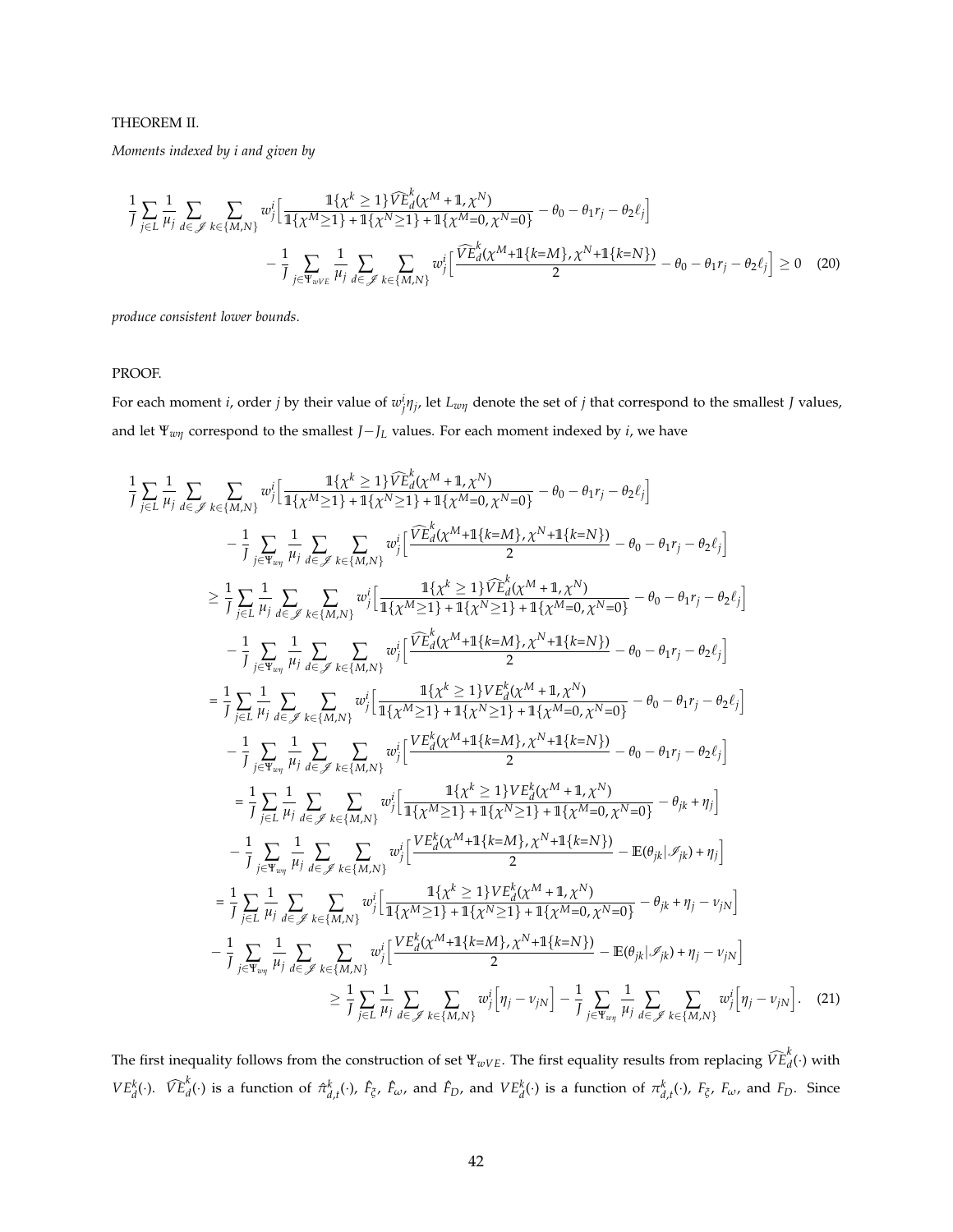$\pi_{d,t}^k(M,N,\xi_{dt},\omega_{dt})$ ,  $F_{\xi}$ ,  $F_{\omega}$ , and  $F_D$  are measured without error, and since the value entry depends on only those objects, entry values are measured without error. The second equality results from replacing  $\theta_0 + \theta_1 r_j + \theta_2 \ell_j$  with  $\theta_{jk} - \eta_j$ , which follows directly from equation 13. The third equality results from replacing  $\theta_{ik}$  with  $\mathscr{E}[\theta_{ik}|\mathscr{I}_{ik}] + v_{iN}$ , which follows directly from the definition of an expectational error. The second inequality follows from the necessary conditions of a simultaneous move Nash equilibrium. That is, for  $k\in\{M,N\}$ , these conditions require  $VE^k_d(\chi^M,\chi^N)-\mathscr{E}(\theta_{jk}|\mathscr{I}_{jk})\geq 0$ as well as  $VE_d^k(\chi^M + \mathbb{1}\{k = M\}, \chi^N + \mathbb{1}\{k = N\}) - \mathscr{E}(\theta_{jk}|\mathscr{I}_{jk}) < 0.$ 

Assume that  $J_L/J \stackrel{p}{\longrightarrow} q$  by the law of large numbers. We then have

$$
\frac{1}{J} \sum_{j \in L} \frac{1}{\mu_j} \sum_{d \in \mathscr{J}} \sum_{k \in \{M,N\}} w_j^i [\eta_j - v_{jN}] - \frac{1}{J} \sum_{j \in \Psi_{w\eta}} \frac{1}{\mu_j} \sum_{d \in \mathscr{J}} \sum_{k \in \{M,N\}} w_j^i [\eta_j - v_{jN}]
$$
\n
$$
= \frac{1}{J} \sum_{j \in L} [w_j^i \eta_j] - \frac{1}{J} \sum_{j \in \Psi_{w\eta}} [w_j^i \eta_j] - (\frac{1}{J} \sum_{j \in L} [w_j^i v_{jN}] - \frac{1}{J} \sum_{j \in \Psi_{w\eta}} [w_j^i v_{jN}] )
$$
\n
$$
\geq \frac{1}{J} \sum_{j \in L_{w\eta}} [w_j^i \eta_j] - \frac{1}{J} \sum_{j \in \Psi_{w\eta}} [w_j^i \eta_j] - (\frac{1}{J} \sum_{j \in L} [w_j^i v_{jN}] - \frac{1}{J} \sum_{j \in \Psi_{w\eta}} [w_j^i v_{jN}] )
$$
\n
$$
\xrightarrow{\mu} \mathbb{E}[\eta | \eta \langle F^{-1}(q), w^i = 1] - \mathbb{E}[\eta | \eta \langle F^{-1}(1 - q), w^i = 1] - (\mathbb{E}[\nu | \eta \langle F^{-1}(q), w^i = 1] - \mathbb{E}[\nu | \eta \langle F^{-1}(1 - q), w^i = 1])
$$
\n
$$
= \mathbb{E}[\eta | \eta \langle F^{-1}(q)] - \mathbb{E}[\eta | \eta \langle F^{-1}(1 - q)] - (\mathbb{E}[\nu] - \mathbb{E}[\nu]) = 0. \quad (22)
$$

The first equality follows from the fact that  $w^i$  and  $\eta_j$ , and  $\nu_{jN}$  do not depend on *d* or *k*. The first inequality follows from the construction of *Lwη*. The third step follows from the law of large numbers. The second equality follows from the fact that  $\eta$  and  $\nu$  are independent of  $r$  and  $\ell$ , on which  $w^i$  depends. Thus, for example,  $\mathbb{E}[\eta|\eta{<}F^{-1}(q)$ ,  $w^i$ =1] =  $\mathbb{E}[\eta|\eta{<}F^{-1}(q)]$ . To arrive at the final step, notice that **E**[*η*|*η*<*F* −1 (*q*)] and **E**[*η*|*η*<*F* −1 (1 − *q*)] are values that are equidistant from zero, so their difference is zero. Also, notice that  $\nu$  is independent of  $\eta$  and is unconditionally mean zero.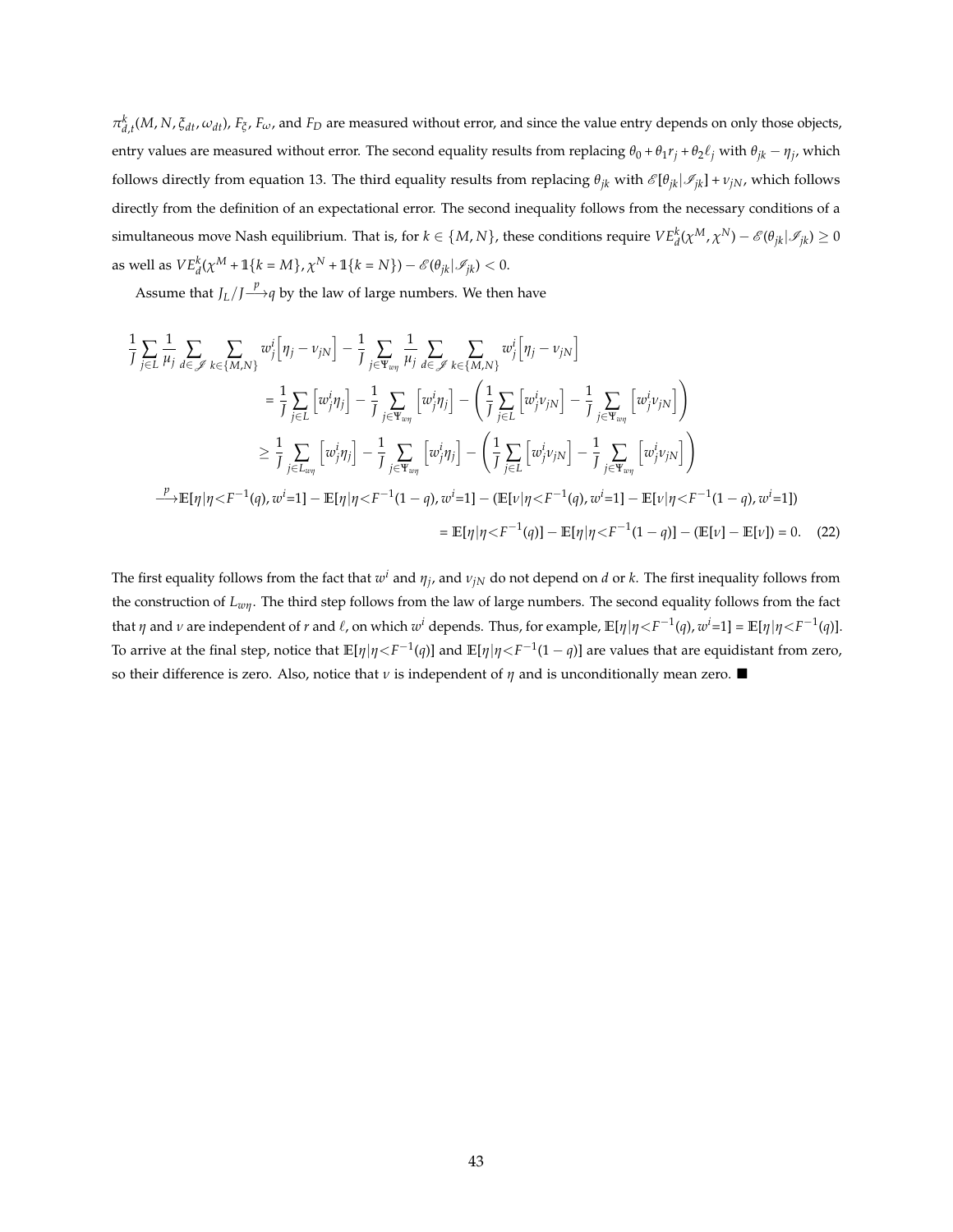# **10 [For Online Publication] Supplementary tables and figures**

This section presents the following figures and tables.

- Figure IX assesses the suitability of Medicaid utilization data for demand estimation by way of comparisons to data we purchased from IQVIA, the "gold standard" for measuring prescription drug quantities.
	- **–** Our sample reports the number of dispensed prescriptions nationally at the drug-month-year level, subject to two limitations.
	- **–** First, it covers the first quarter of 2011 through the fourth quarter of 2017, inclusive. In other words, we do not span the period studied in the body of the main text (i.e., 2008-2019 inclusive). We were limited by cost as well as historical availability, so we focused on acquiring data around cartel formation.
	- **–** Second, the data aggregates tablet and capsule purchases. In a small number of cases, substances are delivered in both forms, so we are forced to drop those drugs. The data does not distinguish between immediate and extended release versions of theophylline and etodolac. Again, we drop those drugs. Observing these distinctions would require more granular data, which was *much* more expensive, and since the omissions reflect random features of the sample, they will not affect the comparisons we derive them.
	- **–** In terms of model predictions, the most influential feature of the quantity data is the mean change around cartel formation in cartelized markets relative to uncartelized ones. As a result, we plot log quantity in event time separately for two sources.
	- **–** Panel A reflects IQVIA's National Prescription Audit, while Panel B reflects Medicaid utilization. Despite how differently the underlying observations are collected, the sources present very similar graphs. We observe (a) a very slightly positive pre-event trend one to three years prior to cartel formation, (b) no appreciable pre-event trend just prior to cartel formation, and (c) a clear decline in quantity thereafter, (d) culminating in a statistically significant decrease of 12-15%.
- Figure X addresses re-entry. In the body of the main text, we find that cartel formation attracts new entrants (i.e., ANDA filings). However, re-entry is also possible. Firms with dormant ANDAs—ones that were once associated with positive production but no longer are—might re-enter the market when cartels form. To study this possibility, we plot re-entry in event time for cartelized and uncartelized drugs. We find that cartel formation induces economically and statistically significant entry, and that re-entry occurs very soon after collusion begins. The stark contrast of this figure and the one that reports ANDA launches highlights the effect of approval delays.
- Figure XI shows that while there is no comprehensive correspondence between ANDA numbers and filing dates, the latter can be inferred without meaningful error.
	- **–** To obtain filing dates, we downloaded all available approval letters from the FDA website and parsed out filing dates from the PDFs. Since 2000, the agency has issued three "waves" of ANDA numbers. Within each wave, numbers are assigned in chronological order. Specifically, the agency issued numbers in the 70,000s from 2000 to 2008, in the 90,000s from 2008 to 2010, and in the 200,000s thereafter.
	- **–** In Panel A, we plot filing dates on the x-axis against ANDA numbers on the y-axis. The graph reflects 8,185 ANDAs for which we were able to obtain filing dates from parsed PDFs. The three waves are clearly visible. Putting aside a small number of very early ANDAs, which are filed years before our sample starts, there are only two obvious parsing errors.
	- **–** Panel A shows that the sample period corresponds to the second and third wave of ANDA numbers. Thus, in Panels B and C, we isolate the waves separately. Panel B depicts ANDA numbers in the 90,000s, while Panel C depicts them in the 200,000s. In each panel, we plot ANDA numbers on the x-axis and filing dates on the y-axis. Both graphs illustrate the linearity of this relationship.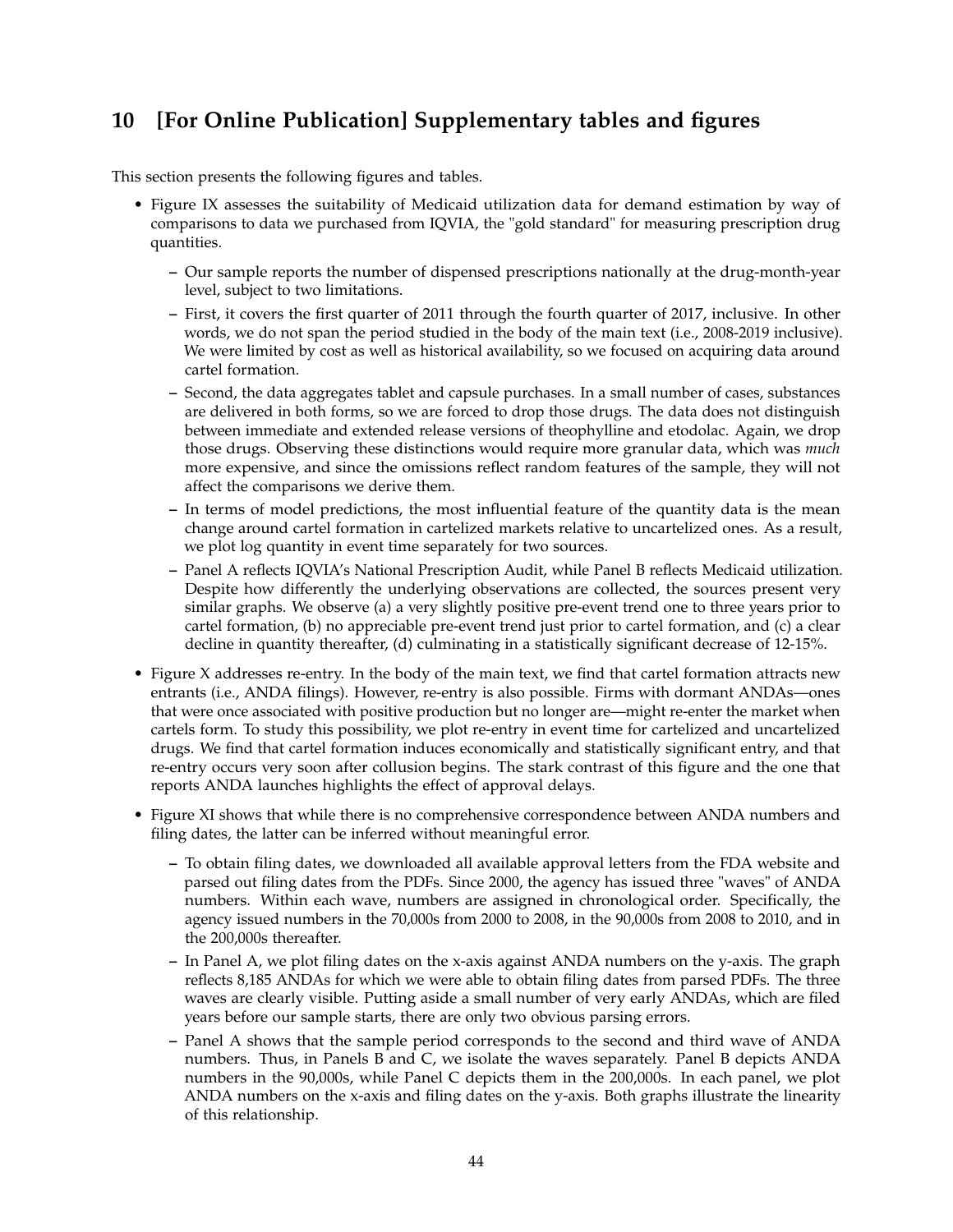- **–** Given the aforementioned linearity, we regress ANDA numbers on filing dates within each wave and then predict filing dates for the remaining ANDA numbers. To assess overall fit, we compute the difference between actual and predicted dates measured in months and plot the density in Panel D. Substantially all of the parsed dates fall within 3 months of the predicted dates. Especially given that we aggregate ANDAs to the annual level, we conclude that ANDAs filing dates are measured accurately.
- Figure XIV evaluates the robustness of our result to an alternative event study specification. Sun and Abraham (2020) point out that when multiple cohorts are combined with heterogeneous treatment effects, leading and lagging coefficients are contaminated by effects from different periods. They propose estimating treatment effects that are cohort specific and then averaging these estimates using the cohort shares of the sample as weights. We take their approach and plot the resulting estimates in event time, which results in a figure that is nearly identical to Figure II.
- Table XIII reports price sensitivity by drug class. We plot  $1/\hat{\alpha}_d$  on the x-axis against the drug class name on the y-axis. The graph shows that buyers in two classes in particular—other antiepileptics and *β*-blockers—are especially inelastic.
- Tables IX and IX assesses whether nonmembers are "folded into" the cartel.
	- **–** In the body of the main text, we follow BCS to test conduct. In particular, we make pairwise comparisons between Model A1, which follows the assumptions we lay out in Section 5, and Model A2, where firms set Bertrand-Nash prices for all drugs in all years. We then introduce a third model, A3, which assumes that nonmembers also abide by collusive agreements, and make pairwise comparisons between A1 and A3. The details of the A1/A3 tests are provided here.
	- **–** Models A1 and A3 are identical except for one difference. In A1, cartel members cooperate with one another, and nonmembers best respond. In A3, nonmembers join the cartel upon its formation. (This contradicts statements in the Complaint, but is nonetheless interesting to empirically evaluate.) Tests 3 and 4, summarized by Table VIII, replicate Tests 1 and 2 in the body of the main text, but replace A2 with A3. That is, in Test 3, we assess whether the data favors A1 over A3 or vice versa between *t<sup>d</sup>* and 2015, and in Test 4, we make the same assessment between 2015 and the end of the sample.
	- **–** Table IX reports the relevant results, which show that *the data strongly reject the model where nonmembers abide by the collusive agreement in favor of the model where nonmembers best respond.* Tests 3 and 4 yield test statistics of -3.78 and -4.34, which equate to very small p-values (<0.0001).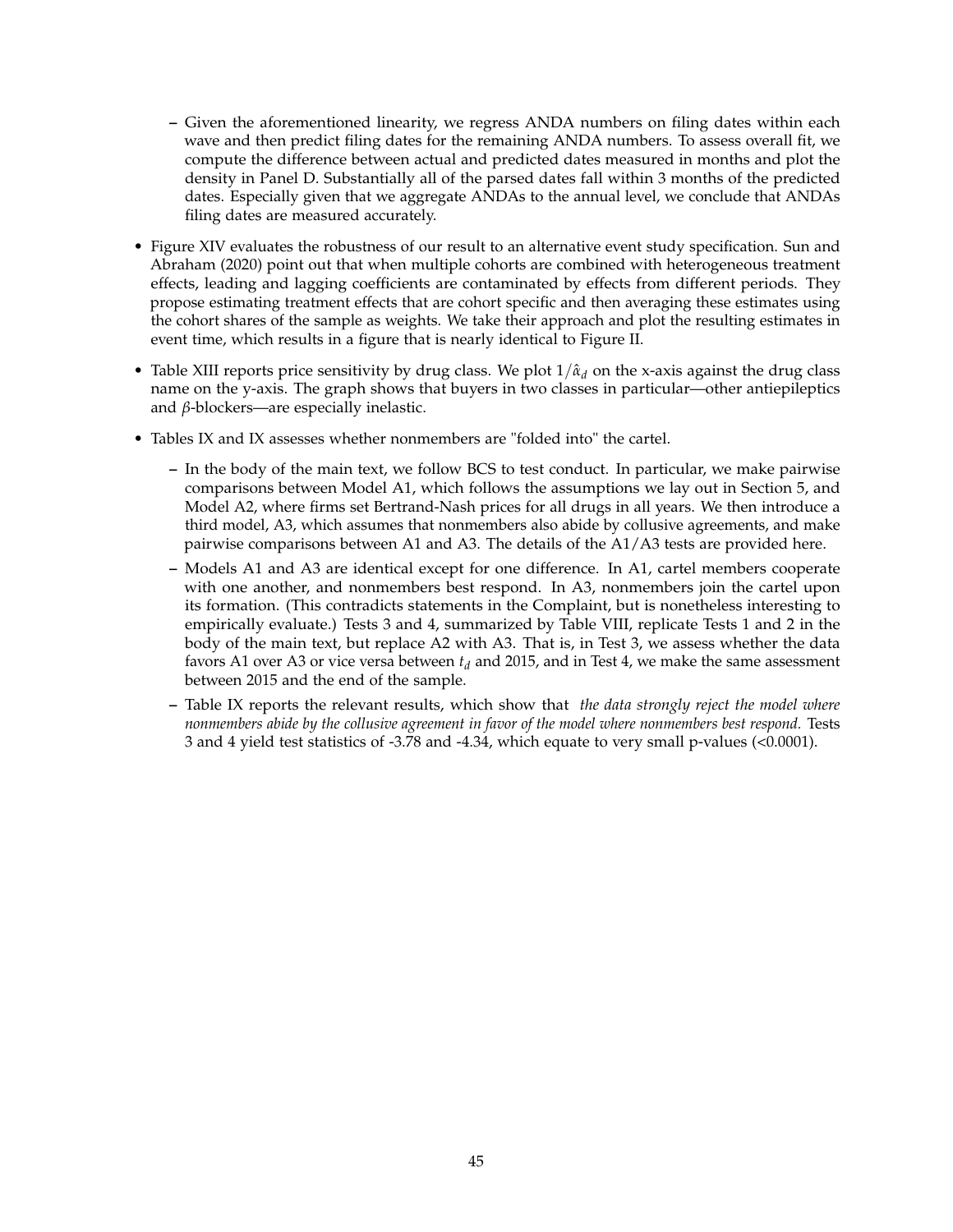

**Figure IX:** *The quantity responses reported in IQVIA and Medicare are very similar.*

*This figure plots coefficients obtained by estimating equation 1 on the y-axis against event time on the x-axis. Log prescriptions are the outcome of interest, and the unit of observation is a drug-year. The vertical red line at event time -1 corresponds to the year just prior to cartel formation. Vertical bars around the point estimates show 95 percent confidence intervals, based upon standard errors that are clustered by drug. Notice that while the quantity decline in the Medicare data following cartel formation lags the one evidenced by IQVIA data, the delayed response does not have a meaningful effect on our results; when we estimate demand, we omit observations from the year in which each cartel is formed.*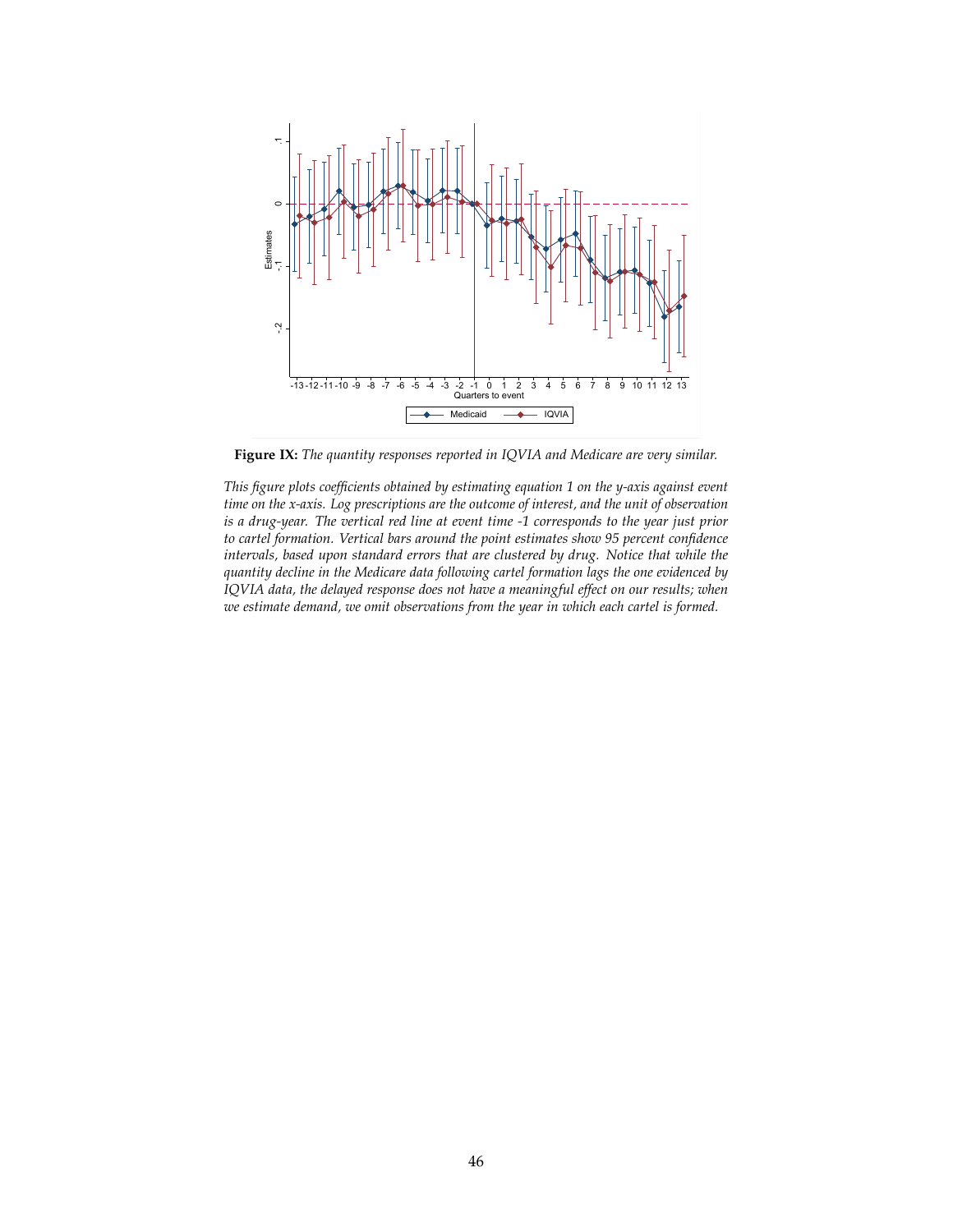

**Figure X:** *The cartel induces significant re-entry.*

*This figure plots coefficients obtained by estimating equation 1 on the y-axis against event time on the x-axis. The unit of observation is a drug-year, and the outcome of interest is a ANDA re-entry. Re-entering ANDAs are those where the ANDA was associated with some output, then went at least one year without being associated with output, and then re-entered (i.e., was once again associated with output). The vertical red line at event time zero corresponds to the year in which Teva hired NP. Vertical bars around the point estimates show 95 percent confidence intervals for those coefficients, based upon standard errors that are clustered by drug.*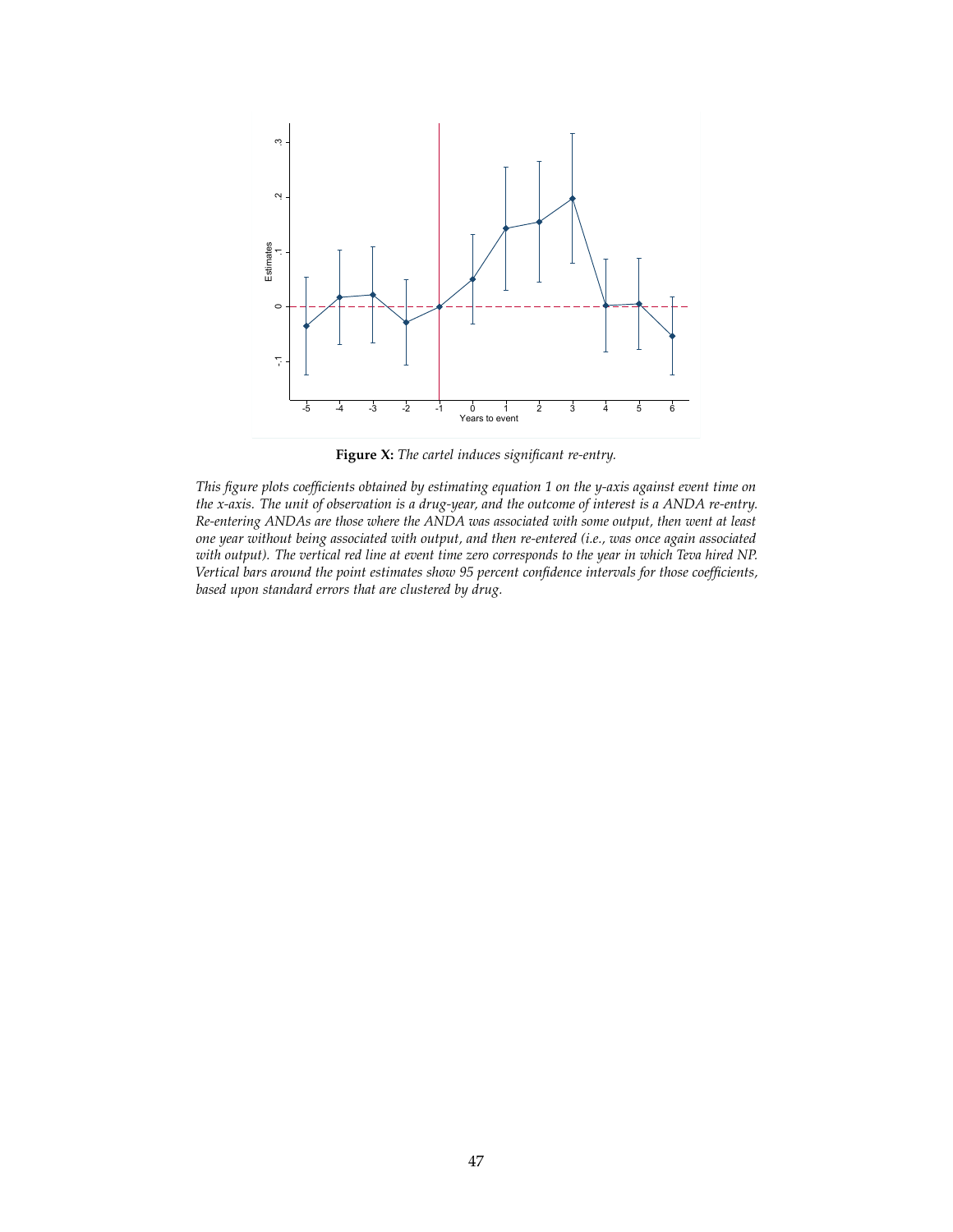

**Figure XI:** *Filing dates are inferred without meaningful error.*

*Panel A plots parsed ANDA filing dates on the x-axis and ANDA numbers on the y-axis. Panels B and C plot ANDA numbers on the x-axis and parsed filing dates on the y-axis for the relevant "waves" of ANDAs. Panel D plots the difference between the actual and predicted filing months.*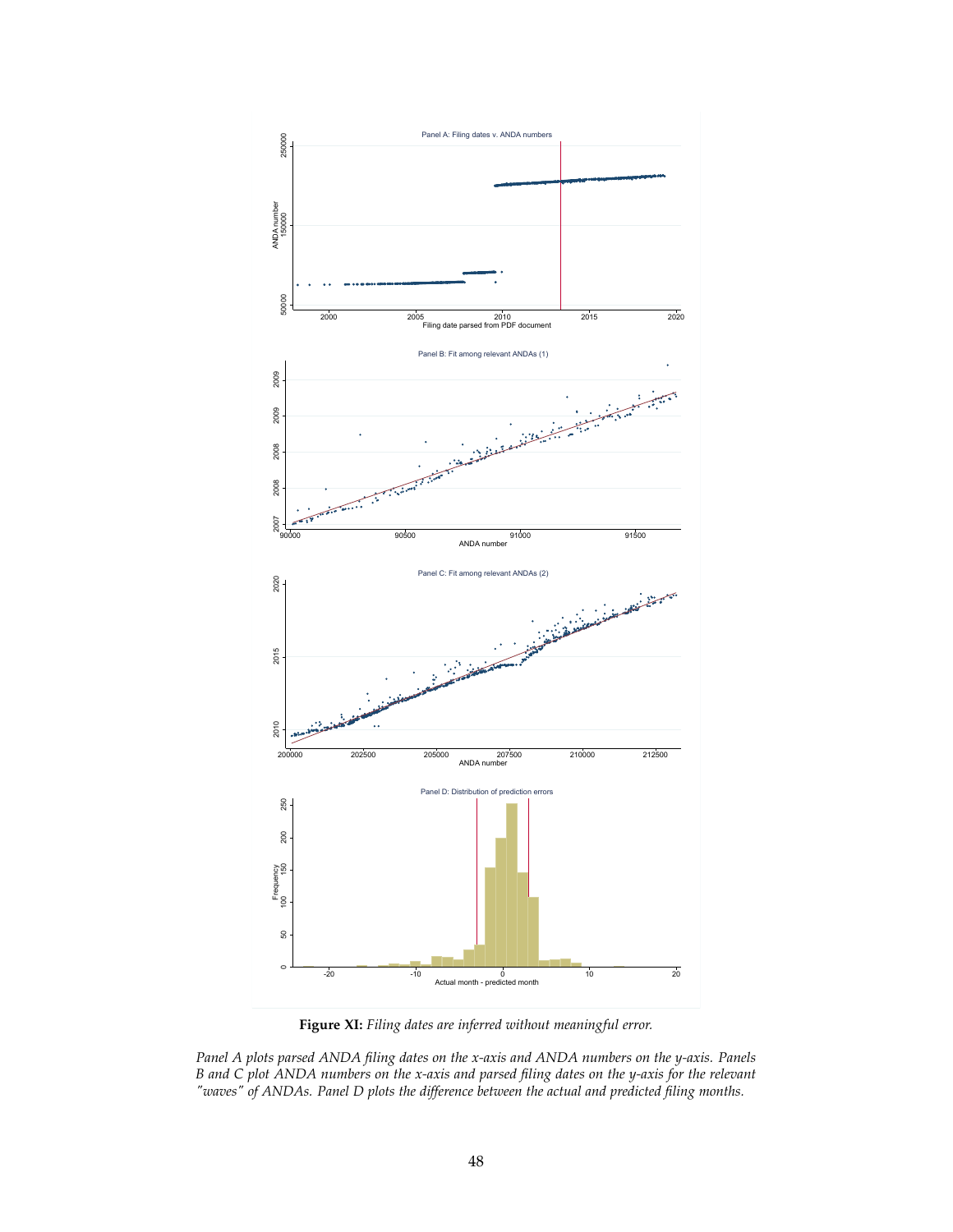

**Figure XII:** *Cartels are formed where NP has strong relationships.*

*This figure plots β τ , which is obtained by estimating equation 1, on the y-axis against event time* on the x-axis. Unlike prior graphs,  $x_{kt}^{\tau}$  is an indicator variable that equals one if and only if k is a *drug for which NP's average quality score meets or exceeds 2 (i.e., the sales and marketing executives of the other firms selling the drug have strong relationships with NP). The unit of observation is a drug-year-firm. Log prices are the outcome of interest, and the unit of observation is a product (i.e., drug-year-firm). The vertical red line at event time -1 corresponds to the year immediately prior to cartel formation. Vertical bars around the point estimates show 95 percent confidence intervals for those coefficients, based upon standard errors that are clustered by drug.*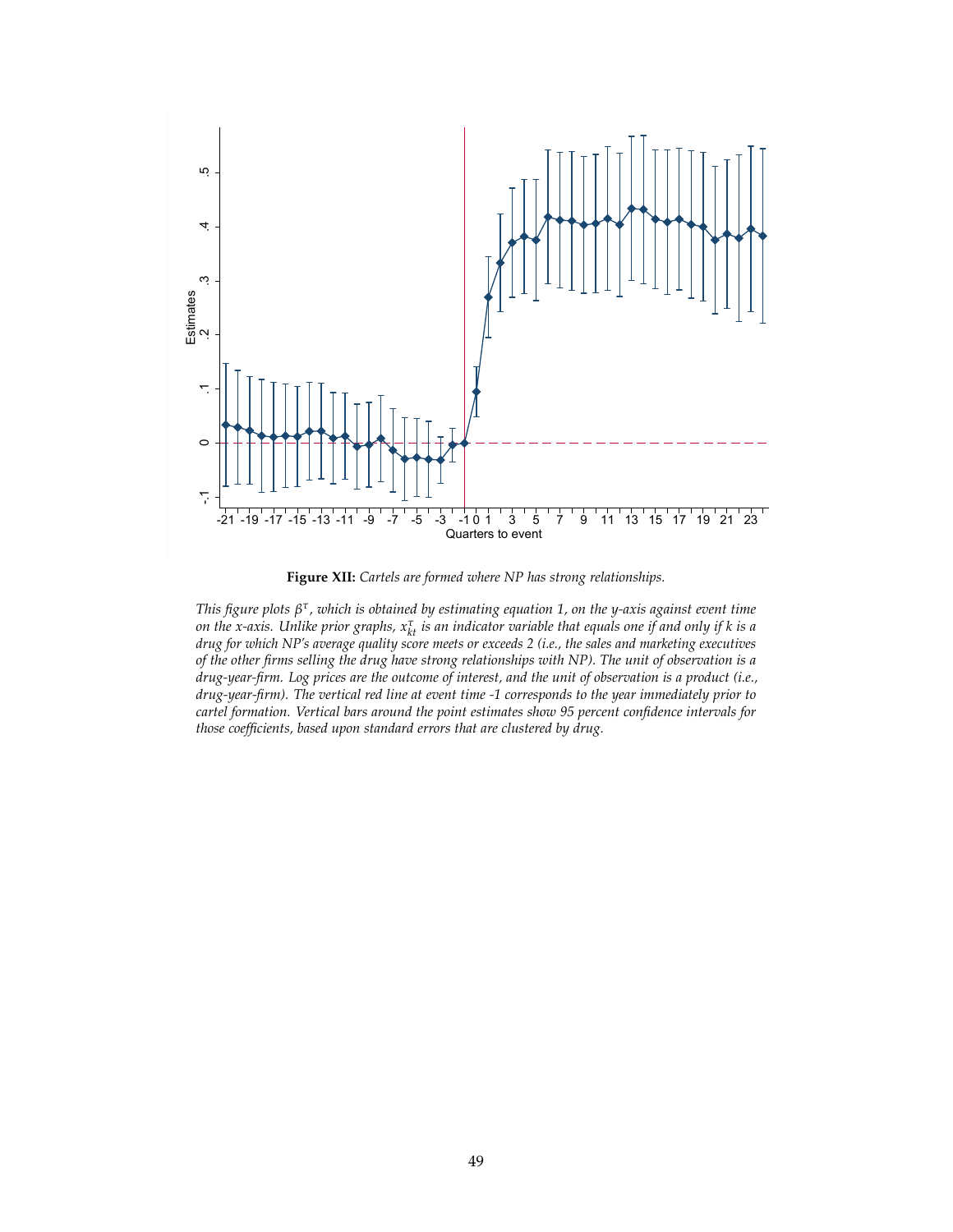

**Figure XIII:** *Patients consuming antiepileptics and β-blockers are inelastic.*

*This figure plots inverse price coefficients (i.e.,* 1/*α) on the x-axis against corresponding drug classes on the y-axis. Buyers of two classes of drugs—other antiepileptics and β-blockers—are especially inelastic, so we incorporate this heterogeneity in the demand system. See Section 6 for more details.*



**Figure XIV:** *Prices in event time using the approach of Sun and Abraham (2020)*

*This figure replicates Figure II but follows Sun and Abraham (2020), who propose weighting cohort-specific estimates in event study research designs. That is, observations are aggregated by relative quarter, using sample shares of each cohort as weights.*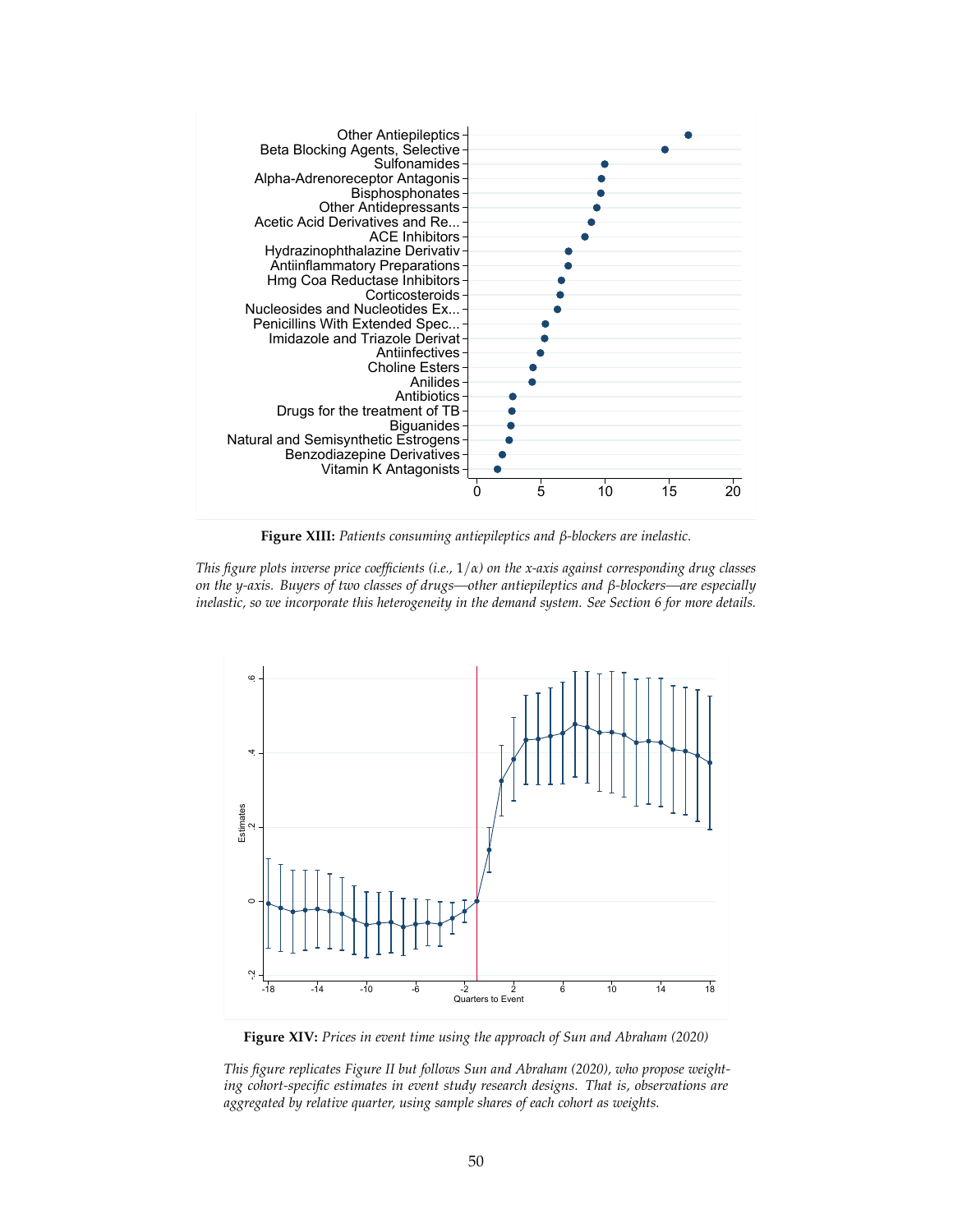|                           | Cartelized | Uncartelized | Total    |
|---------------------------|------------|--------------|----------|
| Price                     | 27.36      | 33.86        | 32.10    |
|                           | (27.31)    | (35.51)      | (33.60)  |
|                           |            |              |          |
| Quantity (in thousands)   | 867.9      | 1572.7       | 1381.3   |
|                           | (1382.3)   | (2851.5)     | (2557.0) |
|                           |            |              |          |
| Expenditure (in millions) | 16.06      | 26.96        | 24.00    |
|                           | (29.47)    | (52.85)      | (47.88)  |
| Number of firms           | 3.732      | 4.362        | 4.191    |
|                           |            |              |          |
|                           | (1.625)    | (2.216)      | (2.091)  |
| Number of ANDA filings    | 0.179      | 0.288        | 0.258    |
|                           |            |              |          |
|                           | (0.467)    | (0.639)      | (0.599)  |
|                           |            |              |          |

**Table VII:** *Summary of cartelized and uncartelized markets from 2008 to 2012*

*The unit of observation is a drug-quarter. Price refers to dollars per prescription. Quantity equals Medicare market share multiplied by market size measured in prescriptions. Expenditures equal the product of price and quantity. Variable means and standard deviations are reported, with the latter in parentheses.*